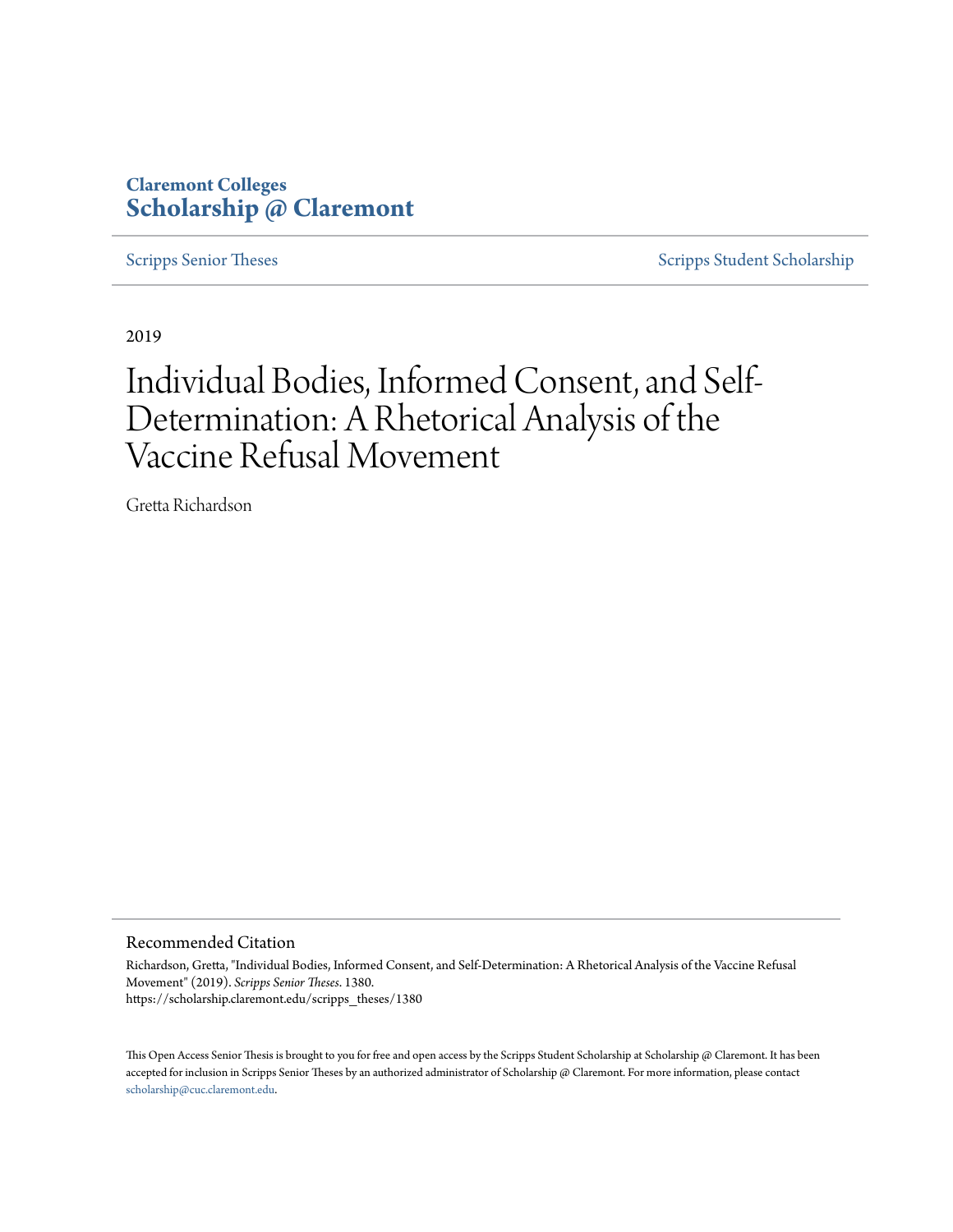## **INDIVIDUAL BODIES, INFORMED CONSENT, AND SELF-DETERMINATION: A RHETORICAL ANALYSIS OF THE VACCINE REFUSAL MOVEMENT**

by

### **GRETTA K. RICHARDSON**

## **SUBMITTED TO SCRIPPS COLLEGE IN PARTIAL FULFILLMENT OF THE DEGREE OF BACHELOR OF ARTS**

## **PROFESSOR THOMAS KIM**

### **PROFESSOR MARK GOLUB**

**APRIL 26, 2019**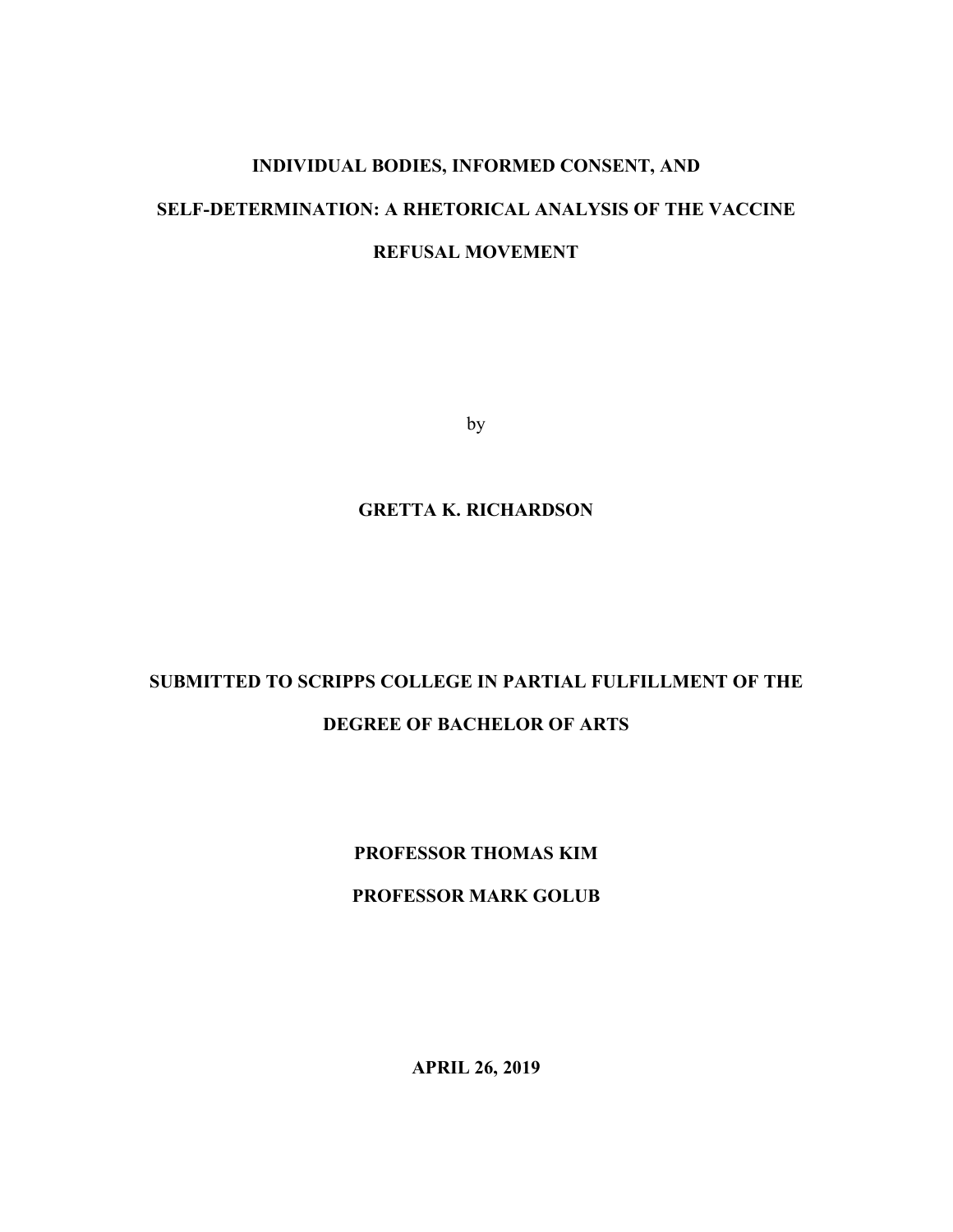#### **INTRODUCTION**

On January 25, 2018, Governor Jay Inslee declared a state of emergency in Washington State. Despite the eradication of measles from the United States in 2000, local officials reported 55 confirmed cases in Clark County, Washington, just north of Portland, Oregon.<sup>1</sup> Overall, vaccination rates in the United States remain high. Due to mandatory vaccination, which requires people to have obtained certain vaccinations before attending public school, an estimated 90 to 95 percent are vaccinated.<sup>2</sup> However despite strong federal vaccination legislation, Washington and 17 other states, allow philosophical exemptions, meaning parents can excuse their children from vaccination by citing any personal objection.

Despite high rates of vaccination overall, those seeking philosophical exemptions tend to cluster geographically. In Clark County, some public schools reported vaccine rates under 40 percent, which threaten herd immunity and allow for the disease to spread rapidly.<sup>3</sup> The outbreak gained mass media attention and centered vaccine refusal on the national stage. It spurred an onslaught of criticism for parents that participate in vaccine refusal for philosophical exemptions, many calling them "conspiracy theorists," "stupid," or "selfish." 4 <sup>5</sup> <sup>6</sup> This project seeks to examine the

<sup>1</sup> United States, Center for Disease Control and Prevention, *Measles History,* February 5, 2018, accessed March 22, 2019.

<sup>2</sup> United States, Center for Disease Control and Prevention, *Immunization,* March 17, 2017, accessed March 22, 2019. 3 Clark County, Washington, Public Health, *Measles Investigation* (2019).

<sup>4</sup> Jon Sarlin, "Anti-vaccination Conspiracy Theories Thrive on Amazon," *CNN*, February 27, 2019, accessed March 22, 2019.

<sup>5</sup> Catherine Ball, "The Anti-vaxx Movement Has Reached Peak Stupidity – More than Half of US Parents Believe Immunization Causes the Flu," *The Independent*, January 3, 2019, accessed March 20, 2019.

<sup>6</sup> Nadine Gartner, "How Do You Get Anti-vaxxers to Vaccinate Their Kids? Talk to Them — for Hours." *The Washington Post*, February 19, 2019. Accessed March 10, 2019.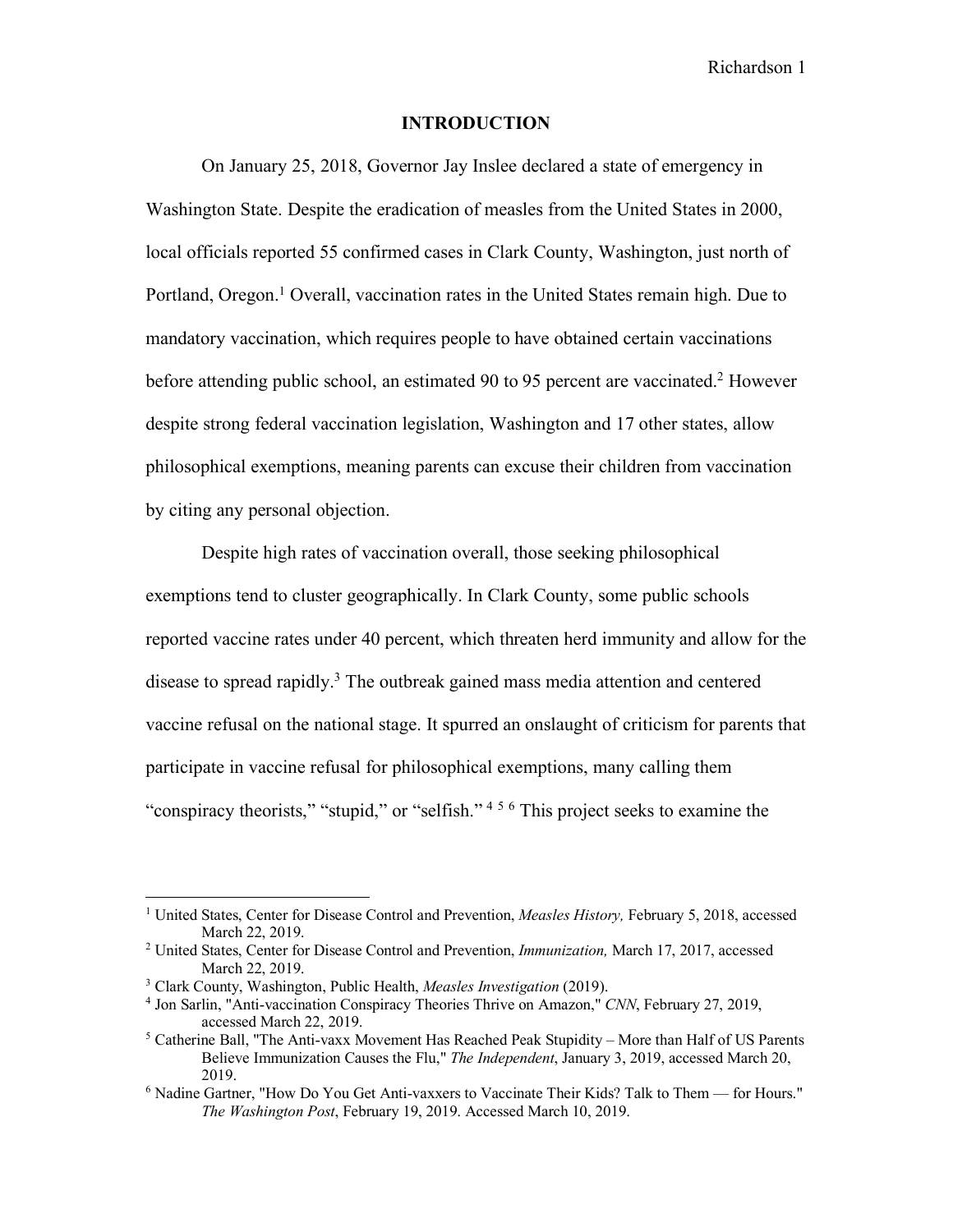rhetoric of the vaccine refusal movement and dissect the narratives provided by the movement that perpetuate and promote vaccine refusal.

Despite the widespread success of vaccinations, vaccine hesitancy or refusal is on the rise amongst white, affluent families. This wave has been bolstered and expanded by a study conducted by Andrew Wakefield that speculated that the measles vaccine, MMR, was associated with autism in children.7 Although the study retracted in 2004 due to falsified evidence, the work still created mass distrust for vaccines, vaccine refusal, and decreased immunization rates. The study is still cited by anti-vaccine advocacy groups and nonprofits as evidence of scientific doubt in vaccinations. Parents reject vaccinations for a variety of reasons, such as distrusting science and the pharmaceutical industry, a belief that vaccines are untested or may cause their children harm, or that the government does not have the authority to impose certain healthcare measures on their children. Parents receive information from a variety of sources including non-profit organizations, lobbying and advocacy groups, and celebrities and politicians, and social media and blogs. For this project, I examined newsletters, published work, and press releases from several anti-vaccine or vaccine-choice groups as well as interviews and released statements from leaders in the anti-vaccination movement in an attempt to understand the rhetorical themes and narratives these groups were promoting. In this project, I will analyze the rhetoric of the anti-vaccination movement and how it appeals to ideas of individual choice, bodily autonomy, and the habit of being self-determined, independent, and self-reliant.

<sup>7</sup> Fiona Godlee, "Wakefield's Article Linking MMR Vaccine and Autism Was Fraudulent," *The BMJ*, March 15, 2011.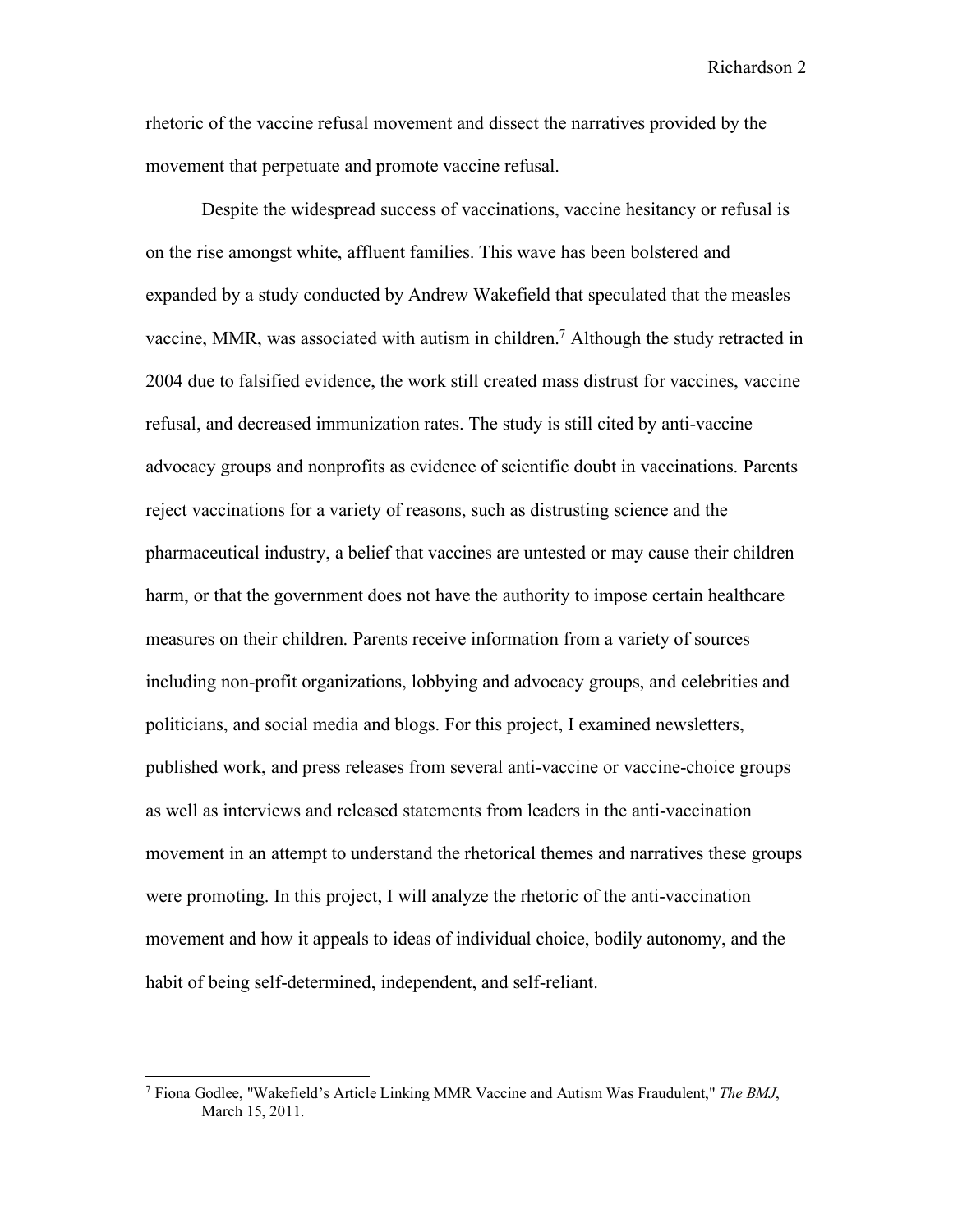#### **HISTORICAL CONTEXT**

Vaccination is considered to be one of the greatest achievements in public health. Success in immunizations is largely attributed to increased life expectancy and the eradication of many infectious diseases, such as polio in the United States and smallpox globally.<sup>8</sup> However, vaccine skepticism and resistance to mandatory vaccination has existed as long as the vaccines themselves. Vaccines have extremely low rates of adverse complications, and more serious side effects are extremely rare. For example, less than one child out of one million will develop long-term seizures after receiving the DTaP vaccine, which develops immunity to deadly diseases caused by bacteria such as tetanus, whooping cough, and serious infections such as diphtheria.<sup>9</sup>

Through widespread acceptance and usage, they generate and maintain herd immunity, a public good necessary to prevent disease, particularly for those who are unable to receive immunizations due to medical conditions or age. In the middle of the 19th century, the United Kingdom passed a series of legislative acts aimed at increasing smallpox vaccination rates. In 1853, Parliament mandated that all babies receive the smallpox vaccination within three months of birth and subsequent laws expanded this requirement to include older children and introduced penalties for non-compliance.<sup>10</sup> In the United States, public health legislation is largely left to individual states, and some states, such as Massachusetts and New York, followed the United Kingdom and made vaccines mandatory for children to enter public school.<sup>11</sup> The first wave of vaccine

<sup>8</sup> "Ten Great Public Health Achievements -- United States, 1900-1999," *Morbidity and Mortality Weekly Report*: April 2, 1999, accessed April 12, 2019.

<sup>9</sup> United States, Center for Disease Control and Prevention, *DTaP (Diphtheria, Tetanus, Pertussis) VIS,* August 24, 2019, accessed April 12, 2019.

<sup>10</sup> Nadja Durbach, *Bodily Matters: The Anti-vaccination Movement in England, 1853-1907*(Durham, NC: Duke University Press, 2005).

<sup>11</sup> Navin, Mark. *Values and Vaccine Refusal: Hard Questions in Ethics, Epistemology, and Health Care*.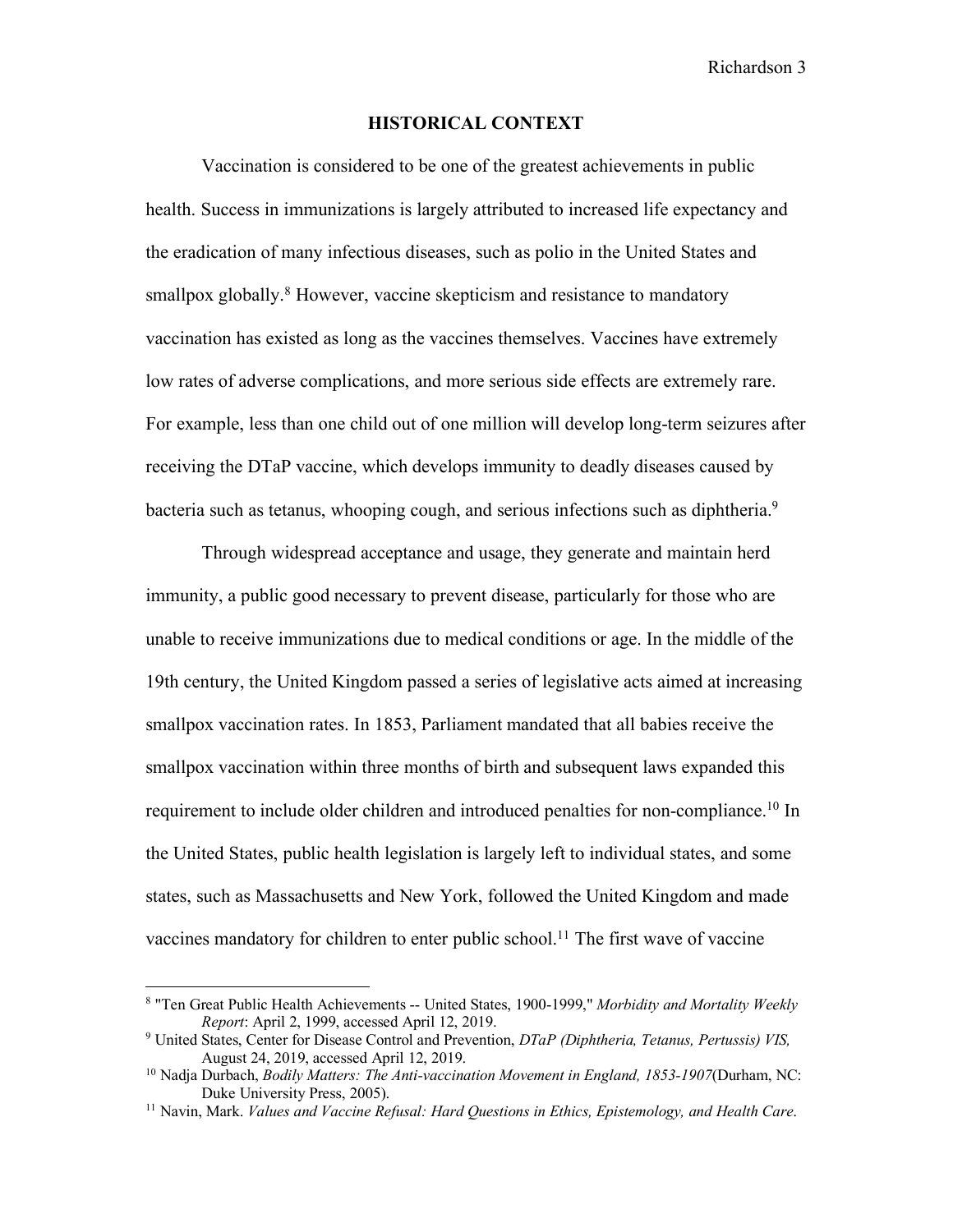refusal movements emerged in direct response to compulsory vaccination laws in the United Kingdom and the United States. Resistors in the United Kingdom formed the National Anti-Vaccination League which organized support for vaccine choice and pressured the British Labour Party to adopt a commitment to "No Compulsory Vaccination" in their 1900 General Election Manifesto.<sup>12</sup> In the United States, parallel groups formed such as the Anti-Vaccination Society of American, the New England Anti-Compulsory Vaccination League, and the Anti-Vaccination League of New York City. These groups had a varying list of demands and motivations for opposing mandatory vaccination. Some believed that vaccines violated biblical teachings on bodily mutilation, others that vaccines were untested and deadlier than the diseases themselves and still others believed that the government did not have the right to mandate vaccination.<sup>13</sup> The anti-vaccine movement remains diverse in motivations and beliefs and some of these themes have continued to the present day.

The anti-vaccination movements of the 19th century successfully pressured the United Kingdom to pass laws providing a means for "conscious objectors" or vaccine refusers to be exempt from mandatory vaccinations.<sup>14</sup> In response to the antivaccination movement, the United States Supreme Court held that in *Jacobson v. Massachusetts,* that mandating vaccines and fines for non-compliance was a legitimate exercise of state's power in order protect the public health and safety of its citizens.<sup>15</sup> The Court found that local boards of health determined when compulsory vaccinations

London: Routledge, 2018.

<sup>12</sup> Dale, Iain. *Conservative Party General Election Manifestos, 1900-1997*. London: Routledge, 2000.

<sup>13</sup> Navin, Mark. *Values and Vaccine Refusal: Hard Questions in Ethics, Epistemology, and Health Care*. London: Routledge, 2018.

<sup>14</sup> Navin, Mark. *Values and Vaccine Refusal: Hard Questions in Ethics, Epistemology, and Health Care*. London: Routledge, 2018.

<sup>15</sup> "Jacobson v. Massachusetts." *Oyez.* Accessed 22 April. 2019.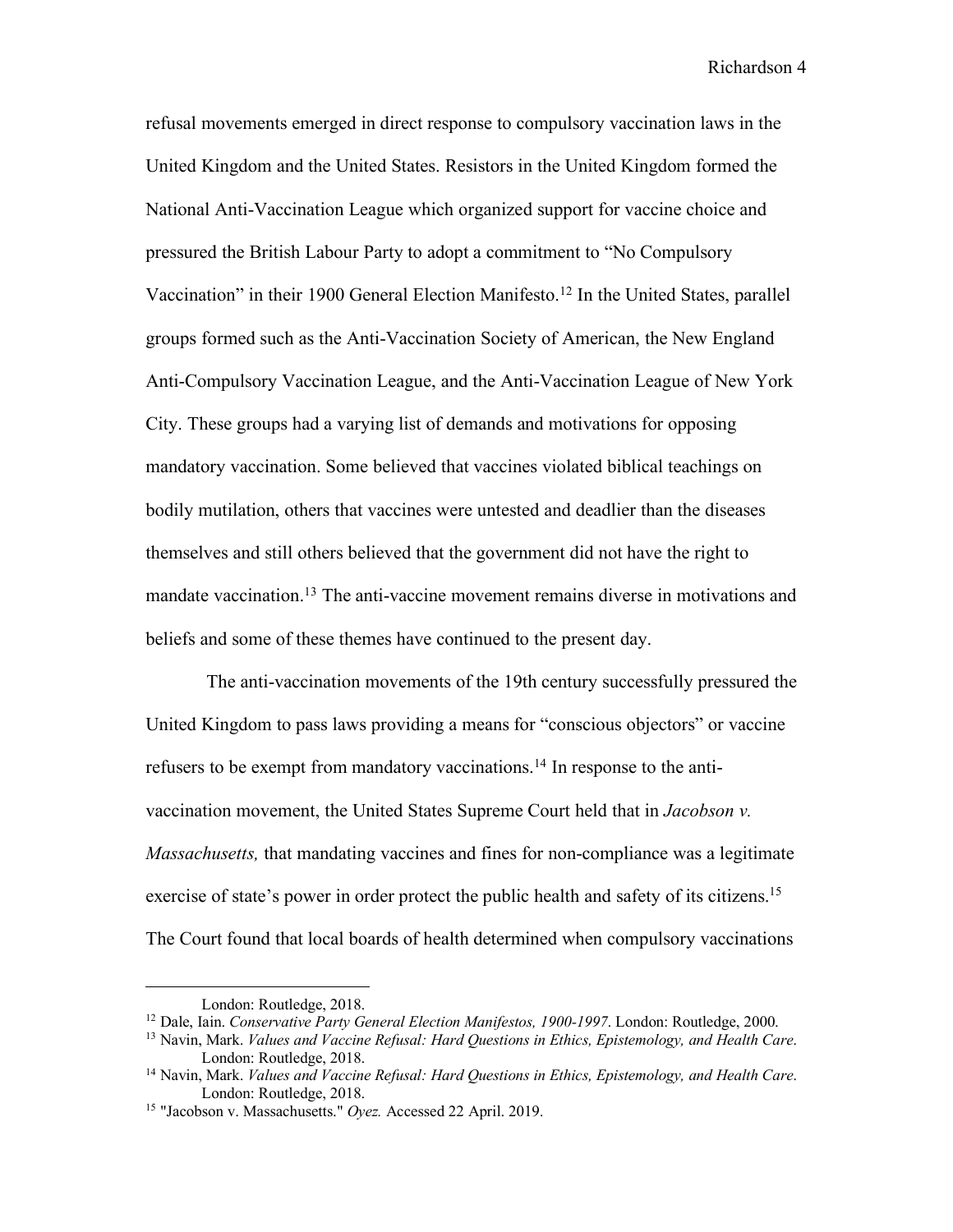were necessary, which made the requirement reasonable and not arbitrarily imposed. However, this decision did not uphold the constitutionality of forcible vaccination, only that states have the power to impose economic or social punishments on vaccine refusers, such as fines or exclusion from workplaces or schools.<sup>16</sup>

During World War I, the United States used propaganda machines to urge men to enlist and encourage support for the war effort on the home front through buying bonds and reporting neighbors they believed were disloyal to the country. Public health officials used these same mechanisms to encourage vaccination and discourage participation in anti-vaccination movements by portraying vaccine refusal as unpatriotic, domestic treason, and self-sabotage.<sup>17</sup> Government effort to utilize values of patriotism, nationalism, and collective action to promote vaccination programs, continued and expanded through World War II.

Recently, parents in the United States, Australia, and the United Kingdom are increasingly refusing routine vaccines for their children. While rates of refusal for childhood vaccinations are low, an increasing number of parents are choosing to refuse certain vaccines or slow down their child's vaccination schedule. The most commonly refused vaccination is the MMR vaccine, which prevents measles, mumps, and rubella. Some parents today are concerned that the MMR vaccination may cause or contribute to autism spectrum disorders. This is partially due to a retracted study by Andrew Wakefield that found a link between inflammatory bowel disease and behavior regression caused by the MMR vaccine to protect against measles, mumps, and rubella.

 <sup>16</sup> "Jacobson v. Massachusetts." *Oyez*. Accessed 22 April. 2019.

<sup>17</sup> Navin, Mark. *Values and Vaccine Refusal: Hard Questions in Ethics, Epistemology, and Health Care*. London: Routledge, 2018.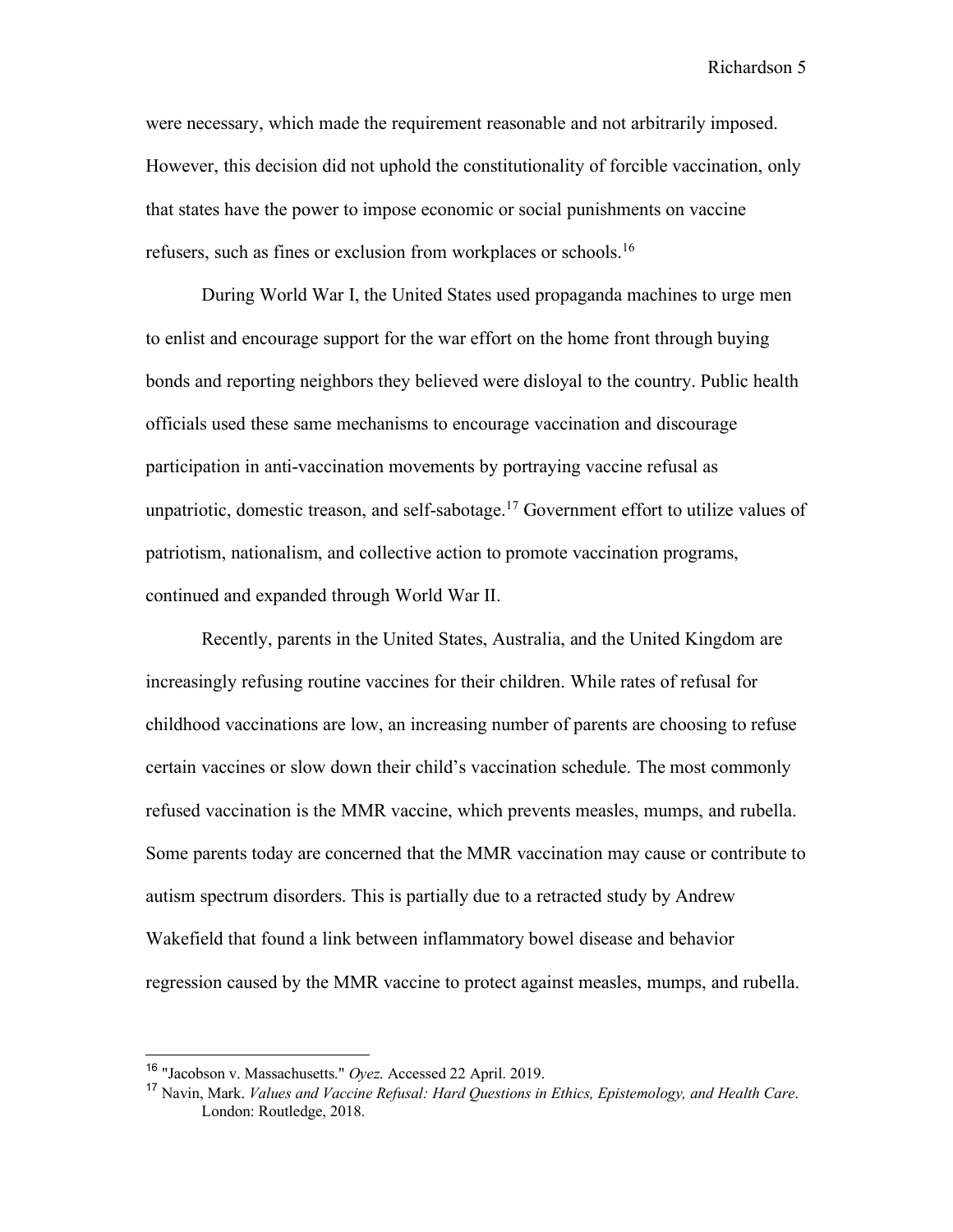However, despite the study being debunked by multiple scientific groups, vaccination rates have not recovered in certain geographic hotspots, making areas susceptible to a disease outbreak.

#### **LITERATURE REVIEW**

My project will attempt to thematically group and analyze the rhetoric of the anti-vaccination movement. Shockingly, despite mass media attention focused on vaccine refuser parents, there have been few scholarly projects dedicated to this subject. Many public health experts have investigated how local and national policy allowing for philosophical exemptions have decreased vaccination rate.18 Many scholars note that vaccine refusers gather their information from an online network of bloggers, nonprofits and advocacy groups, as well as politicians and celebrities. However, few scholars have analyzed or thematically grouped the information and communications coming from these sources in order to better understand the movement as a whole.

In 2011, Larson and Cooper found that public decision making related to vaccine acceptance is driven by a mix of psychological, sociocultural, and political factors, all of which need to be understood and considered by policymakers and public health officials.<sup>19</sup> Empowered by the internet, current anti-vaccination groups have new levels of global reach and influence and are able to rapidly share information and organize. Internet usage has changed a once top-down, expert to consumer or doctor to

<sup>&</sup>lt;sup>18</sup> Jacqueline K. Olive et al., "The State of the Anti-vaccine Movement in the United States: A Focused Examination of Nonmedical Exemptions in States and Counties," *PLOS Medicine* 15, no. 6 (June 12, 2018): accessed February 22, 2019.

<sup>19</sup> Heidi J. Larson et al., "Addressing the Vaccine Confidence Gap," *The Lancet* 378, no. 9790 (2011): accessed February 10, 2019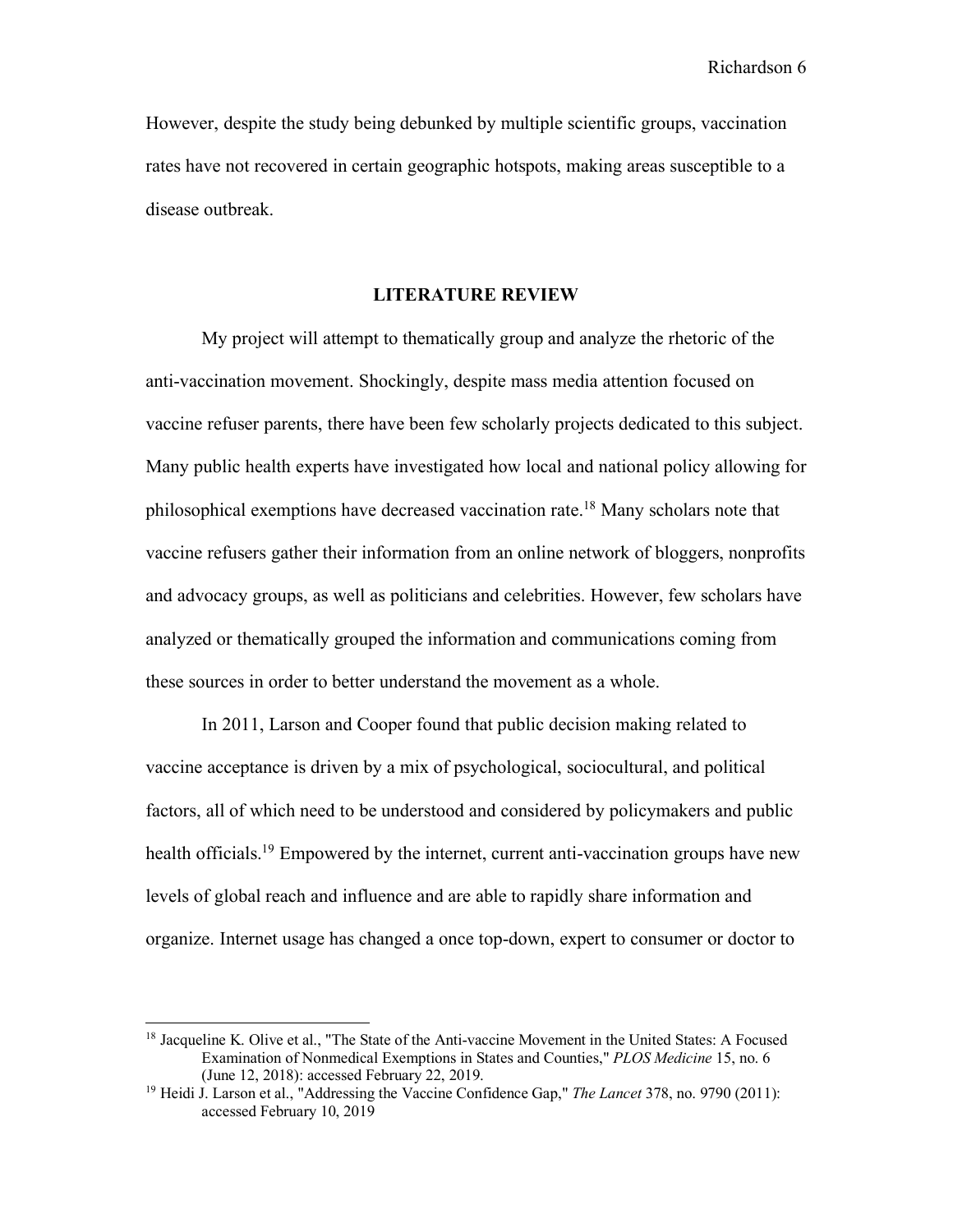patient communication, towards a non-hierarchical, dialogue-based communication through which the public can question the recommendations of experts and public institutions based on their own internet research. Larson and Cooper found that this "democratization of expert thought" allows for dissenting groups, such as the antivaccination movement to possess a larger voice in the conversation about vaccine policy. Additionally, the media attempts to balance coverage and create equal opportunity for all viewpoints, which allows small extremist views the same space as scientifically validated views. However, although Larson and Cooper recognize the power of anti-vaccination social networking groups, this study focuses on the methods and strategies of communication and fails to look at the actual rhetoric perpetuated and supported by the anti-vaccination movement as a whole.

In 2014, Jennifer Reich interviewed 25 mothers who rejected recommend vaccines and examined the gendered discourse of vaccine refusal.<sup>20</sup> She found that vaccine refuser mothers deemed themselves to be experts on their children and weighed the perceived risks of infection against their perceived risks of vaccines while dismissing expert claims that vaccines are necessary. Many parents believed that their own intensive mothering practices surrounding nutrition and natural living were superior means of supporting their child's immunity and were sufficient to protect against a variety of infectious diseases. Additionally, many parents attempt to control risk through careful monitoring of social exposure, believing disease lays outside of their social networks. Reich asserts that these ideas frame vaccination as an individual choice and that individuals should actively manage themselves and their children and

<sup>20</sup> Jennifer A. Reich, "Neoliberal Mothering and Vaccine Refusal," *Gender & Society* 28, no. 5 (2014)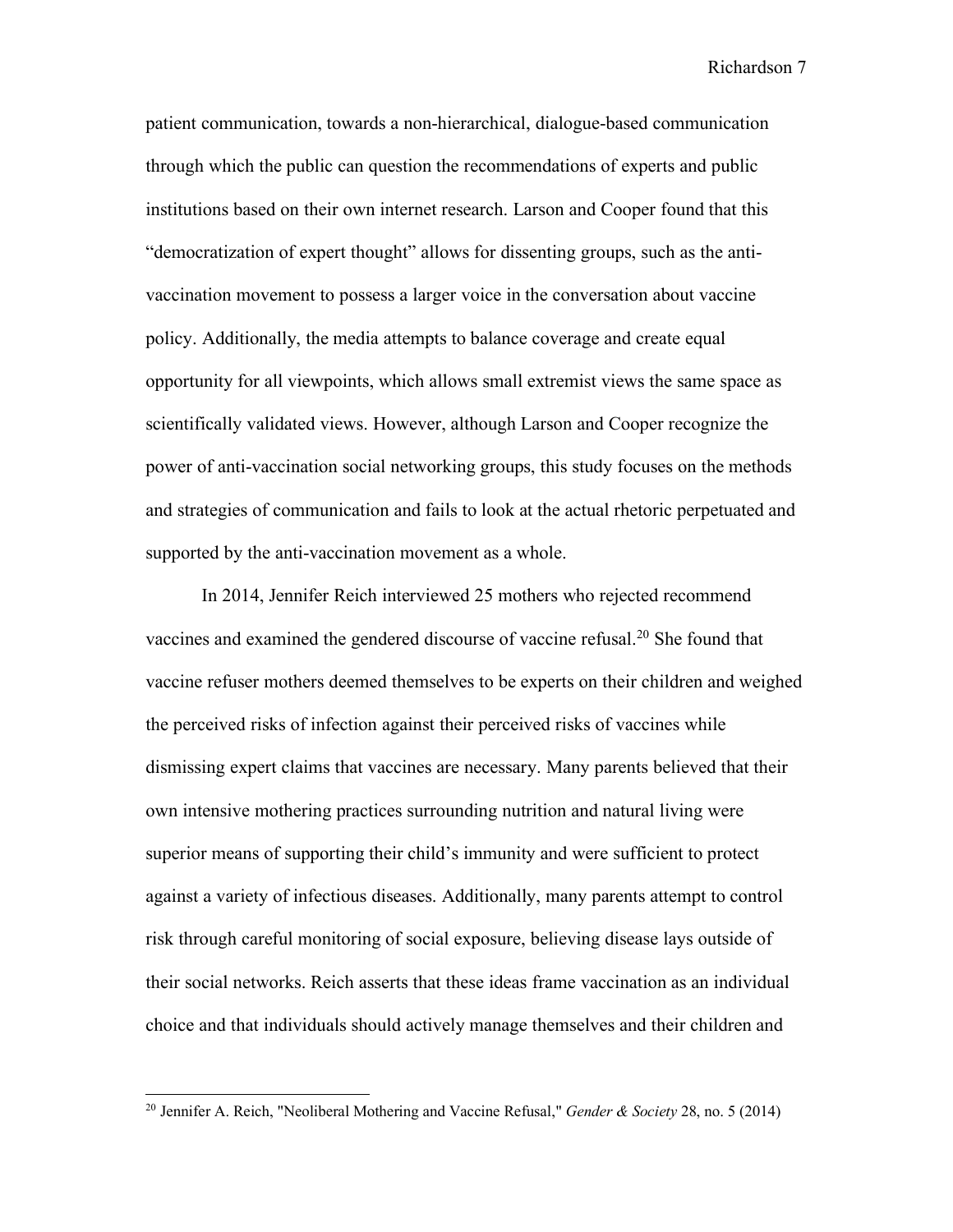avoid calculable risk through informed decision making rather than collective government action. Discourse, Reich asserts, that emerges from neoliberal ideologies of the 20th century.

In 2006, Benin, Wisler-Scher, and Colson conducted a similar study, concluding that attempts to provide care to children with vaccine-skeptic mothers must not only on present facts about vaccines but should focus on developing trusting relationships between mothers and health professionals.<sup>21</sup> While both of these studies examine the rhetoric of mothers and their decision-making to not vaccinate their children, neither Benin, Wisler-Scher, and Colson, nor Reich examines the rhetorical themes of the communication and information sources that they may be consuming.

There is extensive sociological research on the role of choice in parenting, particularly mothering. Bobel conducted multiple studies centering women she defined as "natural mothers," or those who reject mainstream parenting advice in favor of natural and instinctive mothering practices. Through her research, she inferred that they "wrested control of their personal lives away from institutions and experts and others who claim to 'know best' and return to the site of the individual family."<sup>22</sup> Bobel and Reich seem to agree, that through intensified parenting whether it be vaccine refusal or organic eating, mothers advocated for individual choice, self-autonomy, and managing for their children over collective action. Additionally, Kaufman and Silverman examined how mothers become advocates for their children's' health needs, often

<sup>&</sup>lt;sup>21</sup> A. L. Benin, "Qualitative Analysis of Mothers Decision-Making About Vaccines for Infants: The Importance of Trust," *Pediatrics* 117, no. 5 (2006), accessed February 16, 2019,

<sup>&</sup>lt;sup>22</sup> Shu-Ju Ada Cheng and Chris Bobel, "The Paradox of Natural Mothering," *Contemporary Sociology* 32, no. 2 (2003), accessed February 11, 2019.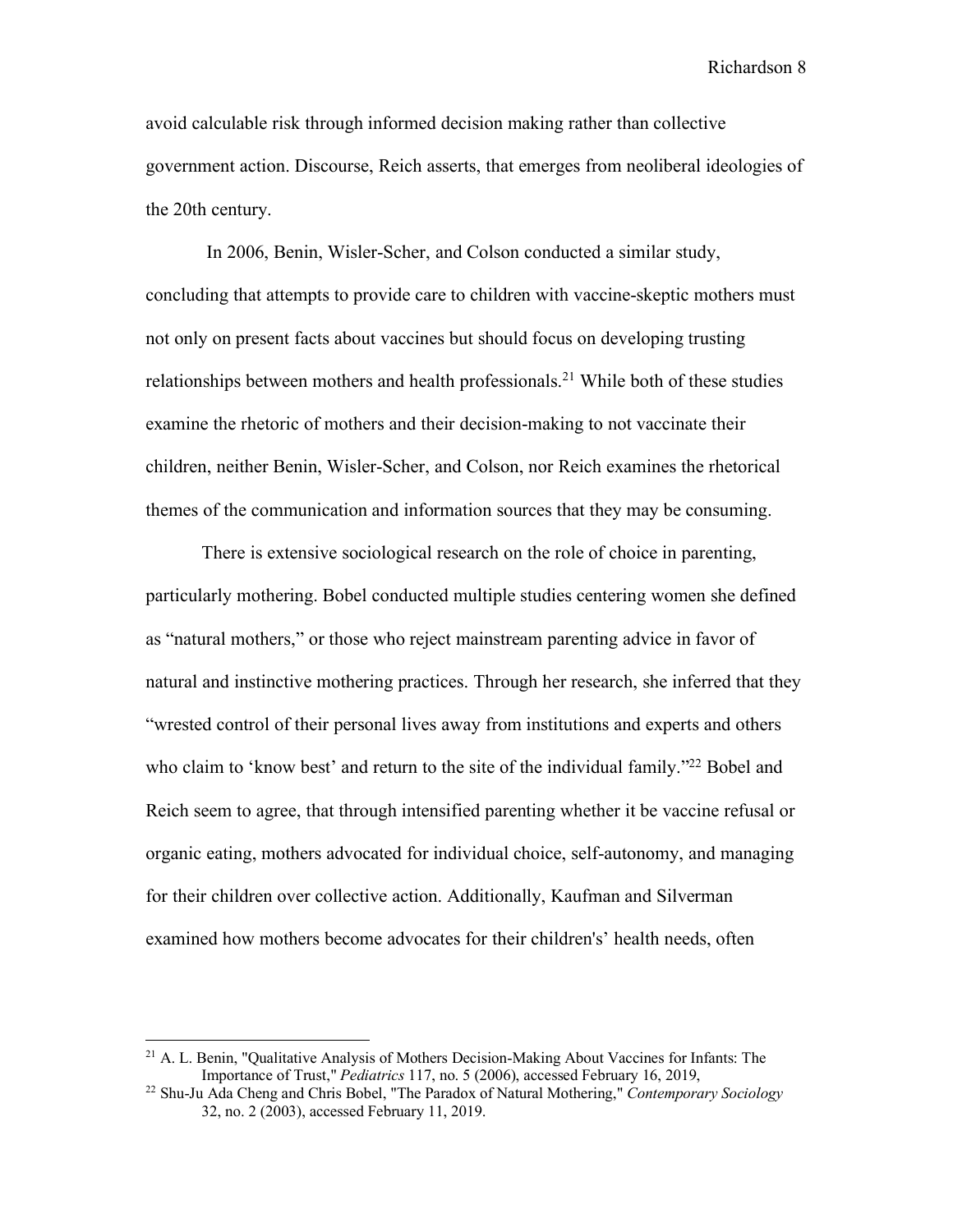identifying themselves as "experts" in their child's health, above the authority of medical professionals.23 <sup>24</sup>

Although Reich does examine the rhetoric of vaccine refusal mothers, she fails to dissect the communication presented to them and how they absorb and dissect media from nonprofit groups or other sources. My project will build on Reich's frames but examine the language and targeting of anti-vaccination advocacy groups and the formal communication of the movement and rather than the rhetoric of individual parents. However, I predict I will encounter similar themes favoring individual decision-making rather than collective action in the mass communication efforts surrounding the antivaccination movement.

#### **METHODOLOGY**

This project seeks to analyze the rhetoric of the anti-vaccination movement. I have collected data from several types of sources as I am attempting to encompass the anti-vaccination movement as a whole. Vaccine refuser parents gather their information from a variety of sources including nonprofits, blogs, and social media pages. Additionally, there are vaccine refusal or vaccine choice activist groups which work to promote their ideals in the political arena through lobbying against increased restrictions to philosophical vaccine exemptions. Initially, I aimed to investigate rhetoric advocating for abstaining from all vaccinations. However, vaccine refusers are

<sup>&</sup>lt;sup>23</sup> Sharon R. Kaufman, "Regarding the Rise in Autism: Vaccine Safety Doubt, Conditions of Inquiry, and the Shape of Freedom," *Ethos* 38, no. 1 (2010), accessed January 22, 2019

<sup>24</sup> Chloe Silverman, "Understanding Autism: Parents, Doctors, and the History of a Disorder," *Princeton University Press*, 2011, accessed February 22, 2019.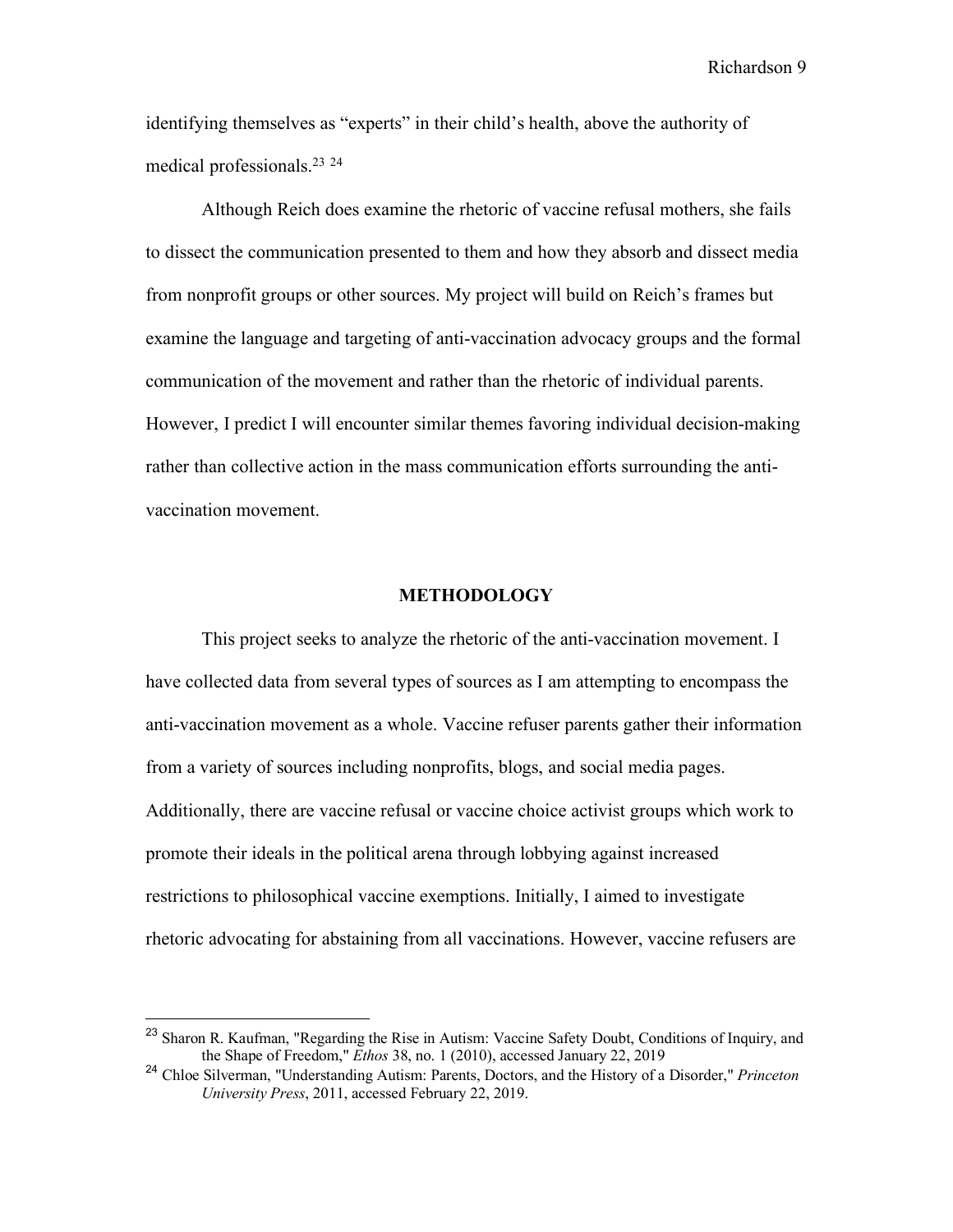a diverse group without clear membership lines and as I gained more information, it became increasingly clearer that few parents refuse all vaccinations for their children. The vast majority of vaccine refusers reject certain vaccinations or slow the schedule of their child's vaccination. I have decided to expand my definition of the anti-vaccination movement to include those who advocate for vaccinating on a schedule other than that is recommended by state law and medical organizations.

I acknowledge that this data is only a small sample of all the available information, particularly regarding the vast sea of social media content and blogs creating and spreading information about the anti-vaccination movement. Although it would be impossible to analyze every blog and publication, I chose a variety of types of sources to attempt to identify overarching themes of the mobilization and explain and understand further the arguments for vaccine choice. In totality I analyzed over 130 published works, such as press releases, newsletters, interviews, and other communications.

#### **Non-profit Organizations**

This project examines press releases, newsletters, and other published media from two prominent nonprofits, Generation Rescue and VacTruth. These nonprofits are information sources for vaccine-skeptic and vaccine refuser parents, as well as cited by bloggers and social media pages which provide information to the vaccine refusal grassroots movement.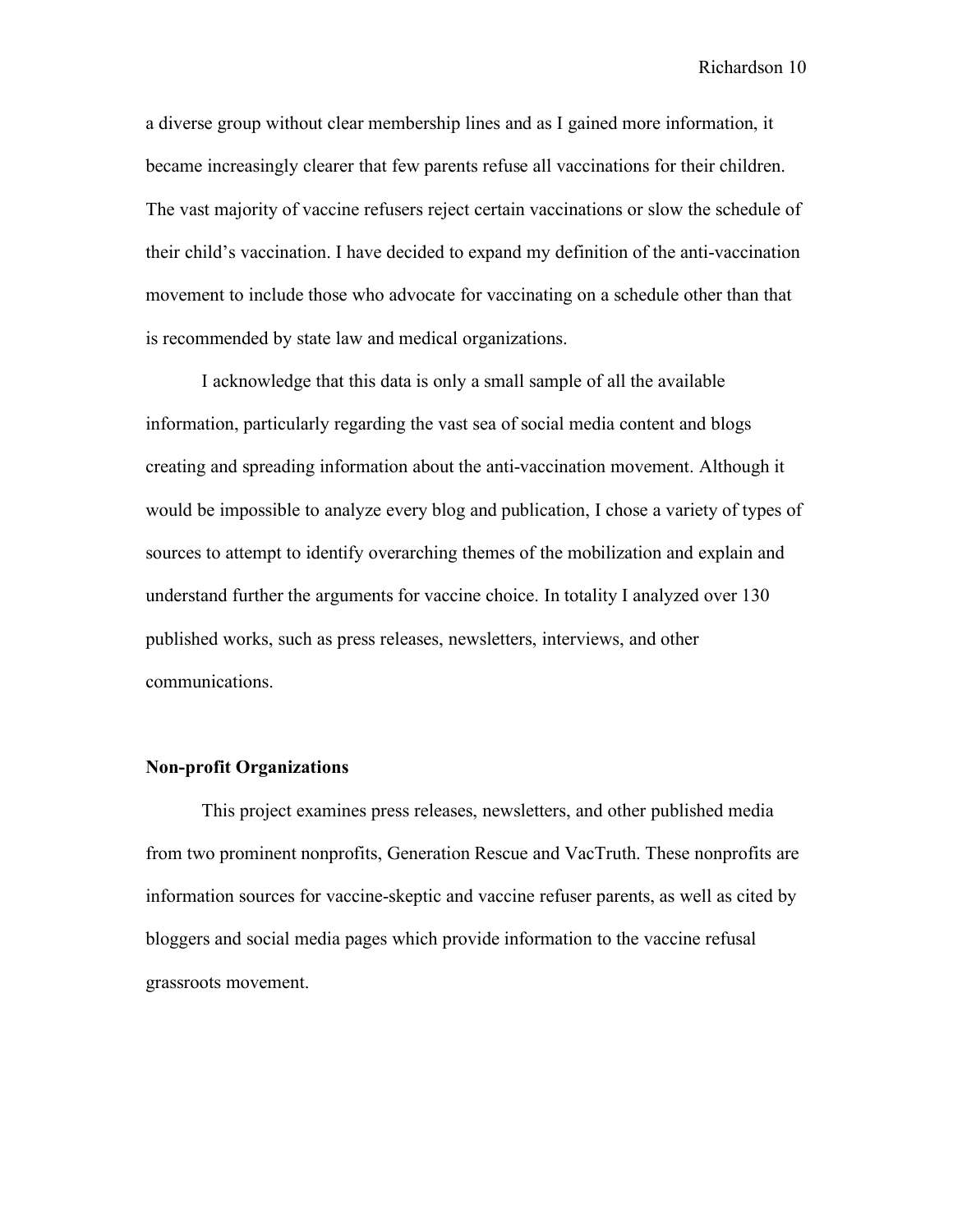VacTruth was founded by Jeffry John Aufderheide. The site supports expanded vaccine research and testing and has over  $75,000$  subscribers.<sup>25</sup> This project analyzed 55 newsletters from VacTruth from March 2016 to March 2019.

Generation Rescue is a leading national organization dedicated to immediate treatment assistant to families affected by autism spectrum disorders.26 Generation Rescue believes that autism is primarily caused by environmental factors, specifically vaccines. The organization was started in 2005 by Lisa and J.B. Handley but has become the platform for former model and television personality, Jenny McCarthy's vaccine refusal advocacy. McCarthy's son was diagnosed with autism in 2005 and her celebrity status has drawn attention to the vaccine refusal movement. This project performed a rhetorical analysis on Generation Rescue's guide, "Vaccine Safety: Making the Most Informed Decisions for Your Family."27

#### **Lobbying and Activist Groups**

This project analyzes advertisements and publications from three advocacy groups, the National Vaccine Information Center (NVIC), Physicians for Informed Consent, and Children's Health Defense from March 2016 to March 2019. Each group used distinct methods to target their constituencies and adhere to individual mission statements. Many have participated in crafting legislation for expanding philosophical vaccine exemptions or compensating vaccine injury victims. These advertisements are

<sup>25</sup> Abby Haglage, "The Navy Fraud Fronting the Anti-Vaxxer Movement," *The Daily Beast*, February 6, 2015, accessed March 18, 2019.

<sup>&</sup>lt;sup>26</sup> "Who We Are," Generation Rescue | Jenny McCarthy's Autism Organization, accessed April 20, 2019,

<sup>27</sup> Generation Rescue, *Your Complete Guide to Vaccine Safety: Making the Most Informed Decisions for Your Family* (2017).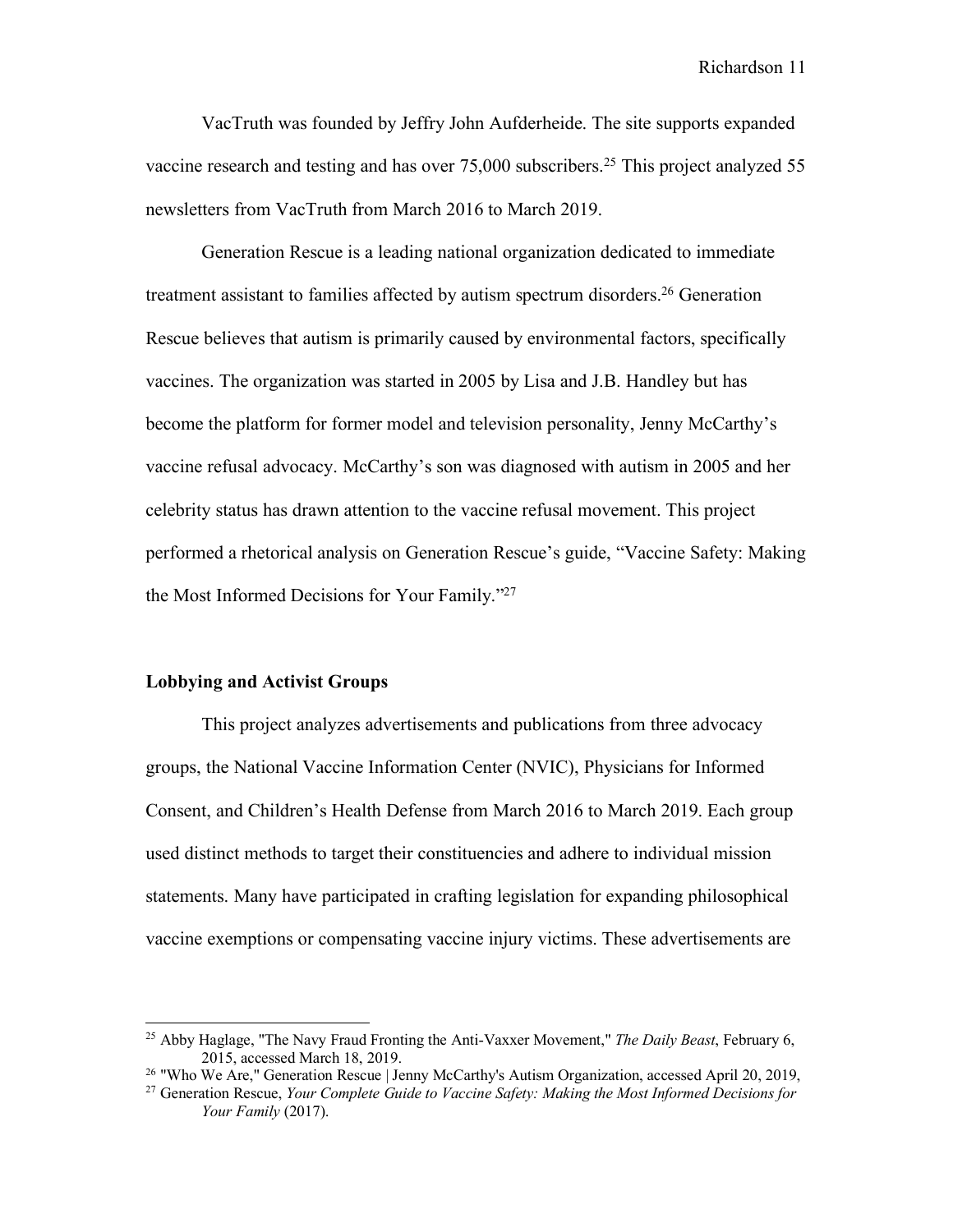targeted towards general audiences and as well as elected officials. This project includes the National Vaccine Information Center (NVIC) press releases, and newsletters. NVIC is one of the oldest and largest pro-vaccine choice nonprofits. Barbara Loe Fisher, Jeff Schwartz, and Kathi Williams founded NVIC after observing the health of their children deteriorate after receiving a dose of the DPT vaccine. In the early 1980s, NVIC joined the American Academy of Pediatrics to co-author the National Childhood Vaccine Injury Act of 1986. This act created a federal vaccine injury compensation program and mandated that medical professionals provide parents with vaccine risk information.28 This project includes 30 newsletters and 10 press releases from the NVIC.

Physicians for Informed Consent is an activist group formed by a coalition of doctors dedicated to expanding informed vaccination consent with the ultimate goal of a society without mandatory vaccination laws.<sup>29</sup> This project examined 8 press releases, including 2 letters to the U.S. Senate Committee on Health, Education, Labor & Pensions and the U.S. House Committee on Energy and Commerce.

Lastly, Children's Health Defense, formerly known as the World Mercury Project, is a nonprofit organization founded by Robert F. Kennedy Jr. which works to improve children's healthcare by eliminating mandatory vaccinations. For this project, I analyzed 28 press releases and newsletters produced by the Children's Health Defense.

<sup>28</sup> "About National Vaccine Information Center," National Vaccine Information Center (NVIC), accessed February 10, 2019.

<sup>29</sup> "About," Physicians for Informed Consent, February 5, 2019, accessed April 23, 2019.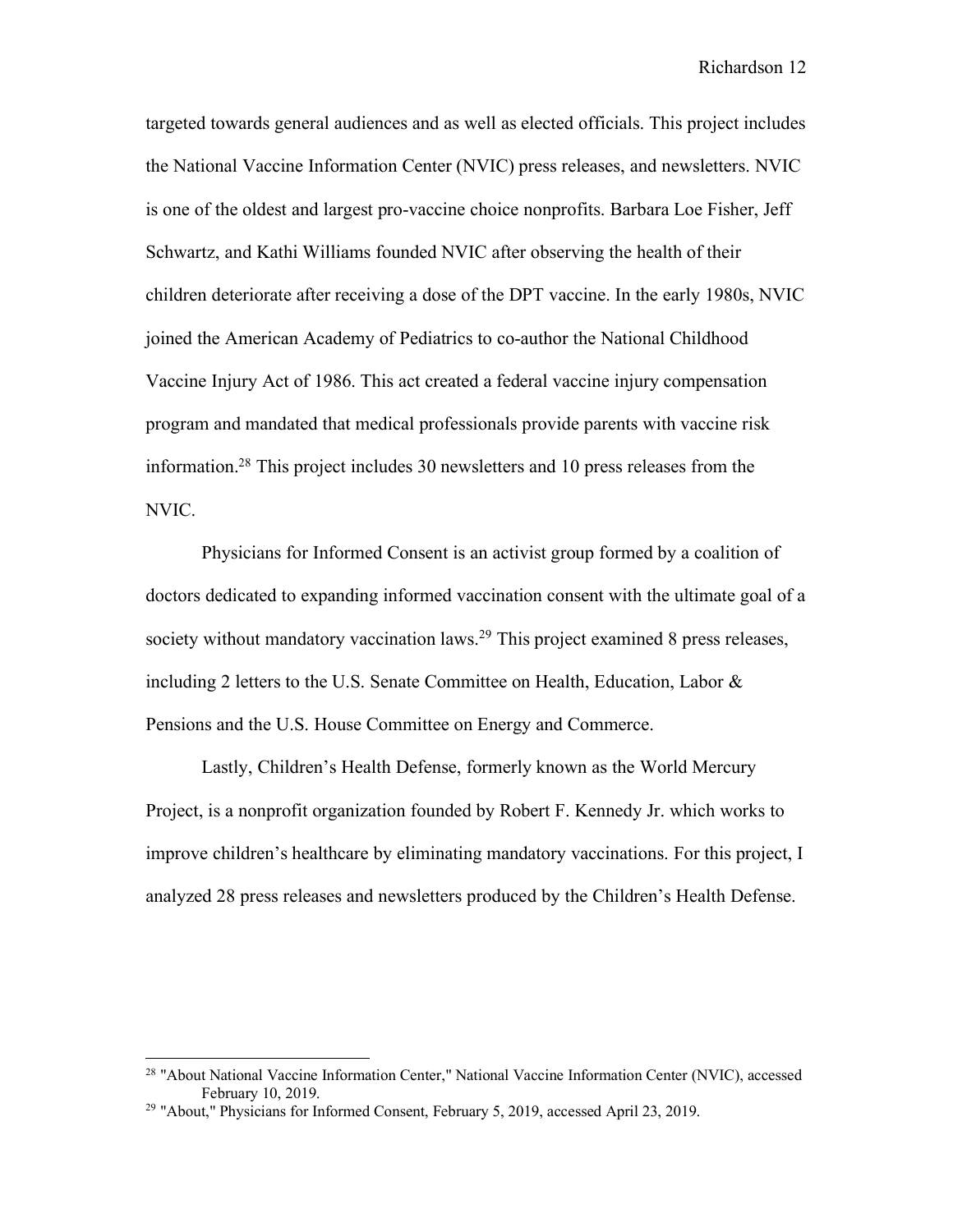#### **Celebrity and Politicians' Statements and Interviews**

Politicians and celebrities such as Robert F. Kennedy Jr, Pres. Donald Trump, Jim Carrey, Michele Bachmann, and Rand Paul have given validity to claims of vaccine-risk and inefficiency, I analyzed several statements, interviews, and op-eds from March 2016 to March 2019. Additionally, I will include the U.S. Senate Committee on Health, Education, Labor, and Pensions full committee hearing, "Vaccines Save Lives: What is Driving Preventable Disease Outbreaks?" from March 5, 2019.30

In order to narrow the vast amount of information available to me, I have decided to examine a time frame of March 2016 to March 2019. I chose these parameters because I want to include as much recent information as possible to keep my project relevant and up to date with the current media vaccine refusers are consuming. I have chosen a three-year frame to narrow down the amount of information available to me. If I had more time for this project, I would have chosen a larger time frame and I acknowledge this is a flaw in my data collection.

I have decided to omit social media pages, posts, and blogs. Although many vaccine refusers cluster in online communities, such as Facebook groups, Reddit threads, and Pinterest pages, it is extremely difficult to measure individual bloggers influence and distill which pages are the most dominant and reaching the most people. Additionally, with the emergence of "bots" on social media platforms, it becomes nearly impossible to determine the number of followers, likes or shares an account or post has. From what I could deduct, many social media posts just re-package or "share"

<sup>&</sup>lt;sup>30</sup> U.S. Congress. Senate. Committee on Health, Education, Labor, and Pensions. Vaccines Save Lives: What Is Driving Preventable Disease Outbreaks?. 116th Cong., 1st sess., March 5, 2019.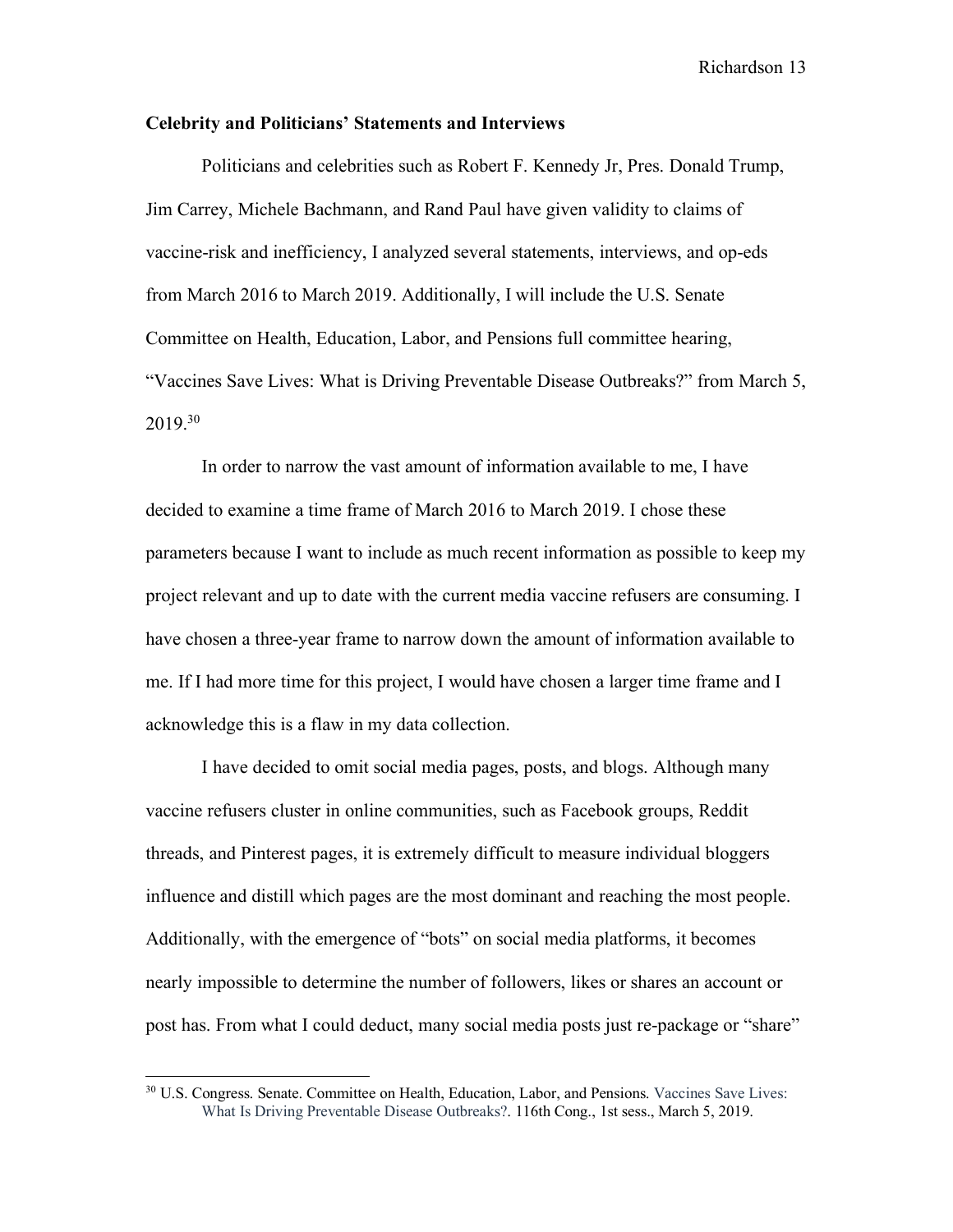information from the major non-profit groups I examined and utilize similar language, rhetorical strategies, and themes.

I have coded and grouped the newsletters, press releases, op-eds, and other media into six main rhetorical themes, which I will analyze later in my Findings section. The themes I have found are the following: (1) a belief that vaccines are not fully tested and are dangerous, (2) a distrust of experts, scientists, and doctors and a rejection of consensus-based medicine (3) an aversion to pharmaceutical companies and the medical-industrial complex, (4) an emphasis on American Constitutional civil liberties, (5) a rejection of government overreach and authoritarianism and an embrace of libertarianism, and finally (6) an interest in the individual and self-determined health care rather than utilitarian or collective action.

#### **KEY TERMS**

There is a fairly contentious debate what term to assign to individuals who reject commonly accepted beliefs regarding vaccinations. Some experts categorize these people as *anti-vaccine* while others, more sympathetic with the movement describe these groups as advocates for *vaccine safety* or *vaccine choice.* For this project, I will use the standard terms *vaccine refuser* and *anti-vaccination movement,* which are consistent with scholarship in this field.

I will use the term *vaccine refuser* to identify people who have declined or intend to decline routine childhood vaccines for non-medical reasons. For the sake of this paper, I will only be focusing on individuals that cite personal, philosophical beliefs, but there are also several prevalent communities that refuse vaccines for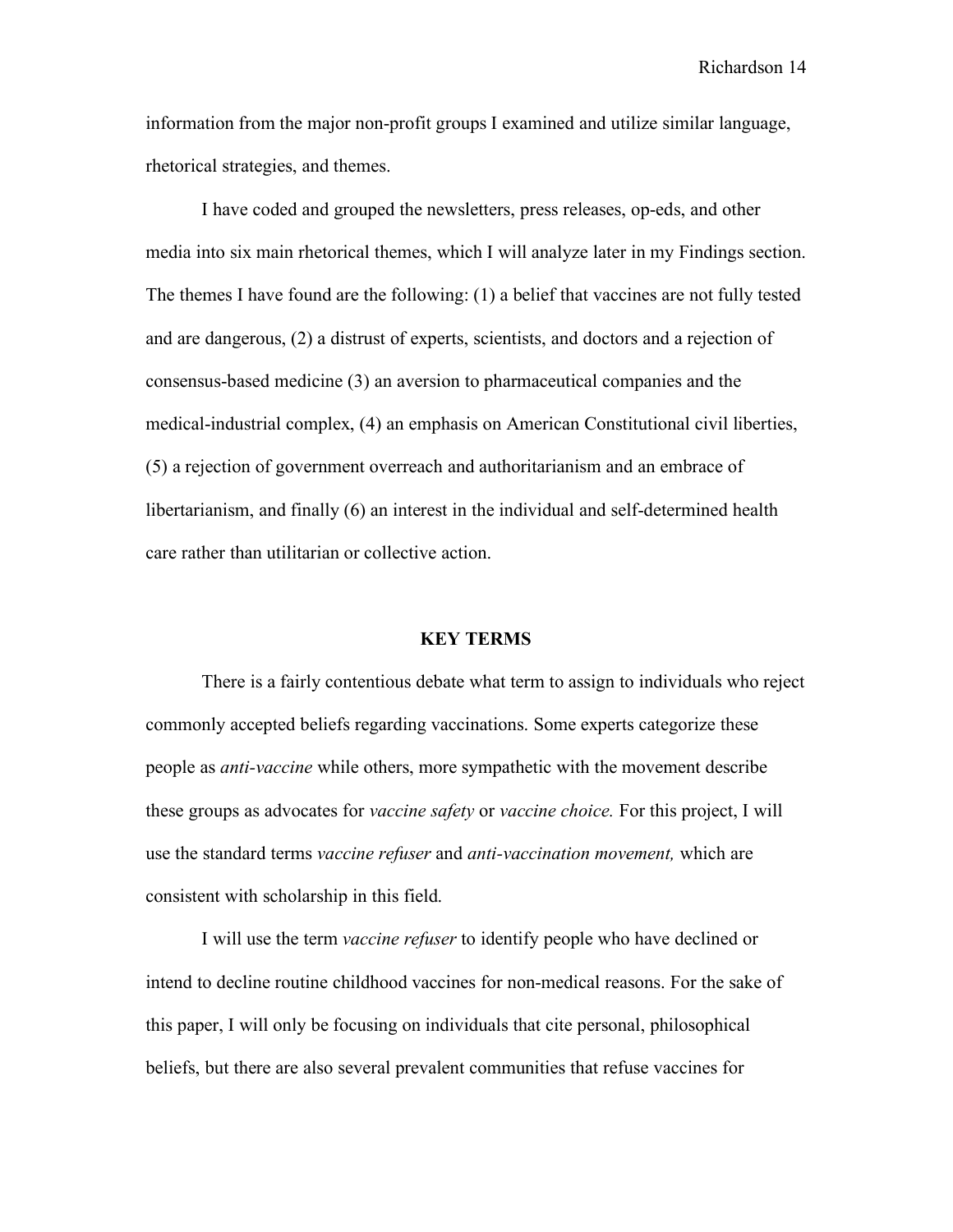religious reasons. Similar to vaccine denialism, vaccine refusal exists on a spectrum. Some extreme refusers never vaccinate their children against any disease, while more moderate refusers may delay some vaccines, but do intend for their children to become fully vaccinated, just at a slower pace than medically recommended. Additionally, vaccine refusers are distinct from the *undervaccinated.* The parents of undervaccinated children are generally socially or economically disadvantaged and their failure to fully vaccinate their children is a symptom of a lack of accessible medical care, rather than a philosophical or personally held belief that is purposely pursued. Additionally, this paper discusses *vaccine hesitancy*, which means a hesitation to defer to medical and public health experts about what to believe and what action to take regarding vaccine choices.

#### **FINDINGS**

The data I collected suggests that the vaccine refusal movement uses several commonly repeated rhetorical themes. Firstly, through explicit personal stories of children who have allegedly suffered vaccine-related injury or death, the movement frames vaccines as largely untested and dangerous. Pharmaceutical companies are portrayed as parasitical and as bankrolling government officials in order to push mandatory vaccinations for profit. Together, through a dismissal of vaccine science, medicine, and politicians, the vaccine refusal movement encourages parents and other parties to dismiss expert opinion, conduct their own research, and find their own conclusions. Additionally, the sources I examined suggest that mandated vaccination is an overuse of federal force and impeding on bodily freedom, autonomy, and civil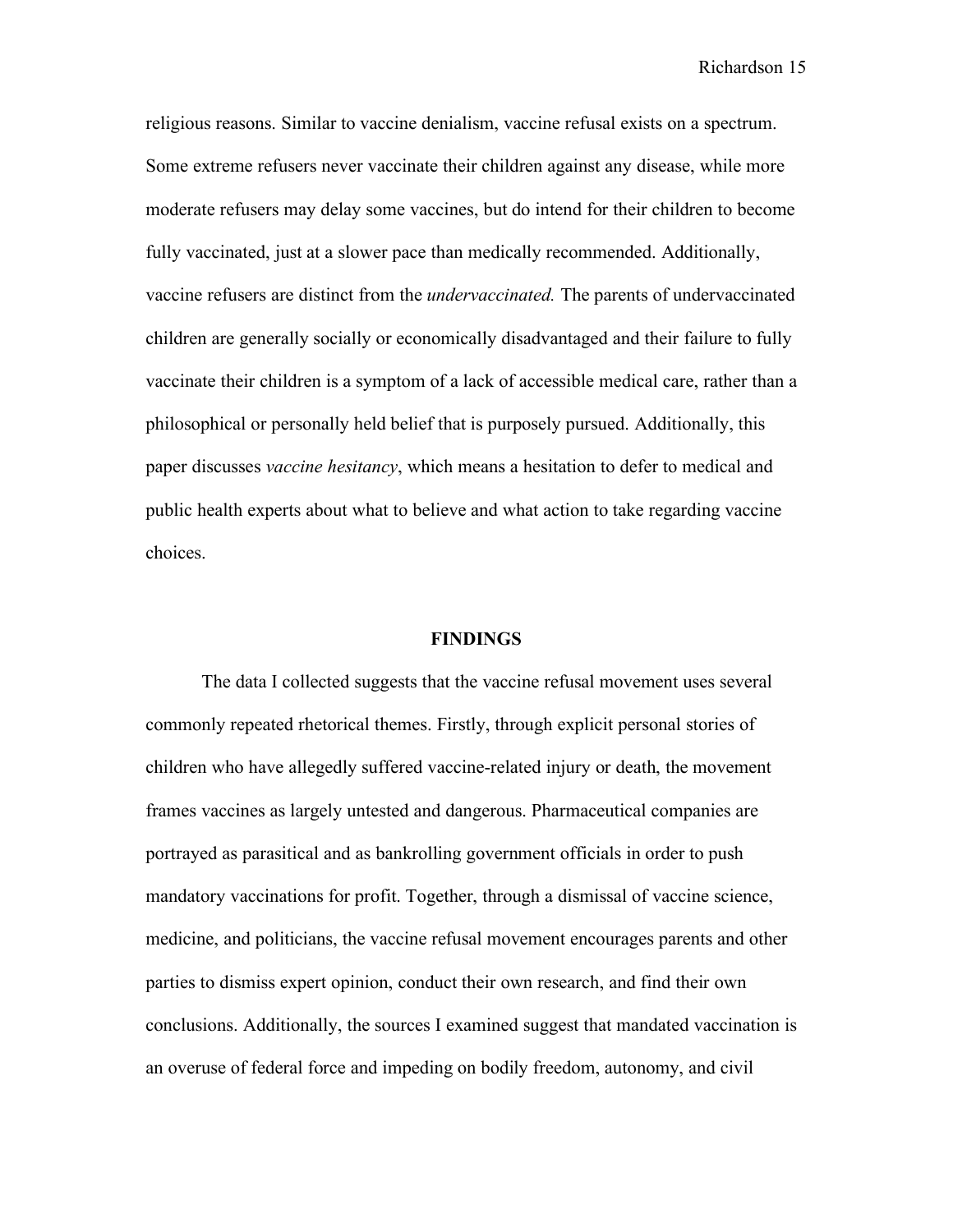liberties. Finally, by combining the following themes, the movement urges parents to act as individuals and to exercise their personal choice, rather than act collectively. In the following sections, I will break down these rhetorical themes. My full recorded data chart is available in Appendix A.

#### **DISCUSSION**

#### **Perceptions of Vaccine Risk and Narratives of Vaccine Injury**

Humans are natural storytellers. Minds tend to create narratives to explain unanswered phenomenon. Thomas Gilovich, and many other scholars, argue that this is because humans tend to see non-existent patterns in observations and then create narratives to explain these patterns, even when lacking substantive evidence.<sup>31</sup> When seemingly healthy children fall sick, people seek explanations, even without a background to investigate or make sense of it. Friedrich Nietzsche described the human tendency to create narratives of the origins of pain, "The sufferers...enjoy being mistrustful and dwelling on wrongs and imagined slights: they rummage through the bowels of their past and present for obscure, questionable stories that allow them to wallow in tortured suspicion."<sup>32</sup> From the data I collected, I can infer that the vaccine refusal movement embraces narratives of vaccine injury and spreads these stories widely, generally without a careful examination to the source of the story or the correlation between vaccination and the child's injury or death. VacTruth, a nonprofit

<sup>31</sup> Thomas Gilovich, *How We Know What Isn't So: The Fallibility of Human Reason in Everyday Life* (New York, NY: Free Press, 2011).

<sup>32</sup> Friedrich Wilhelm Nietzsche, Keith Ansell-Pearson, and Carol Diethe. 1994. *On the Genealogy of Morality*. Cambridge Texts in the History of Political Thought. New York: Cambridge University Press.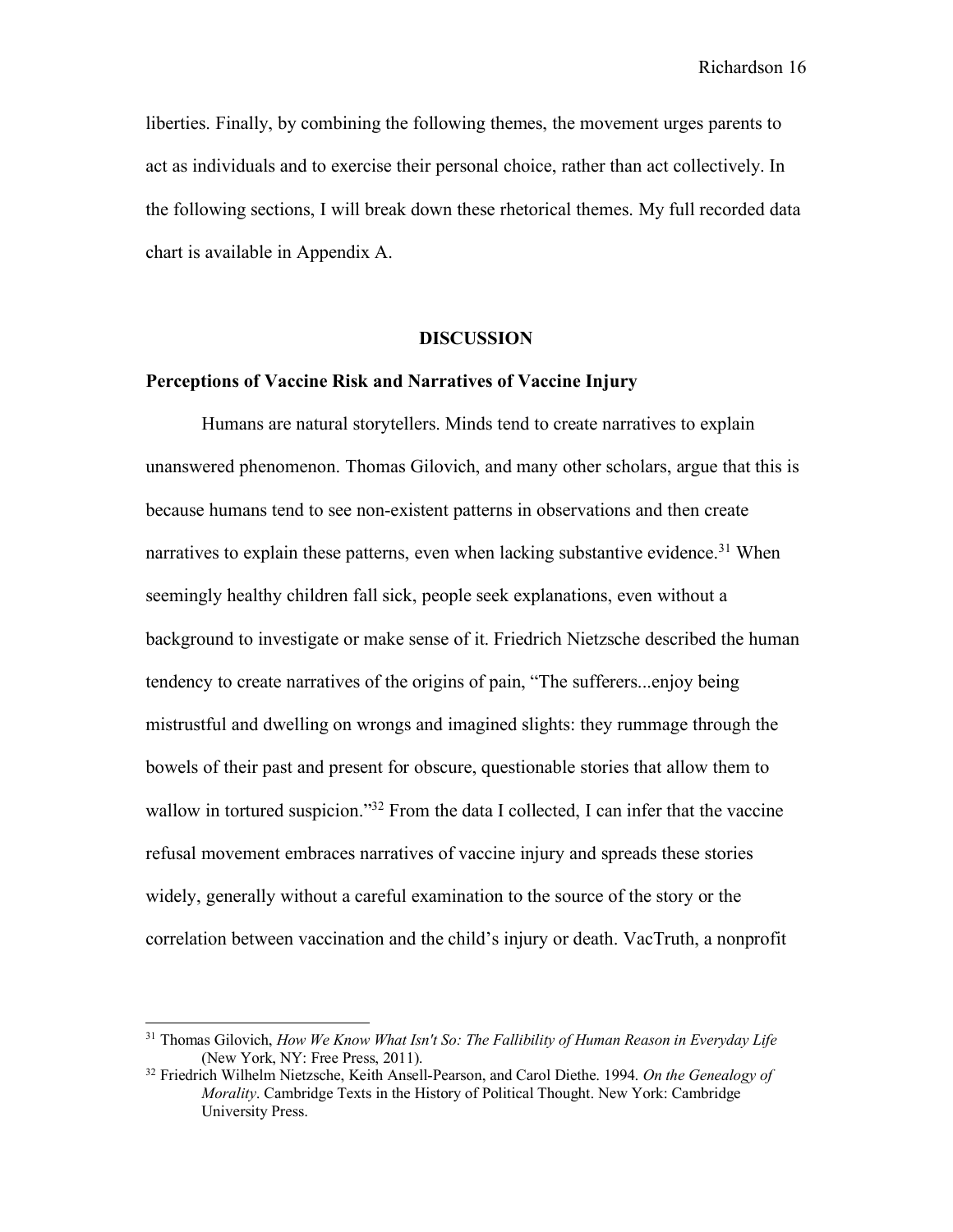organization dedicated to illuminating the "truth" about vaccinations often publishes narrative accounts of parents who claim their children have died or contracted injuries after receiving routine vaccinations.

On January 19, 2017, VacTruth published a newsletter titled, "A 7-Pound Premature Baby Died After 8 Vaccine Doses, Her Death was Blamed on Co-Sleeping Instead of Toxic Vaccines."33 Although an autopsy determined the baby's death was attributed to positional asphyxiation related to co-sleeping, VacTruth mentions that the autopsy fails to include that she had recently been vaccinated and that the parents now believe that "vaccinations are the hidden cause of her infant's mortality" and that their daughter's death was "covered up."<sup>34</sup> In the newsletter, the infant's mother then describes a scene in which her daughter, Aysia, was injected with a synthetic vitamin K shot, Phytonadione, which caused her daughter to stop breathing. The nurse was able to resuscitate Aysia, but the incident was not noted in her medical records. Weeks later, a pediatrician detected a heart murmur and neonatal jaundice. However, in the same appointment, despite Aysia's less than perfect health, the doctor "insisted" that Aysia receive the Center for Disease, Control, and Prevention's recommended eight routine vaccinations.<sup>35</sup> Aysia died ten days after receiving the vaccinations. The newsletter even published Aysia's vaccination records to prove that she indeed received all eight doses, adding to its perceived credibility. This is only one of many narratives of vaccine-

<sup>&</sup>lt;sup>33</sup> Augustina Ursino, "A 7-Pound Premature Baby Died After Receiving 8 Vaccine Doses, Her Death Was Blamed On Co-Sleeping Instead Of The Toxic Vaccines," VacTruth.com, November 23, 2017, accessed February 23, 2019.

<sup>&</sup>lt;sup>34</sup> Augustina Ursino, "A 7-Pound Premature Baby Died After Receiving 8 Vaccine Doses, Her Death Was Blamed On Co-Sleeping Instead Of The Toxic Vaccines," VacTruth.com, November 23, 2017, accessed February 23, 2019.

<sup>&</sup>lt;sup>35</sup> Augustina Ursino, "A 7-Pound Premature Baby Died After Receiving 8 Vaccine Doses, Her Death Was Blamed On Co-Sleeping Instead Of The Toxic Vaccines," VacTruth.com, November 23, 2017, accessed February 23, 2019.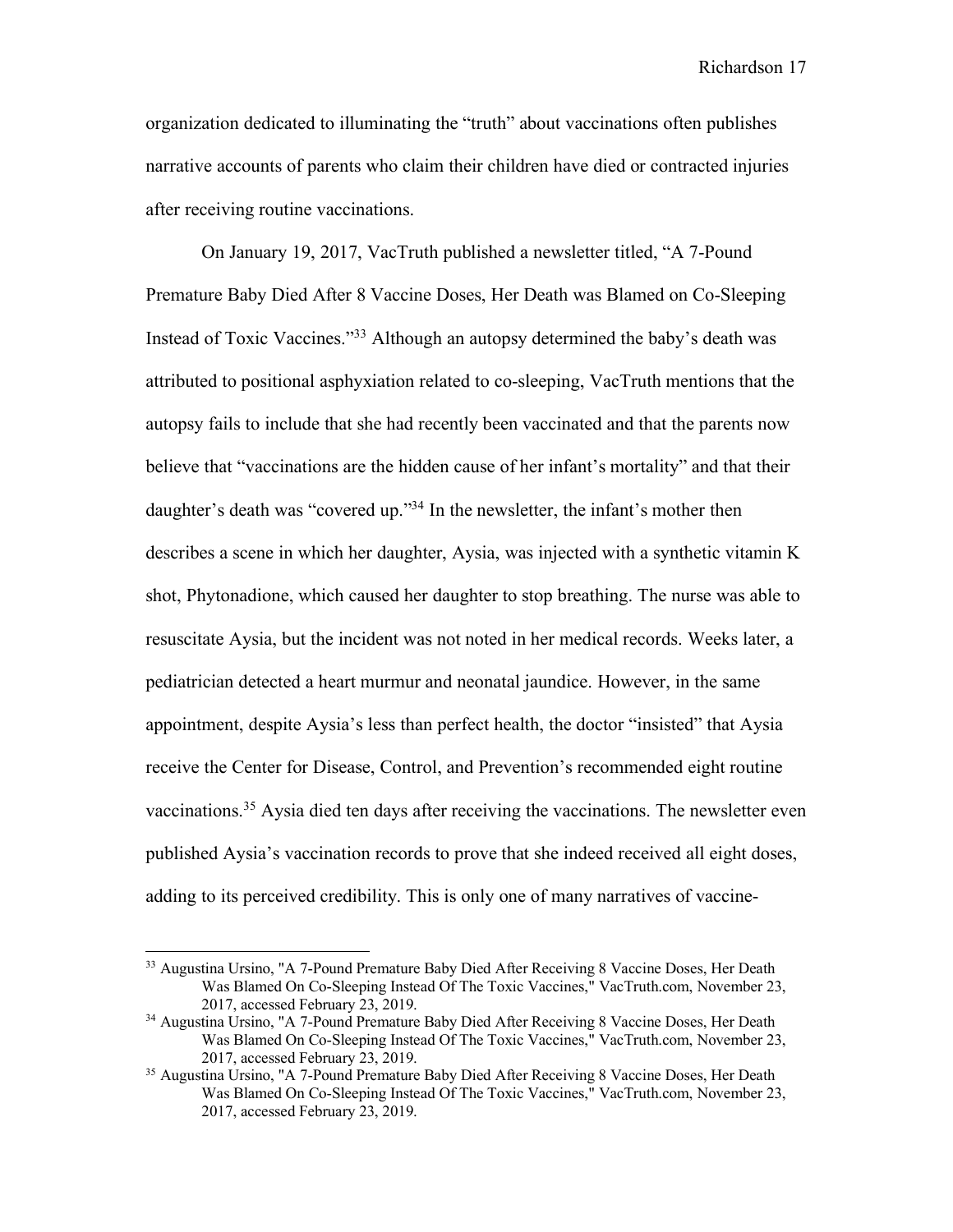related death or injury. Many narratives include common events such as the failure of multiple pediatricians and nurses to communicate the risks associated with routine vaccinations and allow parents an opportunity to opt out of the vaccination. The newsletter writes, "Aysia's parents will never get to hold their baby again in this life and a part of them died when their baby did. They have to live with their regretful decision to vaccinate."36

Many vaccine-injury and vaccine-related death descriptions published by vaccine refusal nonprofits follow a similar structure. Generally, there is a perceived failure of medical professionals to properly inform the parents of the risks of vaccination and to insist that the vaccination is necessary and harmless. The infant or child receives the vaccination and then develops strange symptoms, which the parent and vaccine-refusal community believe, without expert information, is correlated to the vaccination. The child falls ill or dies and the parents regret allowing the vaccination to take place and urge other parents to perform their own research, ask questions of medical professionals, and refuse or slow vaccination.

Medical professionals recommend many vaccines in the first year of life. Drawing on studies pertaining to health outcomes, researchers argue that infants need vaccines most because their young immune systems are more susceptible to lifethreatening infectious diseases than older children.<sup>37</sup> They also have found that vaccines are safe and are becoming even safer as manufacturing technologies have improved and that multiple vaccinations do not overwhelm infants' immune systems. Although the

<sup>36</sup> Augustina Ursino, "Your Child. Your Choice.," VacTruth.com, November 23, 2017, accessed February 23, 2019.

<sup>37</sup> United States, Center for Disease Control and Prevention, *Immunization,* March 17, 2017, accessed March 22, 2019.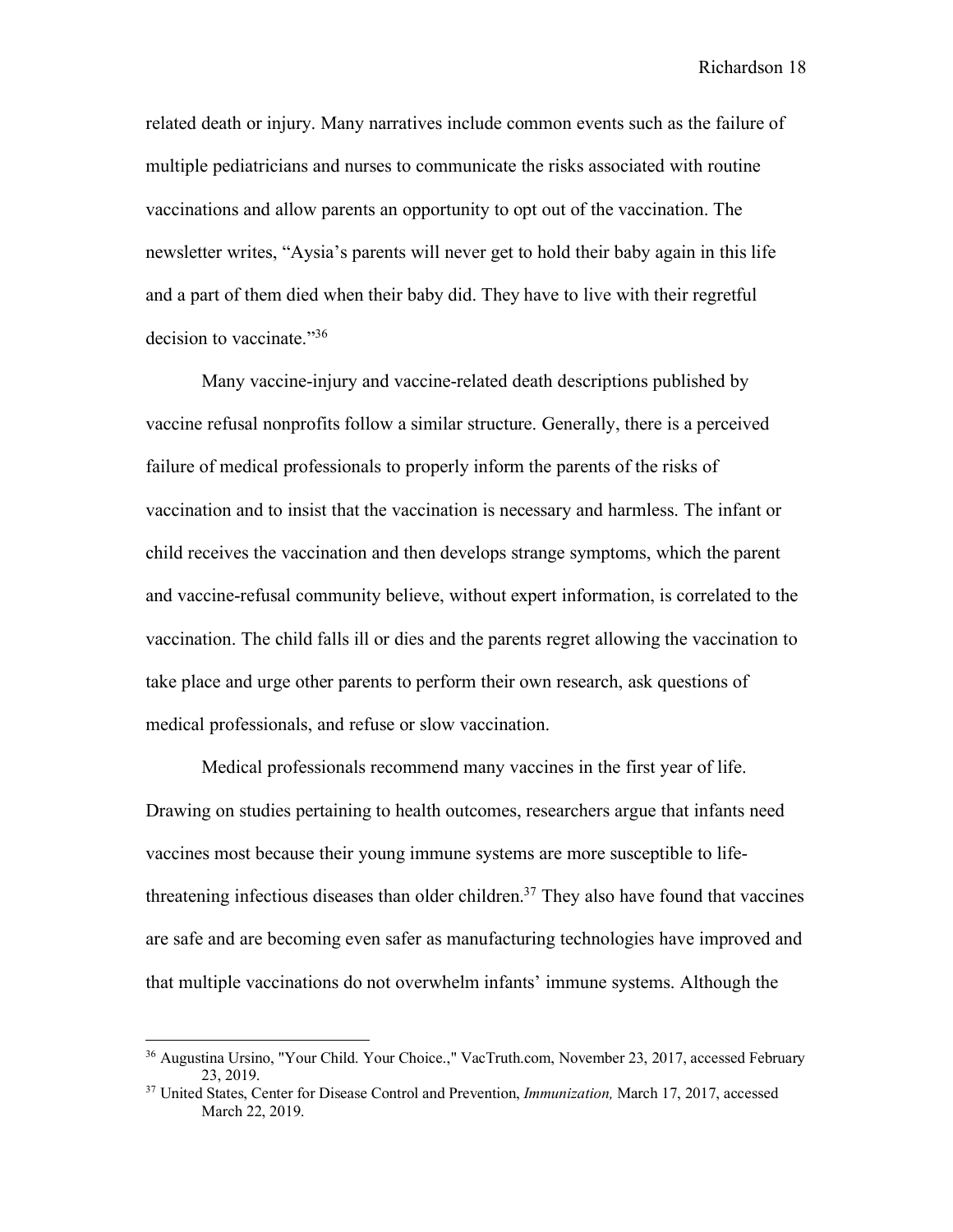anti-vaccination movement shares the view that infants' systems are underdeveloped, my research supports that they perceive this as making infants too fragile for vaccines and that multiple in one doctor's visit an overwhelm the their system and cause injury or death. This is not grounded in scientific research but rather is falsely supported through repetition of anecdotal qualitative evidence gathered from non-expert parents desperately seeking answers to their children's tragedy. Additionally, the movement provides "evidence" through vaccine-injury narratives that parents should fear possible adverse effects of the vaccine more than the diseases vaccines prevent.

This discourse perpetuates ableism, or a set of beliefs and practices that promote certain abilities over others. The anti-vaccination movement perpetuates and mobilizes ableism by stigmatizing vaccine injury, particularly, autism. Although, the connection between vaccines and autism is unfounded, the anti-vaccination movement incites fear in parents of raising a non-neurotypical child, instead of embracing neurodiversity. Rather than accepting and celebrating autistic children, this frame depicts autism as a tragedy to fear and avoid at all costs, even by rejecting commonly accepted medical advice. Many anti-vaccination groups underscore an ableist view that autistic people will be unable to contribute to society without stable employment and thus will be unable to live meaningful and productive lives, a discourse which within itself that promotes neoliberal and capitalist priorities. The anti-vaccination movement vastly focuses on the ability expectations of autistic individuals and stresses their lack of abilities rather than their positive ones. My data supports that the vaccine refusal groups promote a skewed image of autism and perpetuate these ableist stereotypes to maintain a cultural standard of what is considered "normal" and "species typical" in order to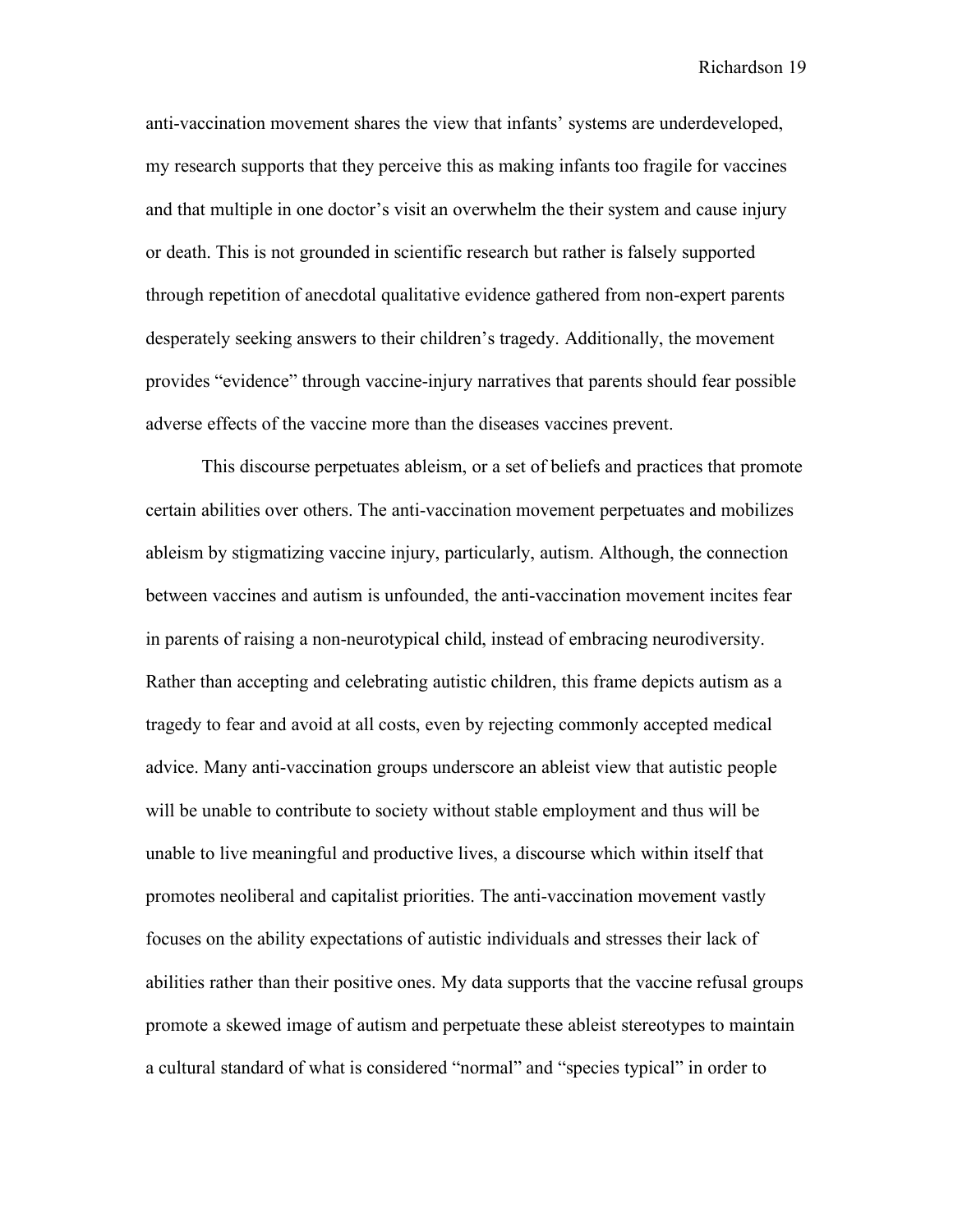instill fear of vaccinations. Although it has been repeatedly scientifically disproven that vaccines cause autism, the fear that one's child may develop autism is in of itself playing into a harmful ableist framework.

The anti-vaccination movement seems to disperse unresearched and unfactual personal accounts of vaccine injury in order to spread their movement through fear and misinformation to create distrust in vaccination and medicine as a whole. Ethan Lindenberger is a teenager who rose to prominence after choosing to vaccinate himself against the beliefs of his mother. On March 5, 2019, the United States Senate Committee on Health, Education, Labor, and Pensions hosted a hearing "Vaccines Save Lives: What is Driving Preventable Disease Outbreaks?" At this hearing, Lindenberger testified that the organizations which I examined for this project, "instill fear in the public for their own gain, and they know their information is incorrect. For my mother, her love, affection, and care as a parent was used to push an agenda to create false distress."38 The non-profit groups I examined utilize the power of narrative to take advantage of the deepest human fears of suffering and death in order to scare parents into refusing vaccination.

#### **Distrust in Expert Opinion**

The modern world is becoming more and more technically complex and full democratic participation in this society requires deliberation on complicated issues affecting everyday lives. This becomes a dilemma as citizens often do not possess enough knowledge to participate meaningfully in technically oriented policy decisions.

<sup>&</sup>lt;sup>38</sup> U.S. Congress. Senate. Committee on Health, Education, Labor, and Pensions. Vaccines Save Lives: What Is Driving Preventable Disease Outbreaks?. 116th Cong., 1st sess., March 5, 2019.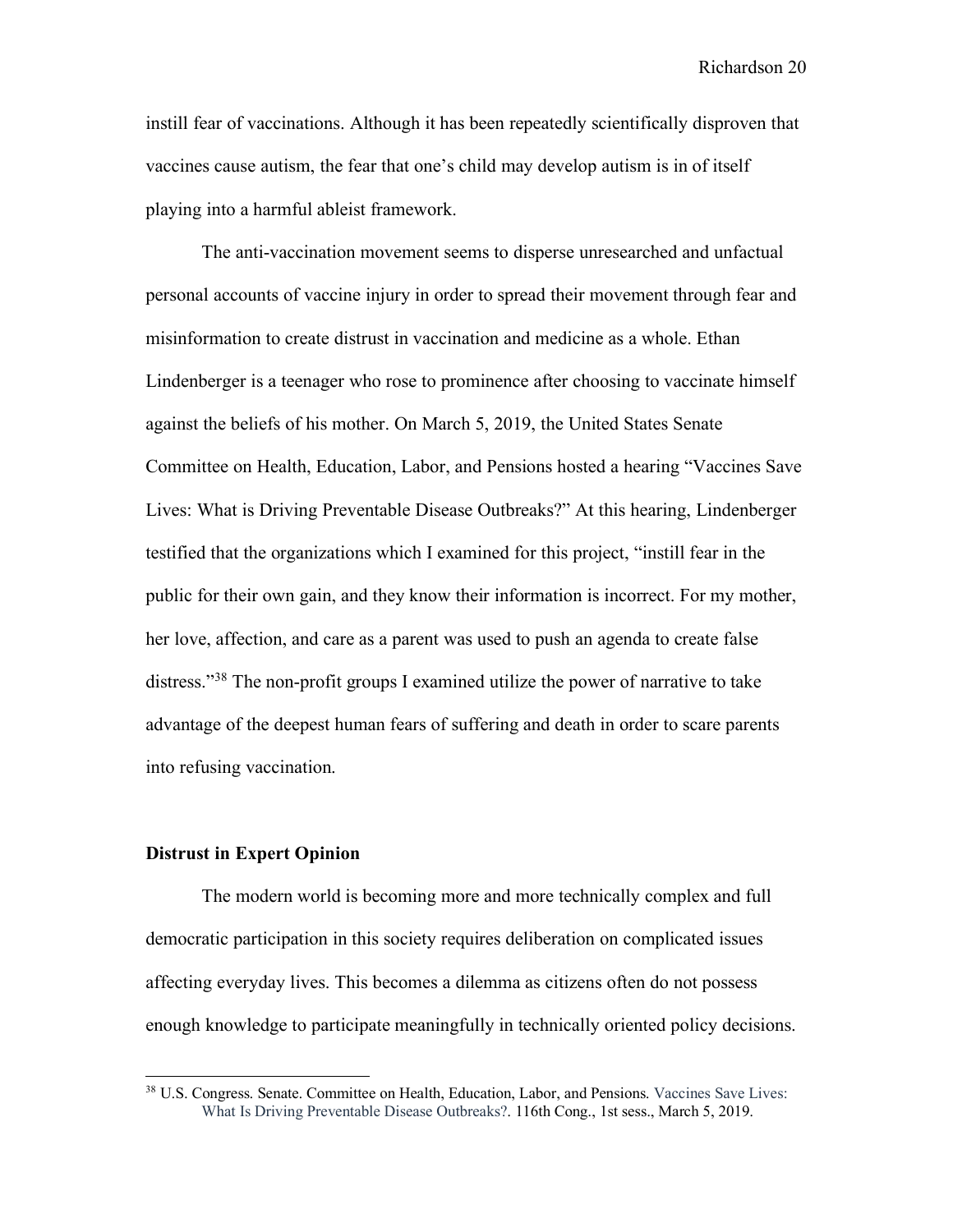Simultaneously, it is difficult and unconstitutional in a democracy to legitimately deny citizens a role in that decision-making, particularly in issues that impact the health and wellbeing of themselves and their family members. Societal participation requires citizens to be equipped and provided with the best possible information act on their preferences.

However, the anti-vaccination movement encourages parents to treat medical professionals as consultants and not experts in their child's healthcare. From the data I collected, I can infer that the movement pressures individuals to dismiss the vaccine schedule created by governmental advisory bodies and promoted by medical organizations and scientific research. The movement encourages parents to conduct their own research online and view their children as unique and outside of the "one size fits all" vaccination schedule. In a newsletter published by the National Vaccine Information Center titled, "Class and Race Profiling in the Vaccine Culture War," NVIC suggests that parents restrain from "blindly trusting and relying on someone else to do their thinking from them."39 NVIC encourages parents to perform their own research, often suggesting additional readings promoted by other anti-vaccination organizations. Additionally, government agencies like the Center for Disease Control are made out to be phony and fraudulent organizations that are part of a larger conspiracy against the health and well-being of American citizens.

In another newsletter by NVIC, "From Nuremberg to California: Why Informed Consent Matters in the 21st Century," NVIC discredits scientific consensus on vaccinations stating that "the stark reality is that the scientification of every branch of

<sup>&</sup>lt;sup>39</sup> Barbara Loe Fisher, "Class and Race Profiling in the Vaccine Culture War - NVIC Newsletter," National Vaccine Information Center (NVIC), July 17, 2017, accessed March 18, 2019,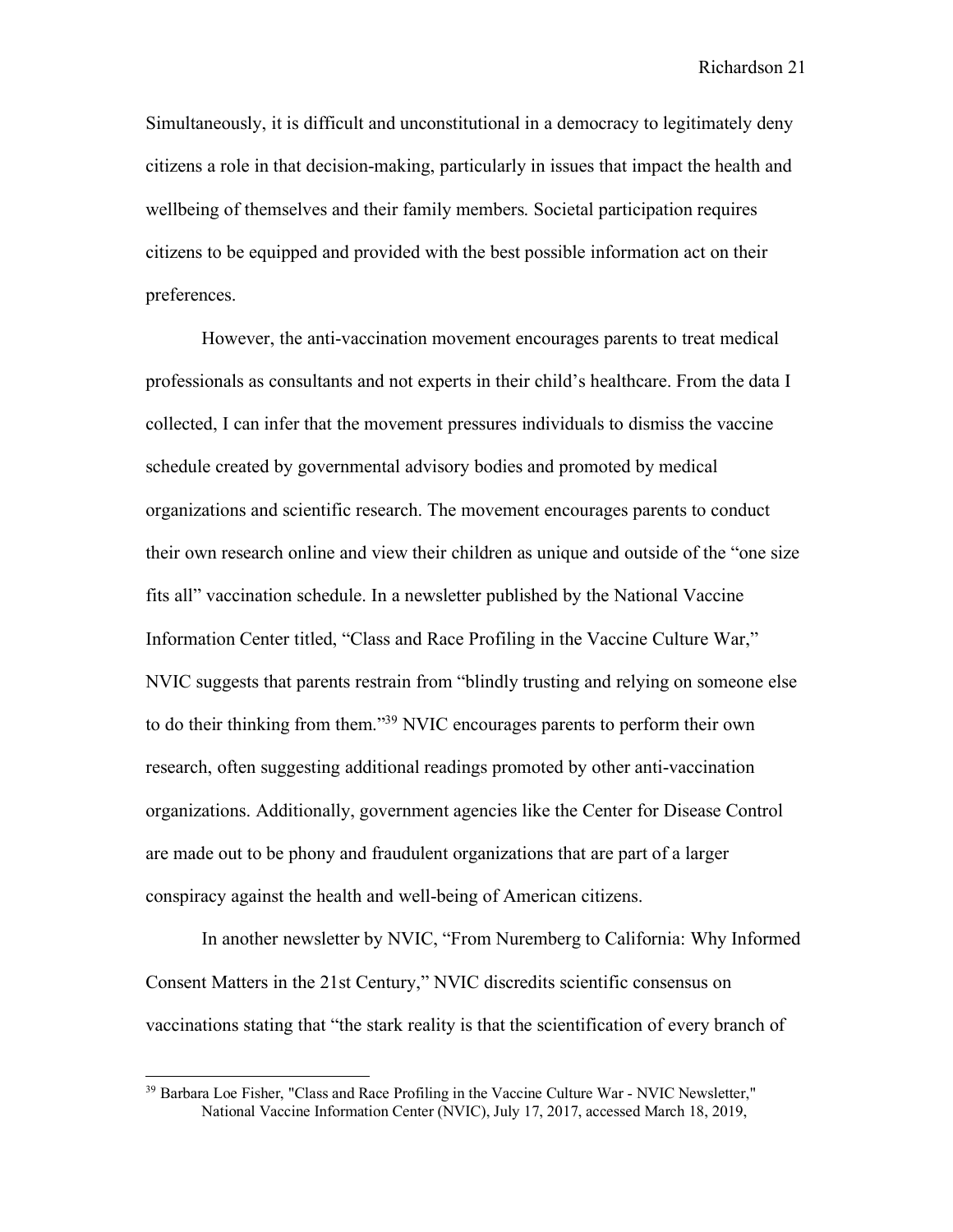philosophy has elevated prominent scientists and physicians promoting "consensus science" into positions of authority, whose judgment should never be questioned."<sup>40</sup> Additionally, NVIC discredits scientists as overextending their authority by controlling the moral compass of society, "those who practice and submit to the authority of science insist that not only must science be used to define *all* truth, but leaders in science and medicine are authorities who should define "the good," that is, define moral behavior and what kind of cultural values we should have."41 The anti-vaccination movement portrays vaccination as a moral debate rather than simply a scientific or medical matter. By portraying it as such, the movement is able to discredit medical experts and scientists as unqualified to dive into matters of morality, ethics, and parental choice.

This is part of a larger trend toward the distrust of experts and science. From flat earthers to advocates against genetically modified food, to climate change denialists, there is an overarching movement towards severely doubting the validity of peerreviewed scientific findings on both sides of the political spectrum. Additionally, this distrust in experts extends past the scientific realm into matters of domestic policy and foreign affairs. Kellyanne Conway, advisor for President Trump famously coined the term "alternative facts" during the 2016 election, citing that the Trump team had not only different opinions but a different set of truths.<sup>42</sup>

<sup>40</sup> Barbara Loe Fisher, "Why Informed Consent Matters in the 21st Century - NVIC Newsletter," National Vaccine Information Center (NVIC), October 24, 2017, accessed April 23, 2019. 41 Barbara Loe Fisher, "Why Informed Consent Matters in the 21st Century - NVIC Newsletter,"

National Vaccine Information Center (NVIC), October 24, 2017, accessed April 23, 2019. 42 Blake, Aaron. "Kellyanne Conway Says Donald Trump's Team Has 'alternative Facts.' Which Pretty

Much Says It All." *The Washington Post*, January 22, 2017. Accessed February 20, 2019.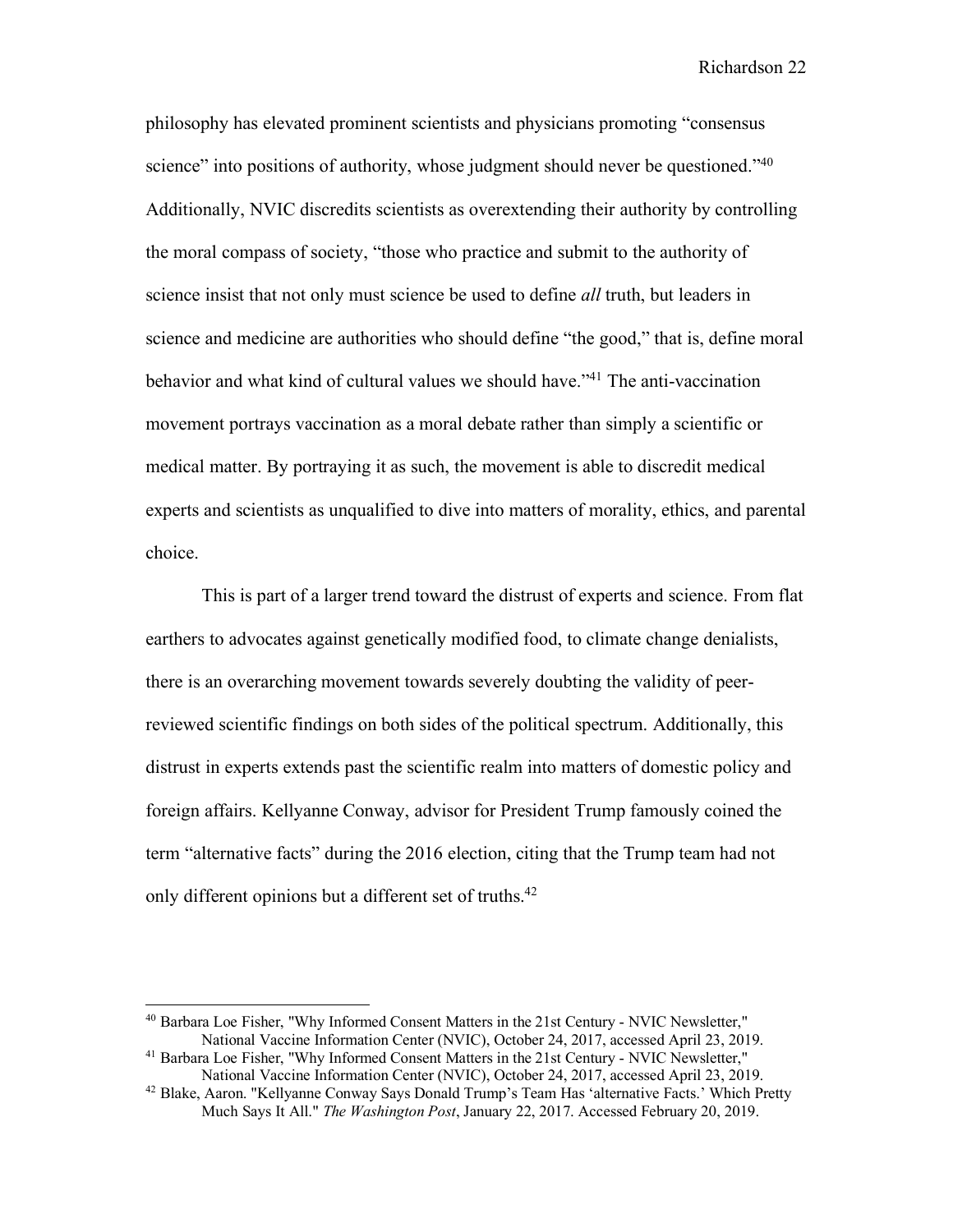In his book *The Death of Expertise,* Tom Nichols discusses the phenomena in which growing numbers of people claim their personal opinions hold equal weight to the opinions of experts. He writes, "I fear we are witnessing the death of the ideal of expertise itself, a Google-fueled, Wikipedia-based, blog-sodden collapse of any division between professionals and laypeople." He goes on to write that "the death of expertise is more like a national bout of ill temper, a childish rejection of authority in all its forms coupled to an insistence that strongly held opinions are indistinguishable from facts.<sup>243</sup>

Although the "death of expertise" is not new, it is immensely magnified by the accessibility of the internet. It is now possible to decide beforehand what one believes and then look for a source on the internet that confirms that view. This is called "confirmation bias," a phenomenon in which one only reads news sources, reports, blogs, and other online material that only supports rather than challenges their original hypothesis. Nichols writes, "You click your way to validation, confusing the presence of a website with the plausibility of an argument.<sup>344</sup> He continues to paint an extremely grime view of society in which people Google more and knows less. "Society is dumbing down," Nichols writes. Empowering people through the diffusion of knowledge made easily accessible through the internet could enable them to make the informed decisions. However, the internet is plagued by falsified knowledge, misinformation, intentionally misleading material, which can also be disseminated quickly and cost-effectively through the internet.

<sup>43</sup> Tom Nichols, *Death of Expertise: The Campaign Against Established Knowledge and Why It Matters*  (Oxford University Press Press, 2019).

<sup>44</sup> Tom Nichols, *Death of Expertise: The Campaign Against Established Knowledge and Why It Matters*  (Oxford University Press Press, 2019).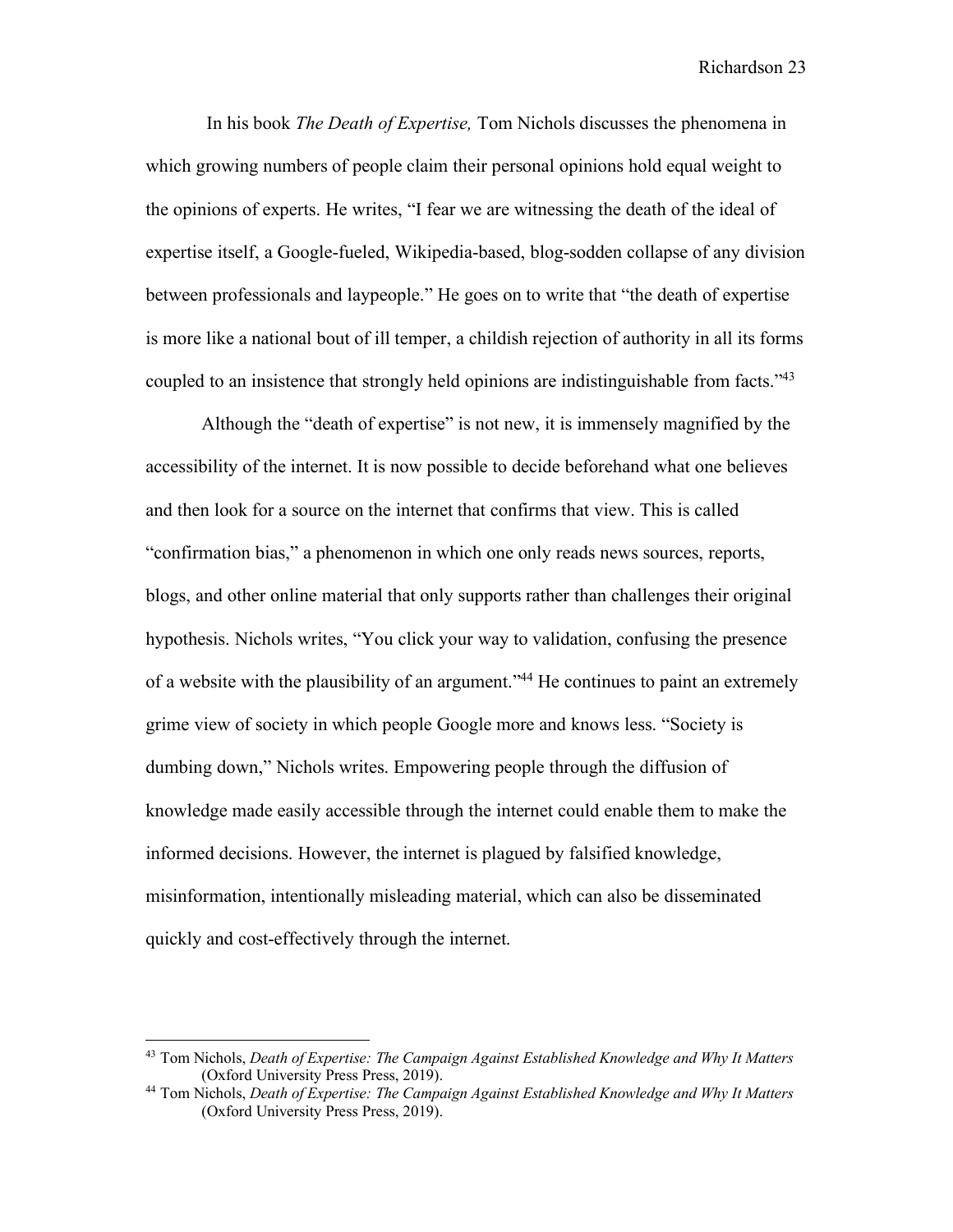Many anti-vaccination nonprofits send newsletters arguing one view of the vaccine debate. They support their view through quasi-scientific research and qualitative anecdotes and then urge their readers to "conduct their own research" if they are not convinced. This statement then encourages confirmation bias, as readers then investigate online to find a spiral of nonprofits and blogs that add to and support their view. Furthermore, their demonizing of medical experts is part of a strategy to discredit sources that directly counter the information they are promoting.

#### **Aversion to the Medical-Industrial Complex**

Furthermore, in coordination with promoting distrust in experts, the antivaccination movement fosters an aversion to pharmaceutical companies and the medical-industrial complex as a whole. Based on the data I collected, the movement seems to suggest a direct connection between pharmaceutical companies, which push pro-vaccine agendas in order to create revenue and policy-makers who pass mandatory vaccination legislation. Pharmaceutical companies are portrayed as profit-driven parasites who promote their own self-interested agenda without concern for the health and well-being of patients. VacTruth wrote in a newsletter from November 2017 titled "The Business of Birth." They write, "To the massive and deeply corrupt pharmaceutical industry, she, and every other man, woman, and child on the planet are seen as merely an endless source of revenue."<sup>45</sup>

The National Vaccine Information Center stresses in many publications that in 2011 the United States Supreme Court ruled that licensed vaccines by the United States

<sup>45</sup> Phil Silberman, "Your Child. Your Choice.," VacTruth.com, November 26, 2017, accessed April 9, 2019.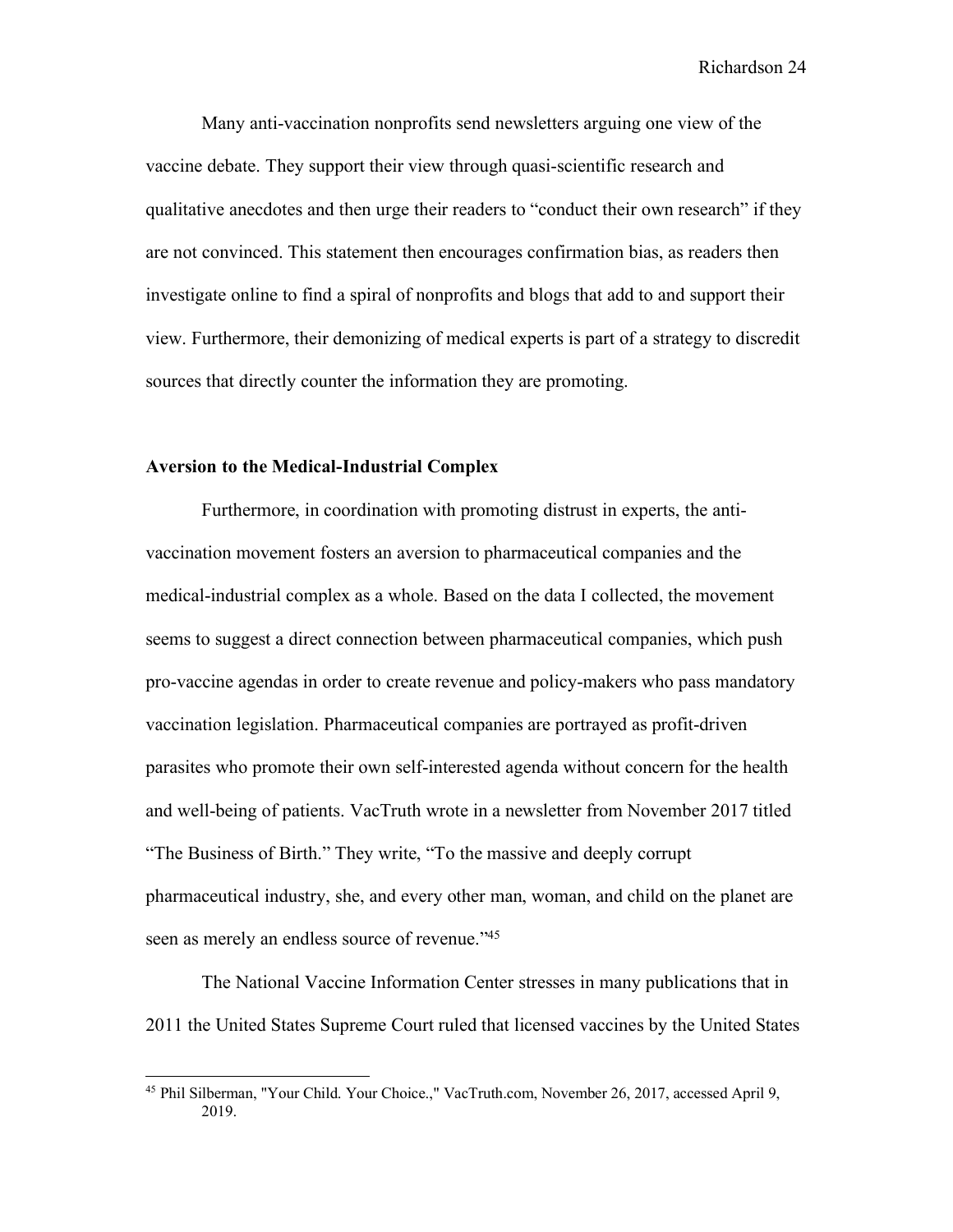Food and Drug Administration are "unavoidably unsafe."46 In the opinion of NVIC, this ruling "effectively granted vaccine manufactures a full liability shield, even when there was evidence a company could have made a vaccine safer" and thus widely expanded the power of pharmaceutical companies to manufacture and sell vaccines that they know may cause side effects.<sup>47</sup> NVIC writes in a newsletter from July 1, 2018, that "doctors no longer have to worry about getting sued for being militant enforcers of vaccine policies and laws that punish children for genes they were born with and leave too many of them disabled and chronically ill for the rest of their lives."48 Based on the data I collected, the movement seems to emphasize that not only are vaccines erroneously prescribed, but the companies that develop and manufacture the vaccines also are not liable in event of a vaccine injury.

This hesitation to embrace the medical-industrial complex is not unfound or particularly radical. Advocates for universal healthcare such as Medical-for-All and other populist healthcare movements have often demonized pharmaceutical companies as profit-driven, capitalist enterprises, who are responsible for driving up costs of necessary life-saving drugs like insulin in order to pay for expensive advertising and marketing. On the presidential campaign trail in 2016, Senator Bernie Sanders repeatedly accused large pharmaceutical companies of overpricing drugs and acting out

<sup>46</sup> National Vaccine Information Center, "National Vaccine Information Center: Public Hearings on \ Measles Outbreaks and Vaccine Laws Provide Opportunities for Americans to Voice Concerns," news release. January 25, 2010, accessed March 2, 2019.

<sup>47</sup> National Vaccine Information Center, "National Vaccine Information Center: Public Hearings on Measles Outbreaks and Vaccine Laws Provide Opportunities for Americans to Voice Concerns," news release, February 25, 2010, accessed March 2, 2019.

<sup>48</sup> Barbara Loe Fisher, "Zero Tolerance Vaccine Laws in America: Will You Defend Vaccine Freedom? – NVIC Newsletter," National Vaccine Information Center (NVIC), July 1, 2018, accessed April 13, 2019.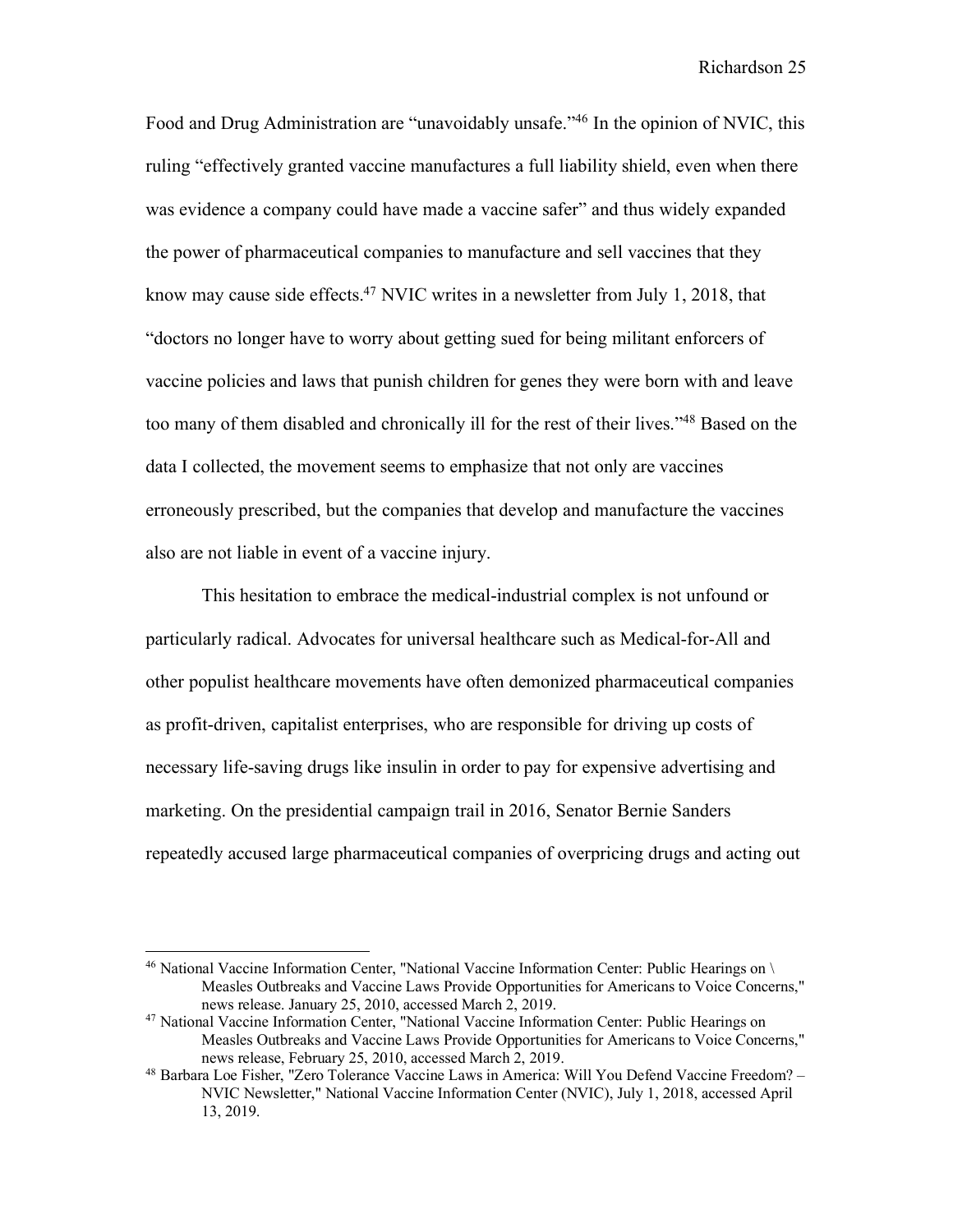of "greed" causing the "exploitation of the American people."49 the Democratic Party has accepted populist rhetoric accusing Big Pharma of being an enemy of the American people and dozens of congressional candidates pushed this rhetoric during the 2018 midterm elections.

Additionally, due to the prominent media coverage of the Opioid Crisis devastating rural America, greater attention has been given to the influence of Big Pharma in influencing and persuading physicians to over-prescribe opioid drugs, which, if not managed, can lead to prescription drug addiction, heroin and fentanyl addictions, death, and other health concerns. Because of the already present and widely dispersed media and political rhetoric describing pharmaceutical companies as greedy and parasitic, it should not come as a surprise that the anti-vaccination movement has simply taken these themes and applied them to their own cause.

From my research, I found that the Children's Defense Fund, a nonprofit organization started by Robert F. Kennedy Jr., often mentions the amount of special interest money pharmaceutical companies have funneled to political campaigns and political action committees (PACs). Again, this attack is not new or radical. Politicians and political action committees consistently convey their opponents as "being in the pocket of special interests" by accepting money from pharmaceutical companies.<sup>50</sup> In the 2018 elections, the Democratic Congressional Campaign Committee (DCCC), made outside money, particularly from pharmaceutical companies, a key campaign issue across a variety of congressional districts and encouraged many Democratic candidates

<sup>49</sup> Bernie Sanders, "Sanders: Big Pharma a Hazard to Our Health | Opinion," *LeHigh Valley Live*, April 23, 2016, accessed April 23, 2019.

<sup>50</sup> Democratic Congressional Campaign Committee, "Mike Bishop Is "At Home" With Washington Special Interests," news release, March 26, 2018, DCCC.org, accessed April 23, 2019.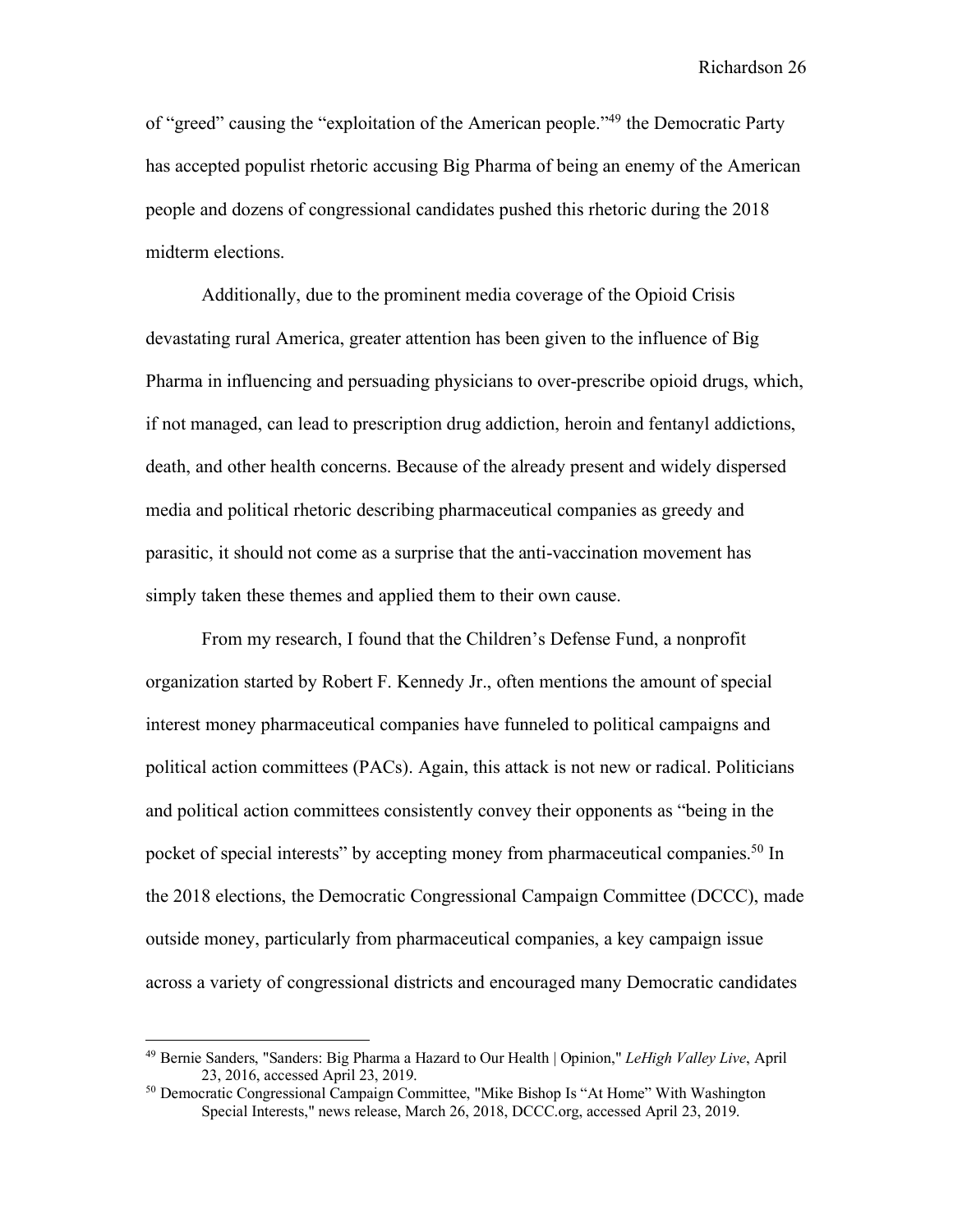to refuse special interest and outside PAC money. The DCCC rolled out several attack ads against Republican candidates. For instance in Michigan's 8th Congressional District, the DCCC emphasized that incumbent Congressman Mike Bishop could "try to distance himself from the Washington swamp, but he's voted time and time again to line the pockets of the wealthy donors who bankroll his campaign. In D.C., he's cozy with pharmaceutical companies, big banks, and oil companies, while voting against the interests of his own constituents."51 This line of attacks was extremely successful as Bishop was unseated by first-time candidate and former CIA analyst Elissa Slotkin.

However, the anti-vaccination movement takes the mainstream and widely accepted themes of special interest money to an extreme, elevating the rhetorical themes to a borderline conspiracy theory. Unlike the pharmaceutical companies pressuring medical professionals to prescribe increased doses of opioids, which has been wellresearched and documented, there is no evidence of politicians accepting special interest money from large pharmaceutical companies in exchange for reducing philosophical vaccination exemptions in any particular state. From the data I collected, I can infer that the anti-vaccination movement uses these commonly accepted frames of political corruption and Big Pharma's greed to further distrust in the pharmaceutical companies that produce the vaccines as well as increase distrust in elected officials and governing bodies that mandate compulsory vaccinations.

<sup>51</sup> Democratic Congressional Campaign Committee, "Mike Bishop Is "At Home" With Washington Special Interests," news release, March 26, 2018, DCCC.org, accessed April 23, 2019.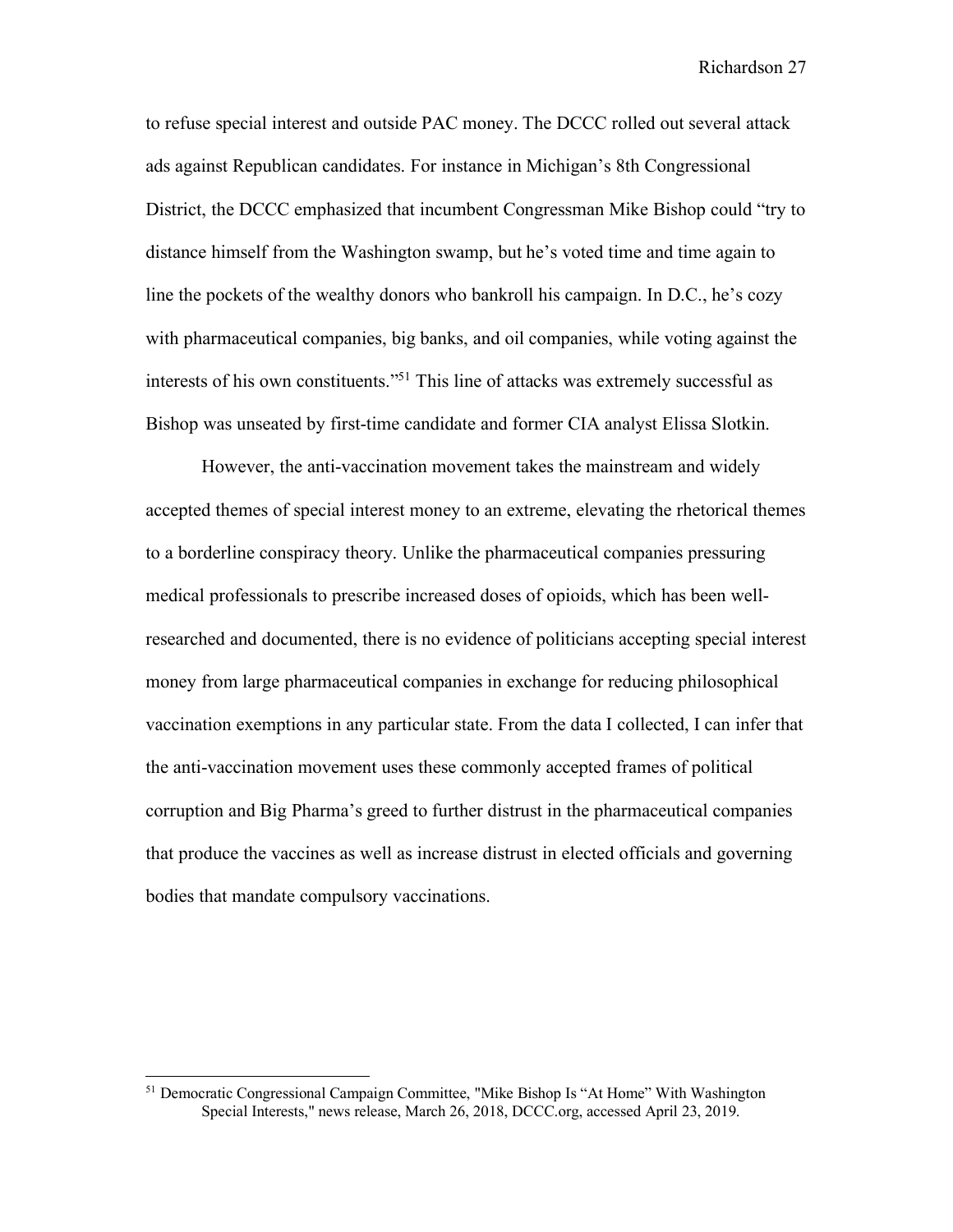#### **Libertarianism, Anti-Authoritarianism, and Bodily Freedom**

The vaccine refusal movement draws upon themes of bodily freedom associated with civil liberties grounded in the American founding documents. The movement views federally sanctioned mandatory vaccination a gross abuse of government authority. Vaccine refusal groups frame vaccine choice as a matter of freedom or enslavement by an authoritarian regime. These groups advocate that vaccination is forced medical attention and is an infringement of individual liberty.

In a filmed press release, Barbara Loe Fisher, the founder of NVIC, said, "Every July, Americans celebrate the day in 1776 when we declared our independence from a monarchy and began to create the Constitutional Democratic Republic to secure liberty and justice for all. Today, we are witnessing the erosion of core values that our constitutional democracy was founded upon."52 Fisher suggests vaccine choice is an expression of American liberty that needs to be protected, along with the rights to life, liberty, and property enshrined in the United States founding documents. NVIC often quotes The Federalist Papers and the Founders, particularly Thomas Jefferson's view that, "the minority possess their equal rights, which equal laws must protect, and to violate would be oppression."53 As a self-designated oppressed minority, NVIC asserts that mandatory vaccinations is legislation parallel to the draft and requires "all healthy children to risk their lives in a war that doctors declared on microbes two centuries ago."54 The anti-vaccination movement encourages parents to refuse vaccination as a

<sup>52</sup> Barbara Loe Fisher, "Zero Tolerance Vaccine Laws in America: Will You Defend Vaccine Freedom? - NVIC Newsletter," National Vaccine Information Center (NVIC), July 1, 2018, accessed April 11, 2019. 53 Barbara Loe Fisher, "Zero Tolerance Vaccine Laws in America: Will You Defend Vaccine Freedom? -

NVIC Newsletter," National Vaccine Information Center (NVIC), July 1, 2018, accessed April 11, 2019. 54 Barbara Loe Fisher, "Zero Tolerance Vaccine Laws in America: Will You Defend Vaccine Freedom? -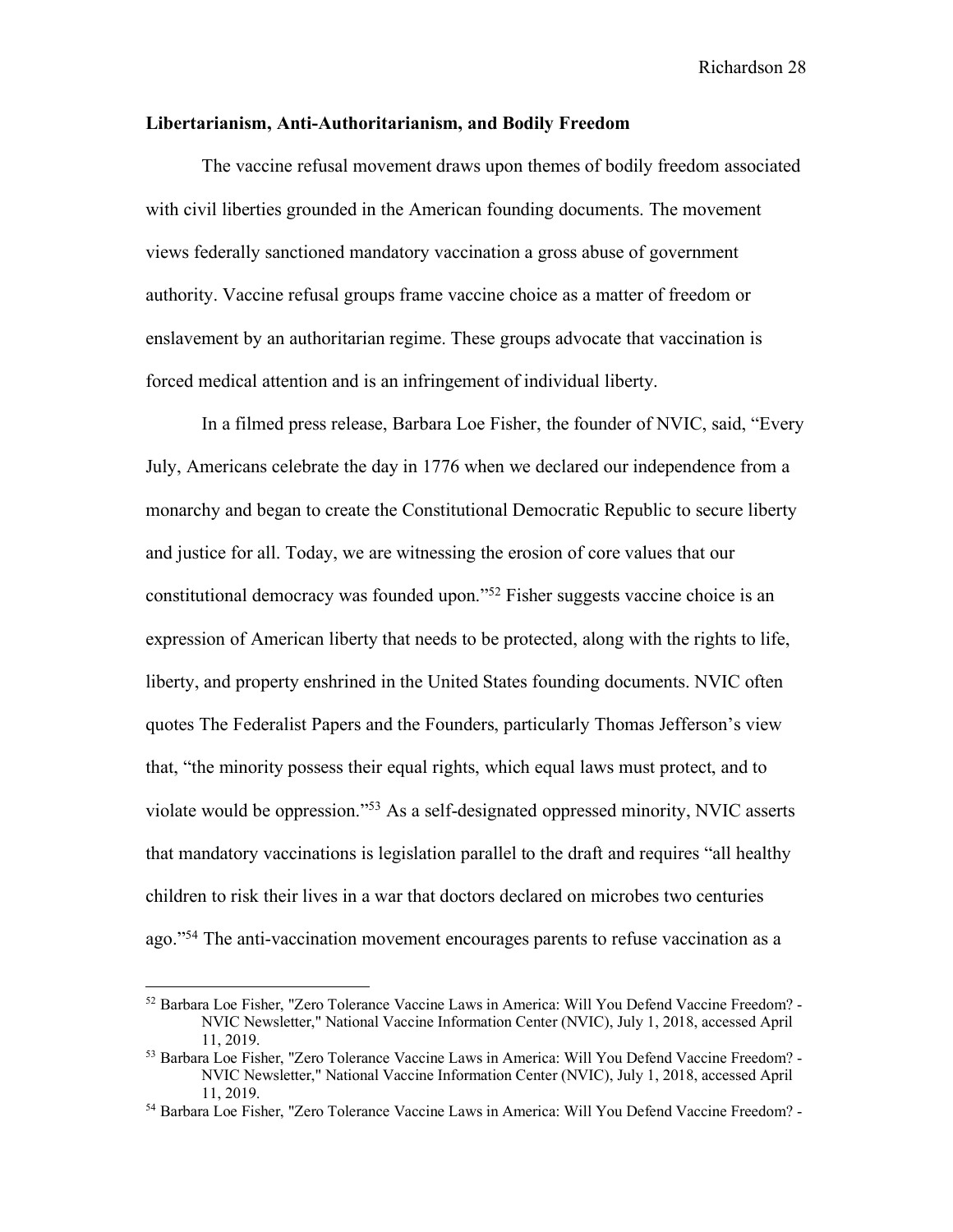right protected under the Constitution. NVIC invites parents to "stand up and defend freedom in America." By framing routine vaccinations as a matter of liberty, vaccine refusers effectively end the conversation and silences the debate in favor of government intervention in infectious disease prevention.

In a newsletter titled, "The New Internet Police Protecting You from Freedom of Thought and Speech," published in December 2018, NVIC emphasizes that mandatory vaccinations are not just an infringement on personal freedom, but are un-American. "It's your health, your family, your choice and our mission continues: No forced vaccination. Not in America."55 NVIC portrays compulsory public health interventions that benefit the common good as unpatriot and against the American promise of freedom.

The anti-vaccination movement emphasizes that parents need to resist government overreach and wrestle control back from the state to regain authority of their child's health and wellbeing. From the research I conducted, I could infer that the anti-vaccination movement seems to equate mandatory vaccinations with authoritarianism. The movement frames mandatory vaccination as a slippery slope to the dictatorship of Nazi Germany in order to appeal emotionally to questioning parents and cause them to act rashly. In a newsletter from November 2017, NVIC describes the physicians' trials at Nuremberg in which doctors performed horrific scientific experiments on children and adults in concentration camps, including vaccine experiments. NVIC upholds the Nuremberg Code, which requires voluntary consent of

NVIC Newsletter," National Vaccine Information Center (NVIC), July 1, 2018, accessed April 11, 2019.

<sup>&</sup>lt;sup>55</sup> Barbara Loe Fisher, "The New Internet Police Protecting You From Freedom of Thought and Speech," National Vaccine Information Center (NVIC), December 3, 2018, accessed April 17, 2019.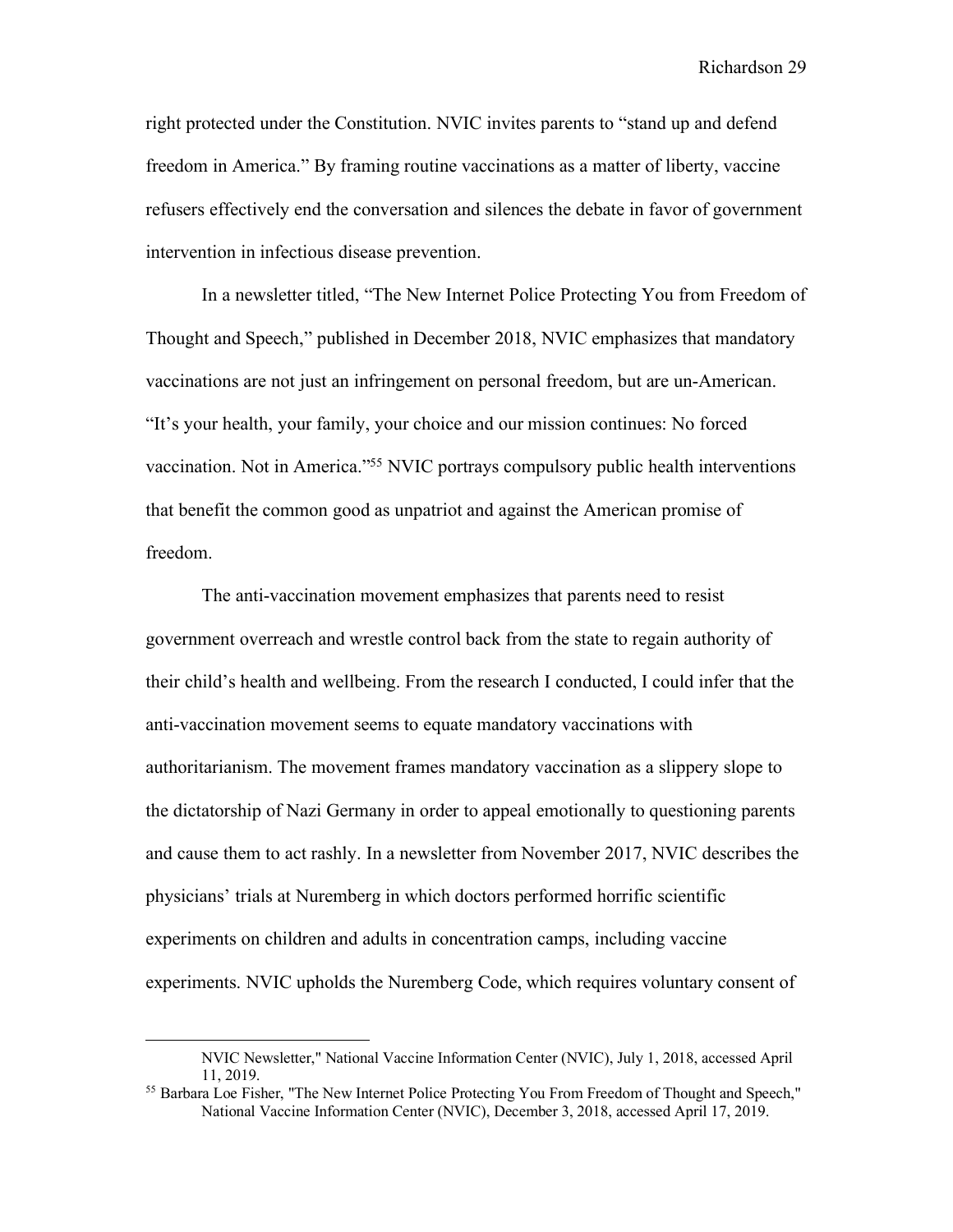human subjects as the most important document for vaccine choice and bodily freedom from unwanted medical attention and scientific study.<sup>56</sup> Additionally, at a screening of a documentary which pushed the scientifically disproven link between vaccines and autism, Robert F. Kennedy Jr., a celebrity leader of the anti-vaccination movement, equated mandated vaccines with the Holocaust, "They get the shot that night and they have a fever of a hundred and three, they go to sleep, and three months later their brain is gone… This is a holocaust, what this is doing to our country."57

This fear of government overreach and authoritarianism has ties to the libertarian movements as well. During the United States Committee on Health, Education, Labor, and Pensions hearing on vaccinations, Senator Rand Paul, a selfproclaimed libertarian from Kentucky said:

I'm not a fan of government coercion, yet given the choice, I do believe that the benefits of most vaccines vastly outweigh the risks. This may be the only medical procedure in today's modern world where informed consent is not required. As we contemplate forcing parents to choose this or that vaccine, I think it's important to remember that force is not consistent with the American story, nor is force consistent with the liberty our forefathers sought when they came to America." I do not favor giving up on liberty for a false sense of security.<sup>58</sup>

<sup>56</sup> Barbara Loe Fisher, "Why Informed Consent Matters in the 21st Century - NVIC Newsletter," National Vaccine Information Center (NVIC), October 24, 2017, accessed April 9, 2019, 57 Brandy Zadrozny, "Robert F. Kennedy Jr. Compared Vaccines to a Holocaust—and Now Trump

Wants Him to Investigate Their 'Safety'," *The Daily Beast*, January 10, 2017, accessed March 23, 2019.

<sup>58</sup> U.S. Congress. Senate. Committee on Health, Education, Labor, and Pensions. Vaccines Save Lives: What Is Driving Preventable Disease Outbreaks?. 116th Cong., 1st sess., March 5, 2019.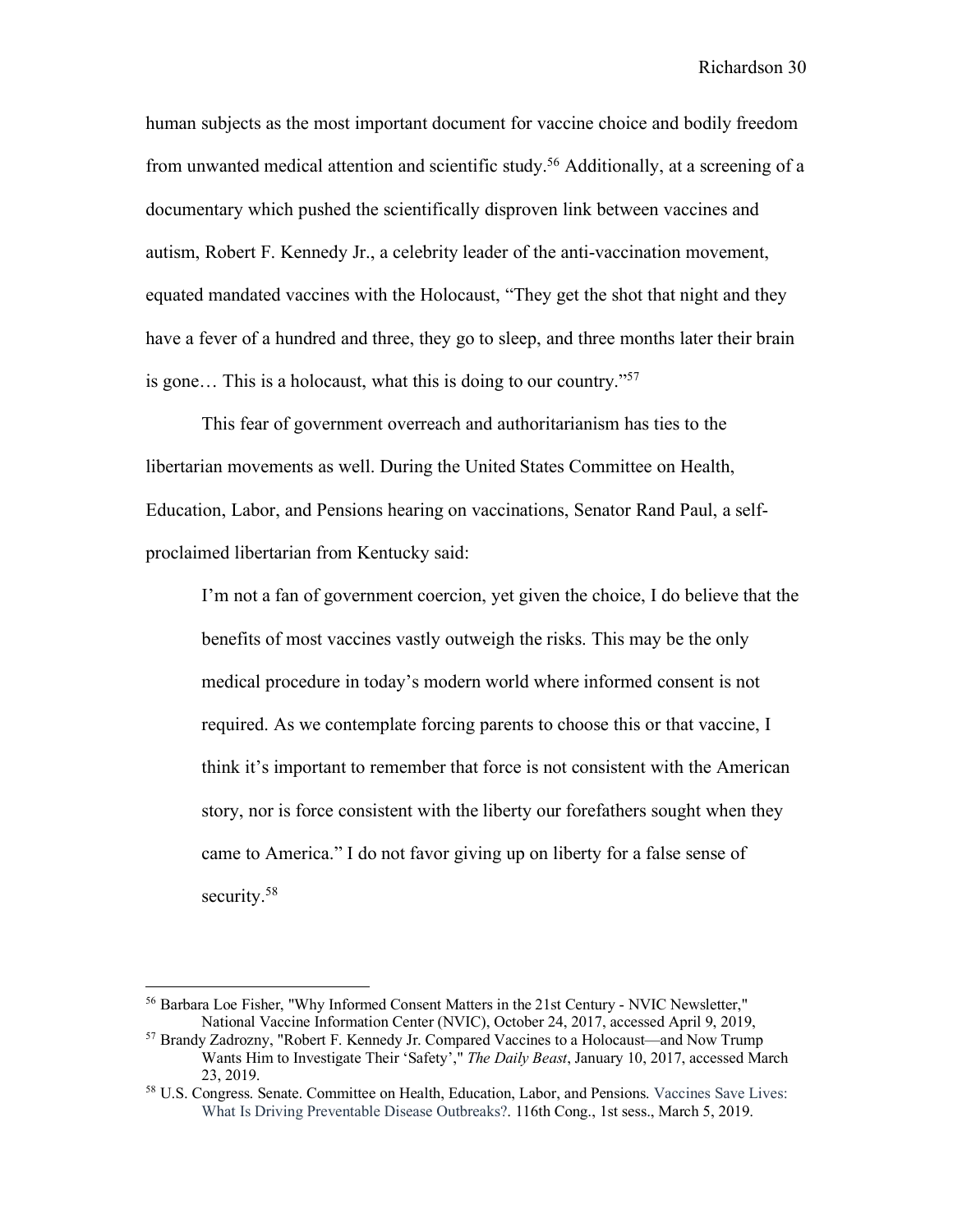In this sense, the vaccine refusal movement seems to align with certain threads of libertarianism. Vaccine refusers and libertarians do not believe that the state has the right to restrict individual liberty in order to promote welfare, such as by mandating vaccines to ensure herd immunity.<sup>59</sup> The vaccine movement champions vaccine choice as a human right to bodily integrity, which must be protected from authoritarian government overreach.

#### **Individualism, Choice, and Self-Determination**

 $\overline{a}$ 

The vaccine refusal movement draws upon narratives of individual optimization and consumption. The rhetoric of choice as an individual preference proliferates the anti-vaccination movement. The National Vaccine Information Center's slogan is "Your Health. Your Family. Your Choice."<sup>60</sup> Through this rhetorical framework, NVIC promotes vaccination as a personal decision, in which one should prioritize their and their children's own needs and manage individual risk rather than a collective social responsibility to public health and the betterment of the community. NVIC wants parents to reject a major tenet of public health, that healthy individuals should assume the minimal risk for the wellbeing of the most vulnerable.

The emphasis on individual choice encourages challenging mainstream medical advice. The vocabulary of choice permeates the rhetoric of the anti-vaccination movement. Vaccine policy promotes a uniform healthcare intervention in which vaccines are administered at the same time and in similar doses for all people. This

<sup>59</sup> Justin Bernstein, "The Case against Libertarian Arguments for Compulsory Vaccination," *Journal of Medical Ethics* 43, no. 11 (2017).

<sup>&</sup>lt;sup>60</sup> "National Vaccine Information Center - Your Health. Your Family. Your Choice.," National Vaccine Information Center (NVIC), accessed February 23, 2019.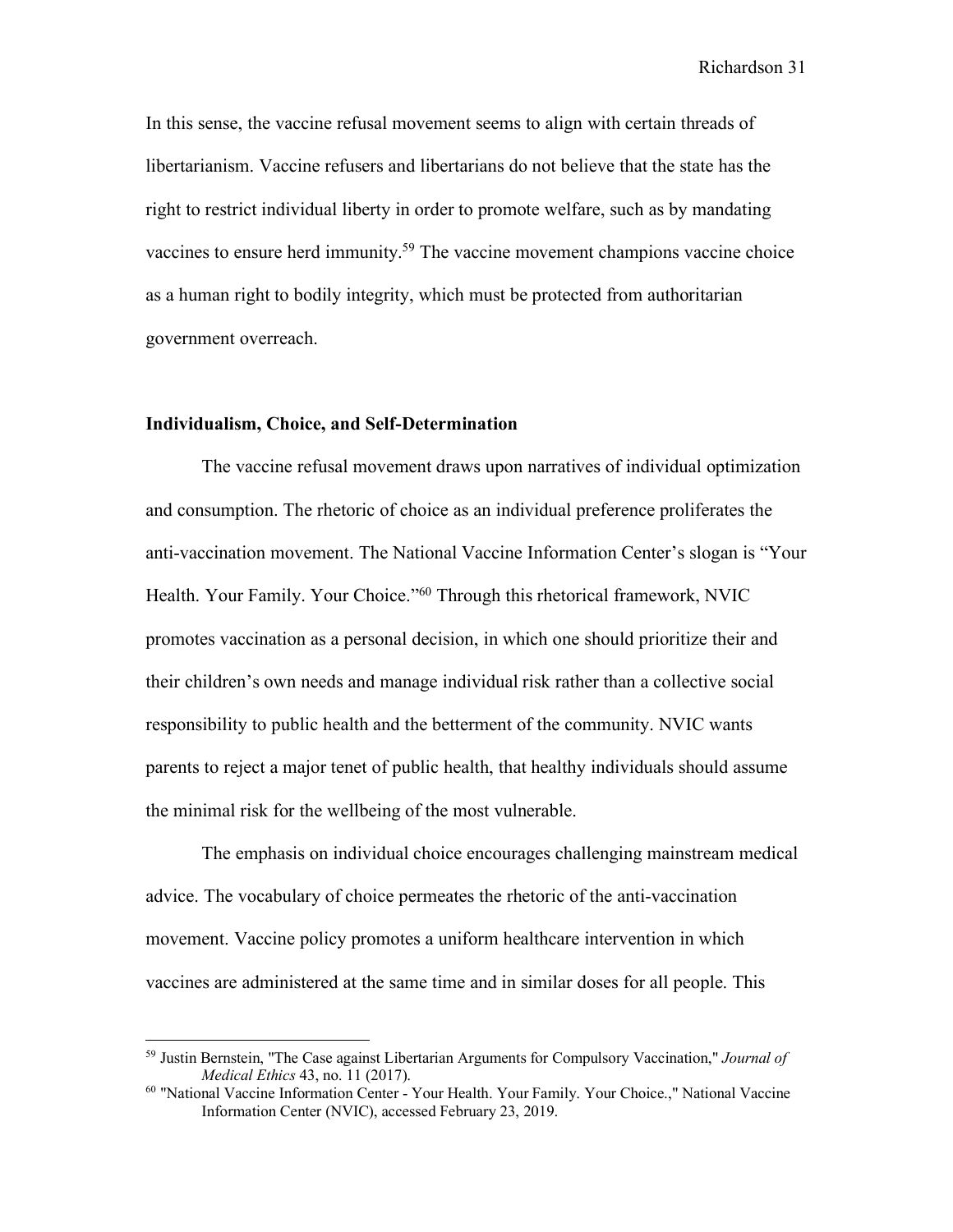makes the distribution relatively cost-effective allowing for inexpensive government subsidy programs to promote herd immunity and public health. Individuals gain personal immunity, but also protect members of the community who are unable to receive the vaccinations due to medical reasons or age through herd immunity.

Prioritizing individual choice and autonomy raises questions about the intersection of personal freedom and social responsibility. When, if, and how should individuals sacrifice their own personal freedom for communal health and well-being? The anti-vaccination movement recommends individuals refrain from absorbing minimal risk for their child and reject the collective movement towards public wellbeing.

The sources I studied encourage parents to view their role as protecting their children's bodies from harm at any cost, even above the health and well-being of others. Parents are encouraged to perform their own research, to become experts in their behavior, above the expert advice of medical professionals, and resist government oversight and authoritarianism. However, mandatory vaccination legislation was created to drastically improve public health and herd immunity. By treating vaccination as optional and chosen after carefully calculated risks, healthy individuals opt out of vaccination and undermine public health by choice.

Physicians for Informed Consent (PIC), a nonprofit coalition of medical professionals dedicated to vaccine freedom published in a newsletter from December 2016, "Parents and doctors—not politicians—should be making medical decisions for children, PIC is committed to protecting the rights of parents to make medical decisions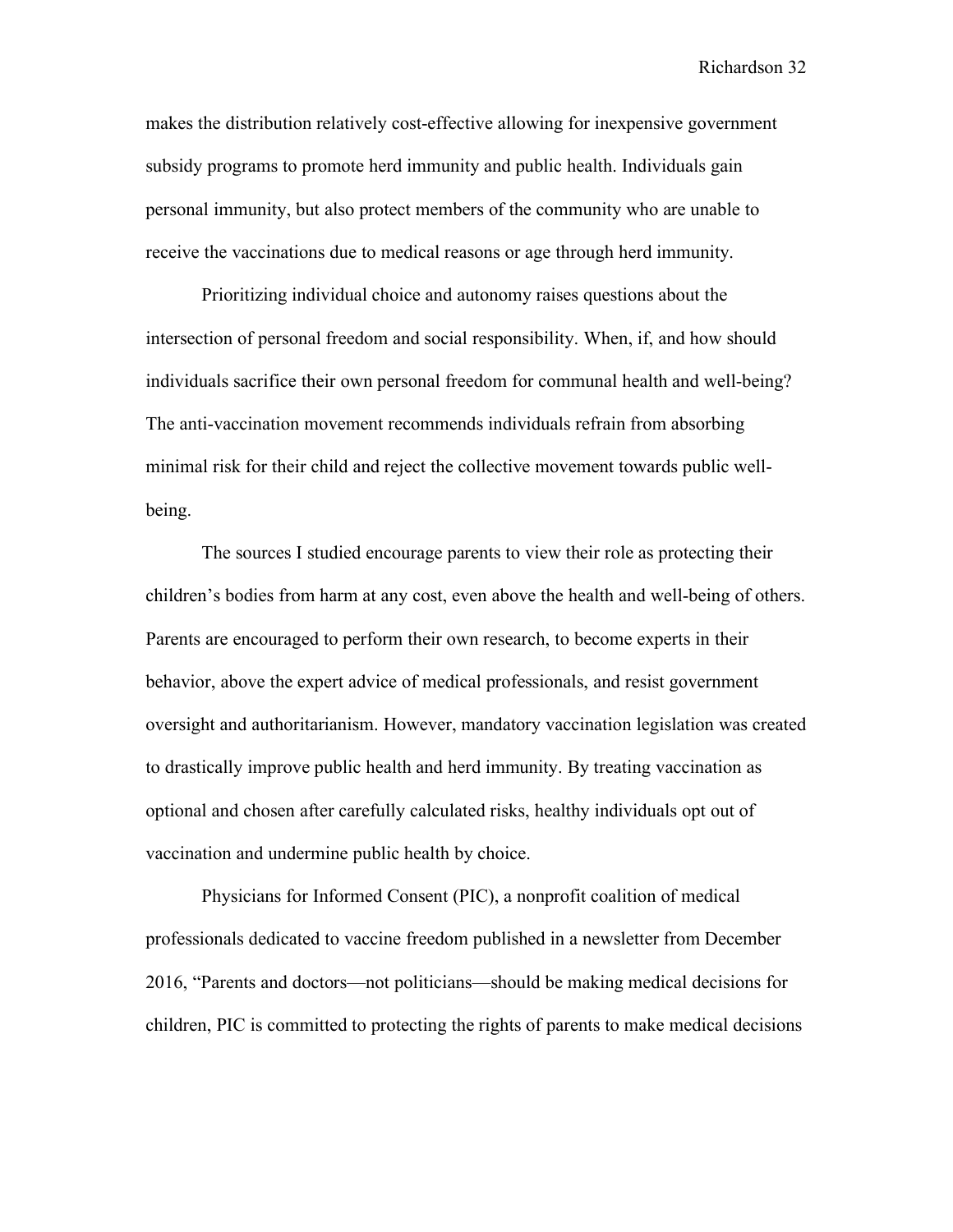for their children."61 PIC included testimony from a vaccine refusal parent, "The only people who should be making vaccine decisions for children are their parents and physicians, not politicians."62

The movement advises parents to become shoppers selecting among options in the marketplace, without concern for herd immunity, public health, or the collective. In this sense, public health stands in direct opposition to neoliberalism. Wilkins writes, that neoliberalism "insists that citizens should be 'empowered' to pursue their own selfinterest as a condition of their rights as consumers of public resources."63 Antivaccination groups subscribe to the neoliberal ideology that encourages parents to become managers of risk and seek to make the best decisions for their child's success, based on the information they consume and the resources they have available to them.

The individualistic nature of vaccines, should not come as a surprise. We have long lived in a country that frames healthcare as a commodity to be bought by consumers and sold by providers. The American medical system is no more a "free marketplace" than the American economy as a whole. Overall, this discourse of individualism and choice stems from an economic shift in the 1980s from welfare state to neoliberalism, in which free market rationalities have become entrenched in social policy, emphasizing principles of individualism, privatization, and decentralization over social rights and collective wellbeing.<sup>64</sup> This viewpoint was reflected in all aspects of

<sup>61</sup> Physicians for Informed Consent, "Doctors and Scientists Unite to End Mandatory Vaccination Laws," news release, December 20, 2016, accessed March 8, 2019.

<sup>62</sup> Physicians for Informed Consent, "Doctors and Scientists Unite to End Mandatory Vaccination Laws," news release, December 20, 2016, accessed March 8, 2019.

<sup>63</sup> Andrew Wilkins, *Affective Practices and Neoliberal Fantasies: Mothers' Encounters with School Choice* (Ontario: Demeter Press, 2014).

<sup>64</sup> Elaine Power and Jessica Polzer, *Neoliberal Governance and Health: Duties, Risks, and Vulnerabilities* Montreal;; Kingston; London; Chicago: McGill-Queens University Press, 2016).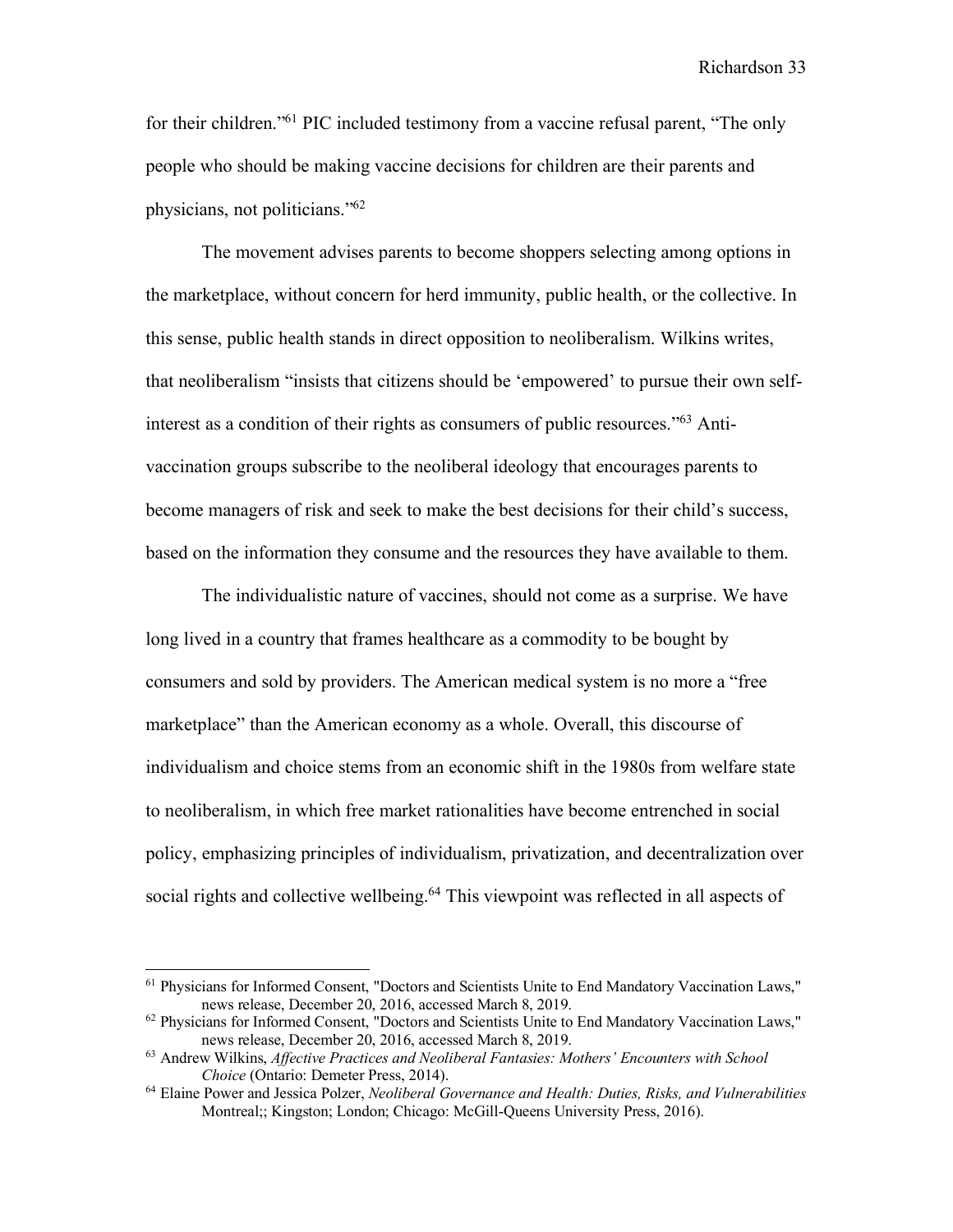policy frameworks. In healthcare, this transformed the way in which healthcare systems view and represent patients as consumers of health services rather than recipients of care. This shift towards neoliberalism also supported a model of citizenship in which individuals are expected to be good citizens by managing and maintaining their health through free choices and informed decision-making. This ideology promotes the view that individuals should feel motivated to manage themselves, behave morally, work hard, and avoid calculable risk through informed decision-making.

Furthemore, from the data I collected, I can infer that the anti-vaccination movement encourages parents to expend significant amount of time and resources to controlling their child's health by monitoring their health. Vaccine refusal groups want parents to believe that their lifestyle choices, such as nutrition or social monitoring, are enough to prevent infectious diseases. Furthermore, parents are encouraged to protect their children from outsiders who are perceived to carry disease and view those who share their values and lifestyle choices as unlikely to possess a threat to their child's health and safety. Parents are encouraged to manage social exposure from foreign bodies outside of their social networks and seek to protect their children by building what Jennifer Reich describes as "imagined gated communities."<sup>65</sup> This is an inherently a racist, classist, and xenophobic ideology and completely disregards the epidemiological data that a majority of disease outbreaks originate with other unvaccinated children in the United States and those who have traveled to Northern Europe. This rhetoric of choice is only made possible from immense social and economic privilege, as families that seek philosophical exemptions are predominately

<sup>65</sup> Jennifer A. Reich, "Neoliberal Mothering and Vaccine Refusal," *Gender & Society* 28, no. 5 (2014)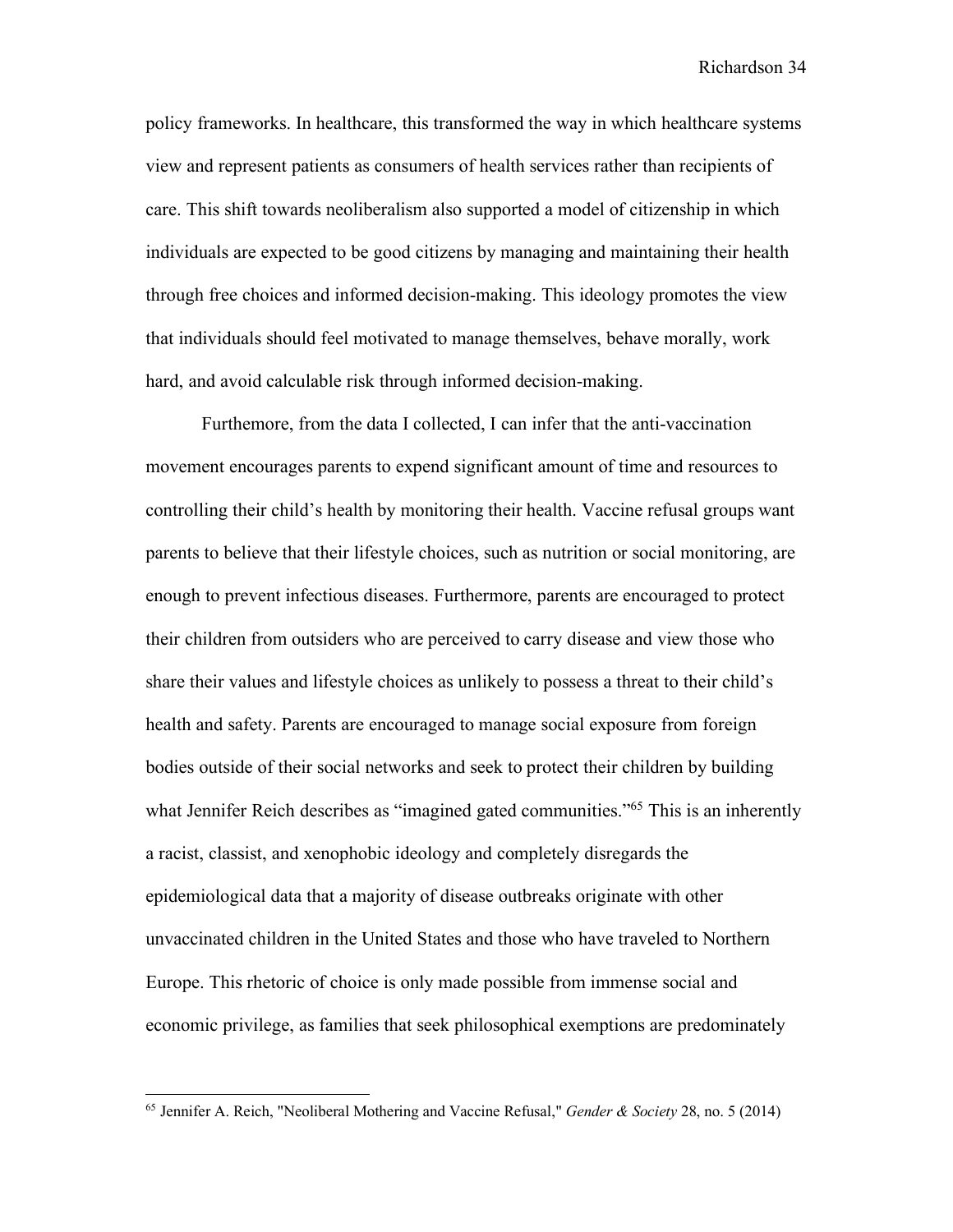white and upper class.<sup>66</sup> Additionally, this framework completely disregards the way in which their children pose a risk to others, particularly children without the resources or access to vaccines, such as the undervaccinated. By ignoring this risk, the antivaccination movement encourages parents to re-establish risk management as an individual choice.

These "choices" exist within a politicized context with structured requirements, vaccinations are legally required for school attendance but can be avoided through adherence to paperwork and completing bureaucratic processes for exemption. These regulations are enacted to the benefit of the entire community but allow individuals with resources and knowledge of the system to exercise choice. Vaccine choices, like many decisions about children's health and education, reflect greater meanings of class, education, and access. While some parents are able to make vaccine decisions for their child, they do so from a place of privilege.

#### **CONCLUSION**

This project sought to explore the narratives and rhetorical themes that permeate the anti-vaccination movement. Mass media has portrayed vaccine refusal groups as stupid, as conspiracy theorists, and as radically selfish. However, the data I analyzed supports that although these themes may appear to be radical, in reality, each seems to be congruent with already present societal frameworks. My data supports that the antivaccination movement perpetuates a belief that vaccines are not fully tested and are dangerous, encourages distrusting and questioning experts, scientists, and doctors and a

<sup>66</sup> Jennifer A. Reich, "Neoliberal Mothering and Vaccine Refusal," *Gender & Society* 28, no. 5 (2014)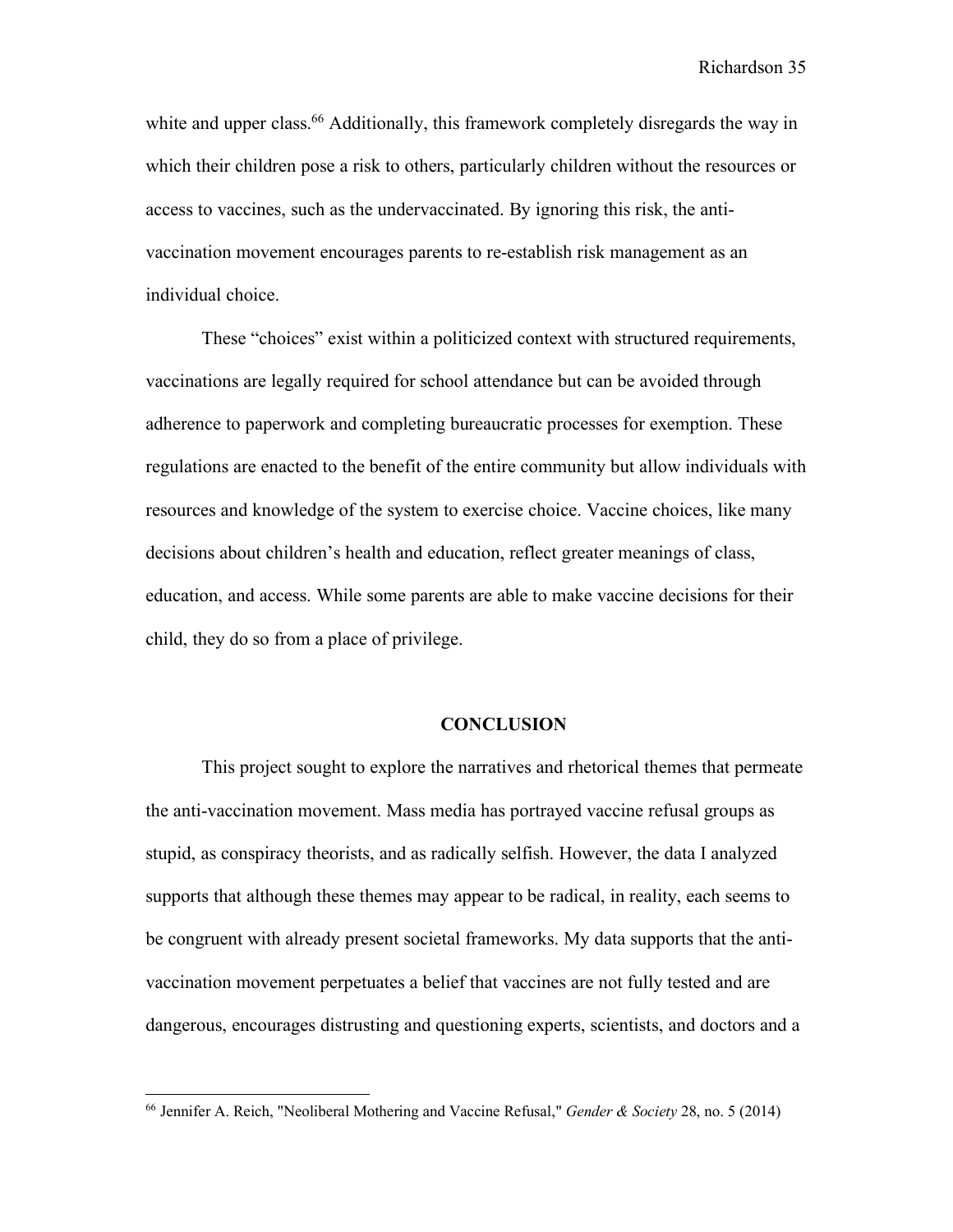rejecting of consensus-based medicine. Additionally, it supports an aversion to pharmaceutical companies and the medical-industrial complex, an embrace of American Constitutional civil liberties, a rejection of government overreach and authoritarianism and an acceptance of libertarianism, and finally, a preoccupation with the individual and self-determined health care rather than utilitarian or collective action.

In particular, rhetorical themes of individualism and informed choice are directly tied to neoliberal economic and social ideologies that have permeated the 20th century. Neoliberalism is more than a political or economic reality. Instead, it is a "technology of the self" and creates a path for creating a beneficial life for oneself and their dependents.67 Neoliberal biopolitics holds individuals accountable for their lives, including optimizing their bodies, minds, and wellbeing in order to climb the social ladder in a competitive world. AnaLouise Keating calls these beings "self-enclosed individuals" or a form of "hyper-individualism" which "focuses exclusively on the human and define this human self very narrowly, in non-relational, boundaried [sic], terms."68 Self-enclosed individuals constantly manage risk, gather information, and calculate odds for personal benefit. Self-enclosed individualism positions the self in opposition to other humans and is inherently anti-collective and anti-public good. Individuals are removed from their community and evaluate their actions in egocentric terms, "what is in it for me?," "how will this event or situation affect me and my future?," and "what can you do for me?" Neoliberal biopolitics also encourages individuals to view their relationships and daily decisions in economic terms to be

<sup>67</sup> Julie Wilson, *Neoliberalism* (New York: Routledge, 2017).

<sup>68</sup> Jennifer A. Reich, "Neoliberal Mothering and Vaccine Refusal," *Gender & Society* 28, no. 5 (2014)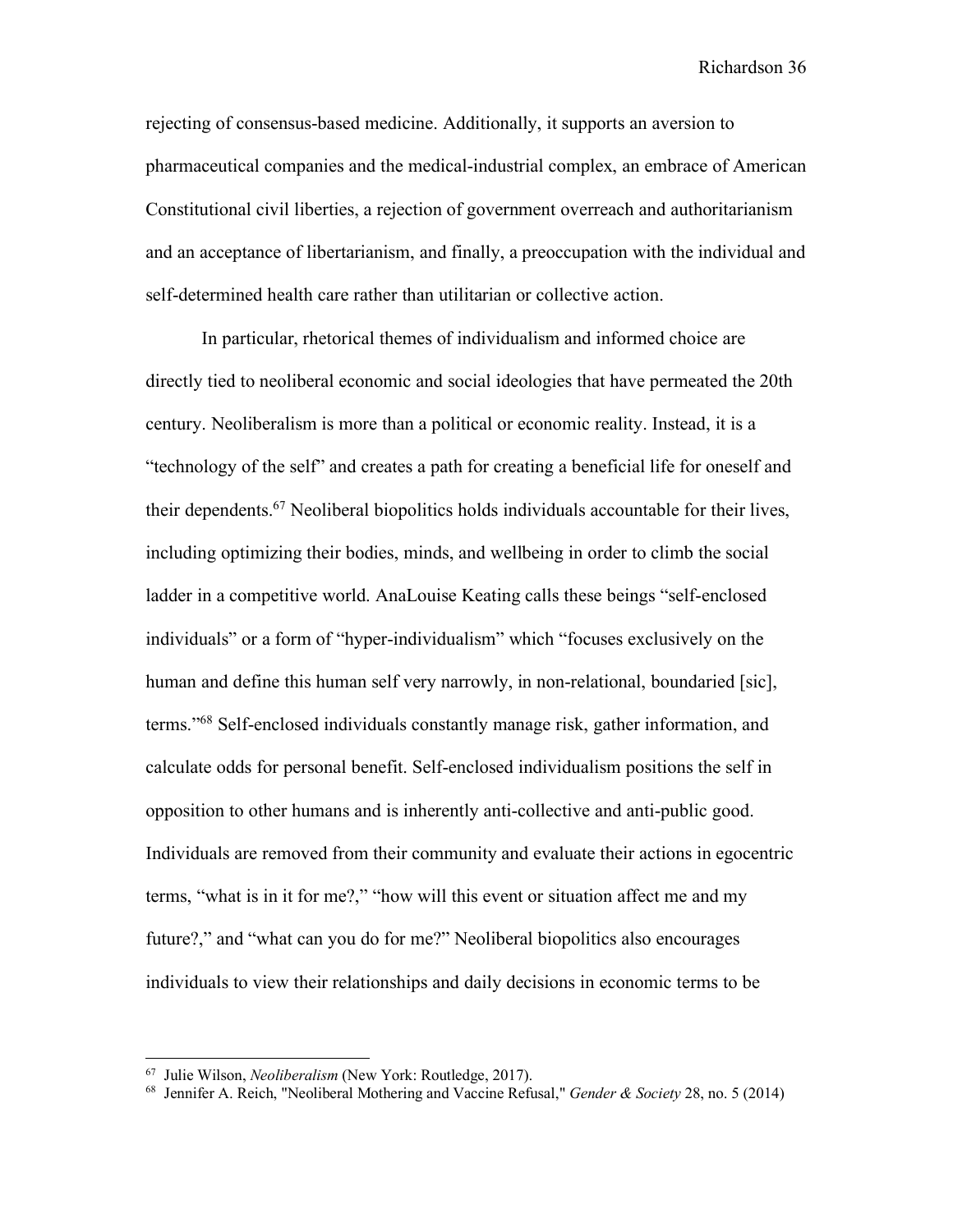assessed as a series of gains and losses to create some sort of discernible future. Additionally, this discourse rejects government intervention as a personal failure, rather than a societal obligation for social wellbeing. This stands in direct opposition to mandatory vaccination, which requires socialist frameworks of collective action and public health. In this sense, I argue that vaccine refusal is an extreme side effect to already present and widespread neoliberal cultural and economic theories.

Discourses of health come and go, but not arbitrarily. They emerge and gain acceptance specifically because they are parallel to the social, political, and economic context in which they are produced and maintained. In this sense, discourses of health, particularly communication surrounding vaccines and vaccine refusal, are a mirror of our societal interests and agendas. The way in which we conceptualize and discuss health displays our beliefs about human nature, reality, and the kind of society we imagine creating and how to achieve it.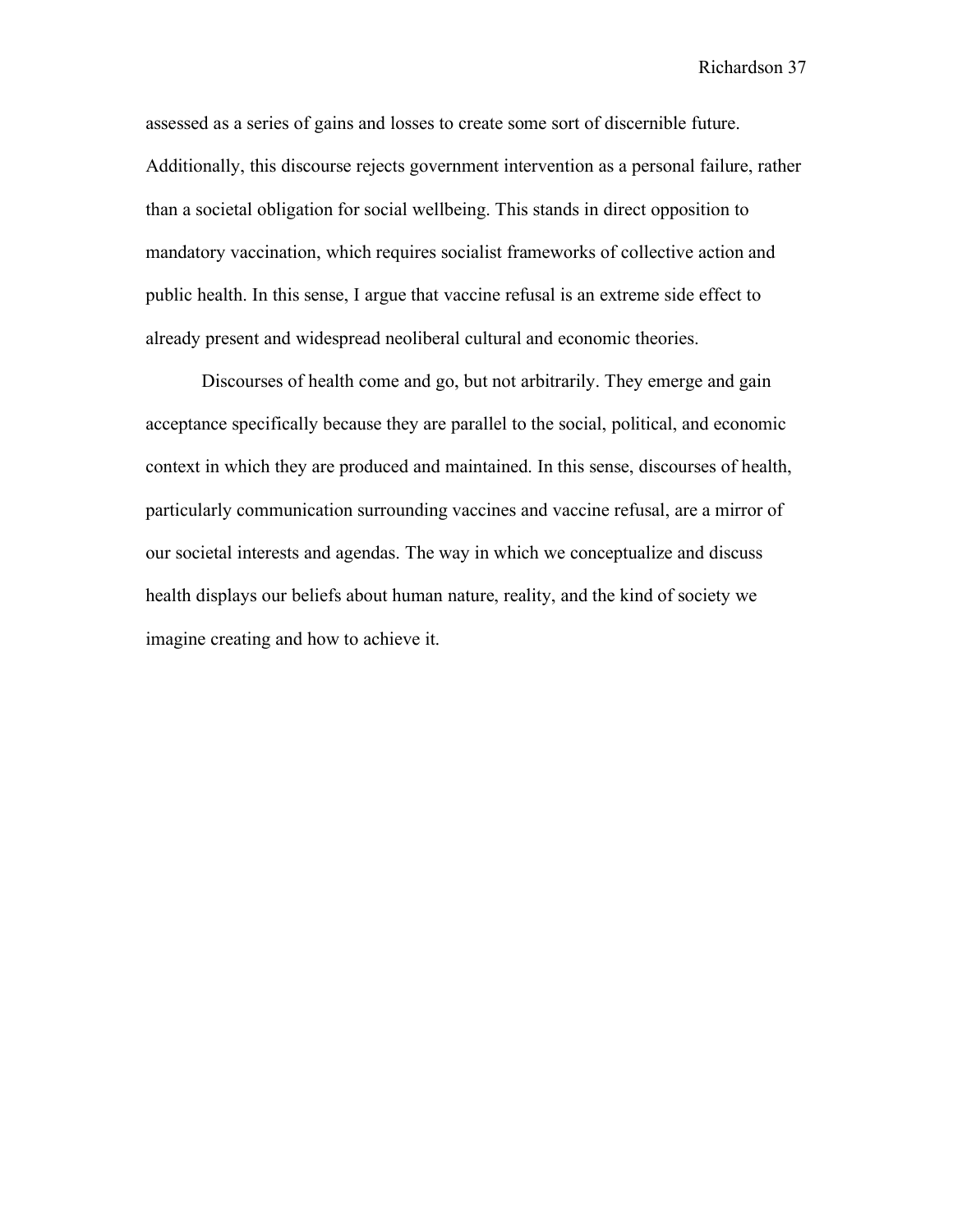#### **WORKS CITED**

- "About." Physicians for Informed Consent. February 5, 2019. Accessed April 23, 2019.
- "About National Vaccine Information Center." National Vaccine Information Center (NVIC). Accessed February 10, 2019.
- Augustina, Ursino. "Your Child. Your Choice." VacTruth.com. November 23, 2017. Accessed April 25, 2019.
- Ball, Catherine. "The Anti-vaxx Movement Has Reached Peak Stupidity More than Half of US Parents Believe Immunization Causes the Flu." The Independent, January 3, 2019. Accessed March 20, 2019.
- Benin, A. L. "Qualitative Analysis of Mothers Decision-Making About Vaccines for Infants: The Importance of Trust." Pediatrics 117, no. 5 (2006): 1532-541. Accessed February 16, 2019.
- Bernstein, Justin. "The Case against Libertarian Arguments for Compulsory Vaccination." Journal of Medical Ethics 43, no. 11 (2017): 792-96.
- Billawalla, Alshaba. "Analyzing the discourse surrounding Autism in the New York Times using an ableism lens." Disability Studies Quarterly 34, no. 1 (2014). Accessed April 24, 2019.
- Blake, Aaron. "Kellyanne Conway Says Donald Trump's Team Has 'alternative Facts.' Which Pretty Much Says It All." The Washington Post, January 22, 2017. Accessed February 20, 2019.
- Cheng, Shu-Ju Ada, and Chris Bobel. "The Paradox of Natural Mothering." Contemporary Sociology 32, no. 2 (2003): 199. Accessed February 11, 2019.
- Clark County, Washington. Public Health. *Measles Investigation*. 2019.
- Dale, Iain. Conservative Party General Election Manifestos, 1900-1997. London: Routledge, 2000.
- Durbach, Nadja. Bodily Matters: The Anti-vaccination Movement in England, 1853- 1907. Durham, NC: Duke University Press, 2005.
- Fisher, Barbara Loe. "Zero Tolerance Vaccine Laws in America: Will You Defend Vaccine Freedom? - NVIC Newsletter." National Vaccine Information Center (NVIC). July 1, 2018. Accessed April 13, 2019.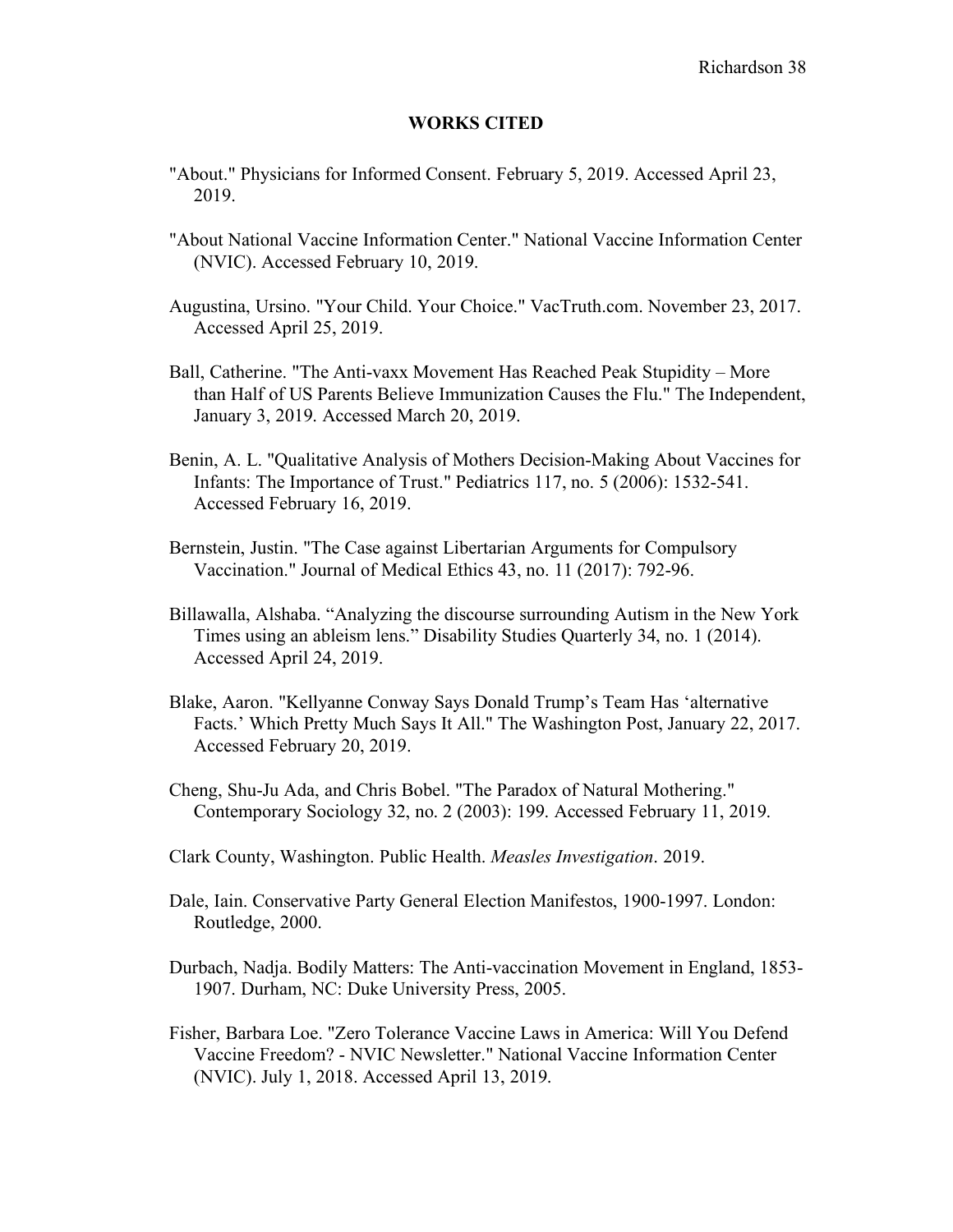- Fisher, Barbara Loe. "Class and Race Profiling in the Vaccine Culture War NVIC Newsletter." National Vaccine Information Center (NVIC). July 17, 2017. Accessed March 18, 2019.
- Fisher, Barbara Loe. "Why Informed Consent Matters in the 21st Century NVIC Newsletter." National Vaccine Information Center (NVIC). October 24, 2017. Accessed April 23, 2019.
- Fisher, Barbara Loe. "Why Informed Consent Matters in the 21st Century NVIC Newsletter." National Vaccine Information Center (NVIC). October 24, 2017. Accessed April 9, 2019.
- Fisher, Barbara Loe. "Zero Tolerance Vaccine Laws in America: Will You Defend Vaccine Freedom? - NVIC Newsletter." National Vaccine Information Center (NVIC). July 1, 2018. Accessed April 11, 2019.
- Fisher, Barbara Loe. "The New Internet Police Protecting You from Freedom of Thought and Speech." National Vaccine Information Center (NVIC). December 3, 2018. Accessed April 17, 2019.
- Gartner, Nadine. "How Do You Get Anti-vaxxers to Vaccinate Their Kids? Talk to Them — for Hours." The Washington Post, February 19, 2019. Accessed March 10, 2019.
- Generation Rescue. Your Complete Guide to Vaccine Safety: Making the Most Informed Decisions for Your Family. 2017.
- Gilovich, Thomas. How We Know What Isn't So: The Fallibility of Human Reason in Everyday Life. New York, NY: Free Press, 2011.
- Godlee, Fiona. "Wakefield's Article Linking MMR Vaccine and Autism Was Fraudulent." The BMJ, March 15, 2011.
- Haglage, Abby. "The Navy Fraud Fronting the Anti-Vaxxer Movement." The Daily Beast, February 6, 2015. Accessed March 18, 2019.
- "Jacobson v. Massachusetts." *Oyez.* Accessed 22 April. 2019.
- Kaufman, Sharon R. "Regarding the Rise in Autism: Vaccine Safety Doubt, Conditions of Inquiry, and the Shape of Freedom." Ethos 38, no. 1 (2010): 8-32. Accessed January 22, 2019.
- Larson, Heidi J., Louis Z. Cooper, Juhani Eskola, Samuel L. Katz, and Scott Ratzan. "Addressing the Vaccine Confidence Gap." The Lancet 378, no. 9790 (2011): 526-35. Accessed February 10, 2019.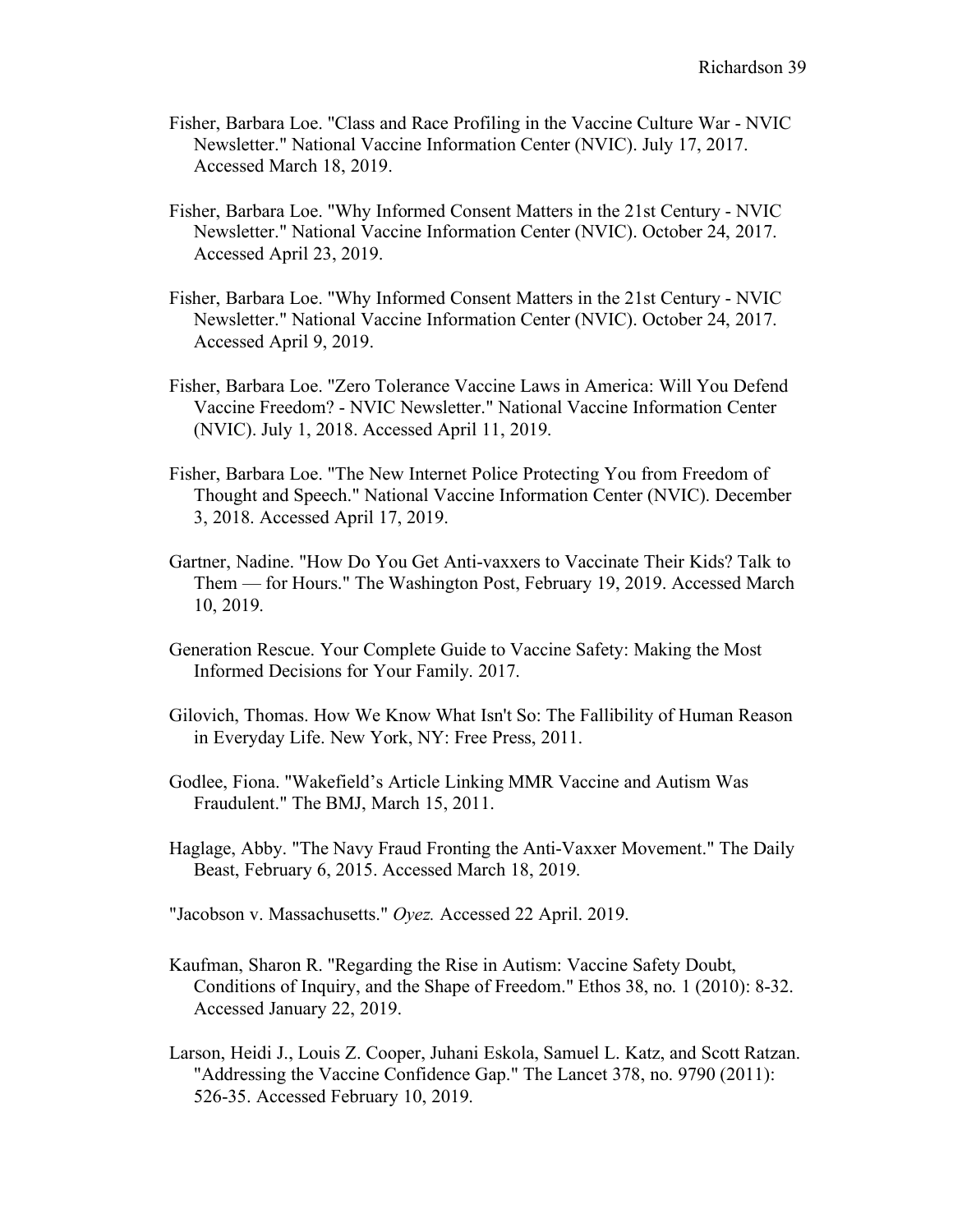- Democratic Congressional Campaign Committee. "Mike Bishop Is "At Home" With Washington Special Interests." News release, March 26, 2018. DCCC.org. Accessed April 23, 2019.
- "National Vaccine Information Center Your Health. Your Family. Your Choice." National Vaccine Information Center (NVIC). Accessed February 23, 2019.
- National Vaccine Information Center. "National Vaccine Information Center: Public Hearings on Measles Outbreaks and Vaccine Laws Provide Opportunities for Americans to Voice Concerns." News release, February 25, 2010. National Vaccine Information Center. Accessed March 2, 2019.
- Navin, Mark. Values and Vaccine Refusal: Hard Questions in Ethics, Epistemology, and Health Care. London: Routledge, 2018.
- Nichols, Tom. Death of Expertise: The Campaign against Established Knowledge and Why It Matters. Oxford University Press, 2019.
- Nietzsche, Friedrich Wilhelm, Keith Ansell-Pearson, and Carol Diethe. 1994. *On the Genealogy of Morality*. Cambridge Texts in the History of Political Thought. New York: Cambridge University Press.
- Olive, Jacqueline K., Peter J. Hotez, Ashish Damania, and Melissa S. Nolan. "The State of the Anti-Vaccine Movement in the United States: A Focused Examination of Nonmedical Exemptions in States and Counties." PLOS Medicine 15, no. 6 (June 12, 2018). Accessed February 22, 2019.
- Physicians for Informed Consent. "Doctors and Scientists Unite to End Mandatory Vaccination Laws." News release, December 20, 2016. Accessed March 8, 2019.
- Power, Elaine, and Jessica Polzer. Neoliberal Governance and Health: Duties, Risks, and Vulnerabilities. Montreal; Kingston; London; Chicago: McGill-Queen's University Press, 2016.
- Reich, Jennifer A. "Neoliberal Mothering and Vaccine Refusal." Gender & Society 28, no. 5 (2014): 679-704.
- Sanders, Bernie. "Sanders: Big Pharma a Hazard to Our Health | Opinion." LeHigh Valley Live, April 23, 2016. Accessed April 23, 2019.
- Sarlin, Jon. "Anti-vaccination Conspiracy Theories Thrive on Amazon." CNN, February 27, 2019. Accessed March 22, 2019.
- Silberman, Phil. "Your Child. Your Choice." VacTruth.com. November 26, 2017. Accessed April 9, 2019.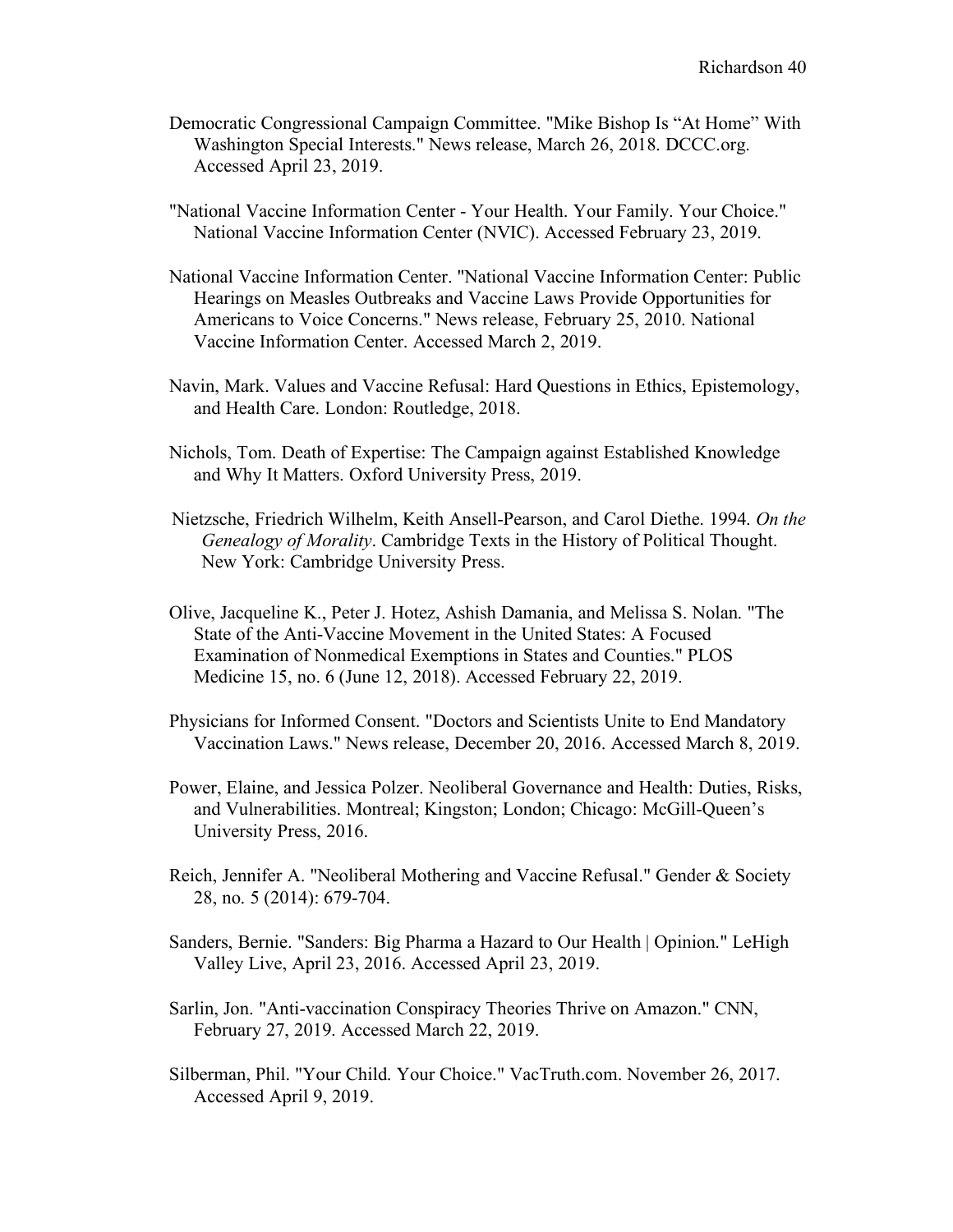- Silverman, Chloe. "Understanding Autism: Parents, Doctors, and the History of a Disorder." Princeton University Press, 2011. Accessed February 22, 2019.
- "Ten Great Public Health Achievements -- The United States, 1900-1999." Morbidity and Mortality Weekly Report. April 2, 1999. Accessed April 12, 2019.
- United States. Center for Disease Control and Prevention. DTaP (Diphtheria, Tetanus, Pertussis) VIS. August 24, 2019. Accessed April 12, 2019.
- United States. Center for Disease Control and Prevention. Immunization. March 17, 2017. Accessed March 22, 2019.
- United States. Center for Disease Control and Prevention. Measles History. February 5, 2018. Accessed March 22, 2019.
- Ursino, Augustina. "Your Child. Your Choice." VacTruth.com. November 23, 2017. Accessed February 23, 2019.
- U.S. Congress. Senate. Committee on Health, Education, Labor, and Pensions. Vaccines Save Lives: What Is Driving Preventable Disease Outbreaks?. 116th Cong., 1st sess., March 5, 2019.
- "Who We Are." Generation Rescue | Jenny McCarthy's Autism Organization. Accessed April 20, 2019.
- Wilkins, Andrew. Affective Practices and Neoliberal Fantasies: Mothers' Encounters with School Choice. Ontario: Demeter Press, 2014.
- Wilson, Julie. *Neoliberalism*. New York: Routledge, 2017.
- Zadrozny, Brandy. "Robert F. Kennedy Jr. Compared Vaccines to a Holocaust—and Now Trump Wants Him to Investigate Their 'Safety'." The Daily Beast, January 10, 2017. Accessed March 23, 2019.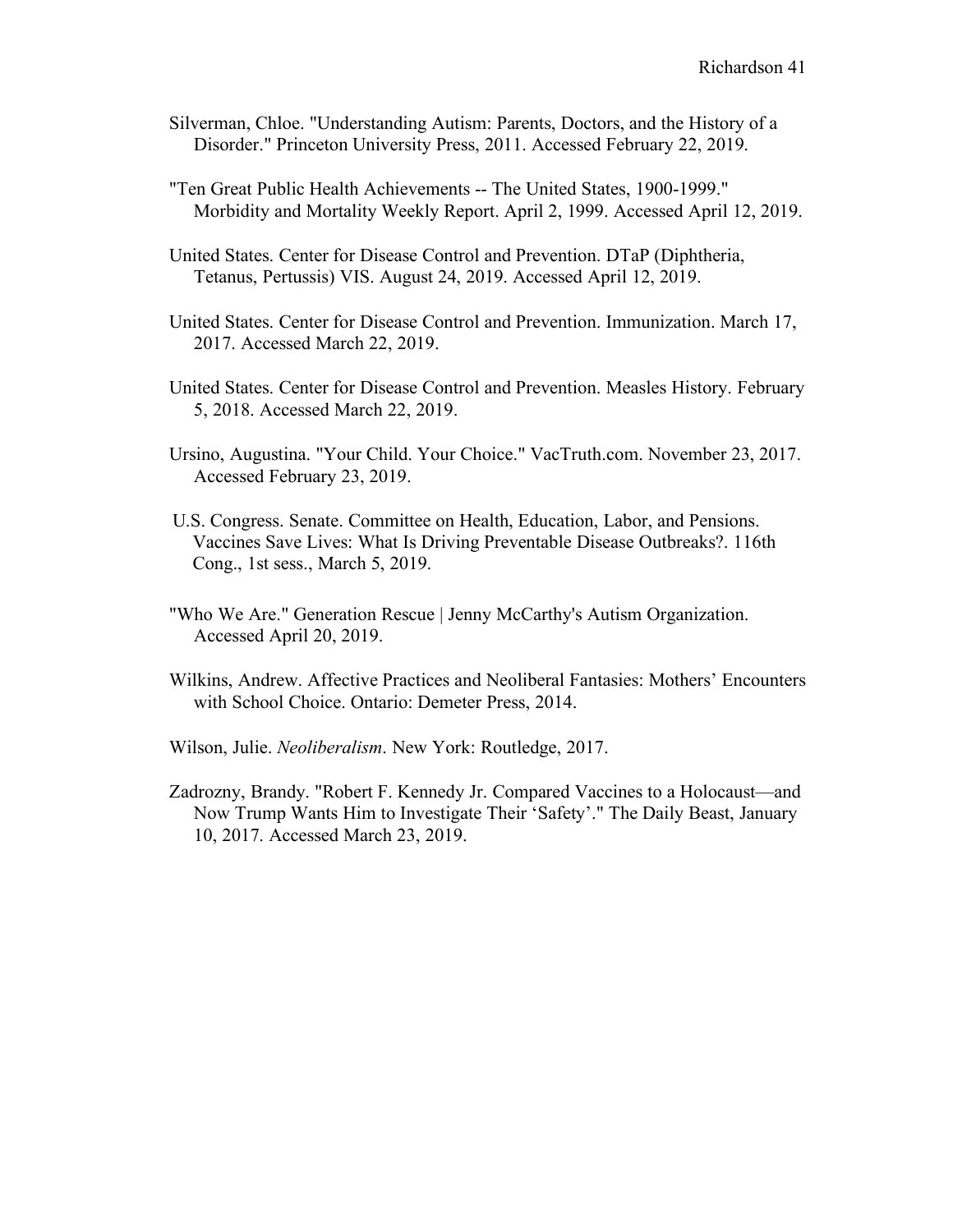|                            | <b>Rhetorical Themes</b>                                                                                                     | Individualism,<br>"Informed<br>Consent," Choice,<br>Anti-Utilitarianism | Constiutional<br>Freedoms, Civil<br>Liberties,<br>Human Rights,<br><b>Bodily</b><br>Autonomy | Libertarianism,<br>Government<br>Overstep, Anti-<br>Authoritarianism | Vaccines are<br>untested/dangerous,<br>vaccine injury<br>narratives | Big Pharma,<br>Medical-Industrial<br>Complex,<br>monopolies,<br>transparency | Distrust in<br>Doctors,<br>Scientists,<br>Government<br>Officials, Medical<br><b>Experts</b> |
|----------------------------|------------------------------------------------------------------------------------------------------------------------------|-------------------------------------------------------------------------|----------------------------------------------------------------------------------------------|----------------------------------------------------------------------|---------------------------------------------------------------------|------------------------------------------------------------------------------|----------------------------------------------------------------------------------------------|
|                            | National Vaccine Information Center - Newsletters                                                                            |                                                                         |                                                                                              |                                                                      |                                                                     |                                                                              |                                                                                              |
|                            | Taking No Prisoners in the Vaccine                                                                                           |                                                                         |                                                                                              |                                                                      |                                                                     |                                                                              |                                                                                              |
|                            | 3/13/2019 Culture War                                                                                                        | X                                                                       | X                                                                                            | X                                                                    | X                                                                   | X                                                                            | X                                                                                            |
|                            | More Than 100 Bills Proposed in 30<br>States To Expand, Restrict or Eliminate<br>2/17/2019 Vaccine Informed Consent          | X                                                                       |                                                                                              |                                                                      |                                                                     |                                                                              |                                                                                              |
|                            | NVIC's "No Forced Vaccination"                                                                                               |                                                                         |                                                                                              |                                                                      |                                                                     |                                                                              |                                                                                              |
|                            | Message Back Up in Times Square As<br>2/15/2019 Americans Fight for Human Rights                                             | X                                                                       | X                                                                                            | X                                                                    | Х                                                                   | $\mathsf{x}$                                                                 |                                                                                              |
|                            | US Government Will Focus on Marketing<br>2/10/2019 HPV Vaccine for 2019                                                      | х                                                                       | X                                                                                            |                                                                      | Х                                                                   | $\mathsf{X}$                                                                 |                                                                                              |
|                            | WHO, Pharma, Gates & Government:<br>1/27/2019 Who's Calling the Shots?                                                       | X                                                                       |                                                                                              | X                                                                    | X                                                                   | X                                                                            | X                                                                                            |
|                            | AFM Compared to Guillian-Barre                                                                                               |                                                                         |                                                                                              |                                                                      | X                                                                   |                                                                              |                                                                                              |
|                            | 12/10/18 Syndrome<br>The New Internet Police Protecting You                                                                  |                                                                         |                                                                                              |                                                                      |                                                                     |                                                                              |                                                                                              |
|                            | 12/3/18 From Freedom of Thought and Speech                                                                                   | $\mathsf{X}$                                                            | х                                                                                            | X                                                                    |                                                                     | X                                                                            |                                                                                              |
|                            | Eroding Freedoms: Pinterest Removed<br>9/18/18 NVIC's Boards                                                                 | х                                                                       | х                                                                                            |                                                                      |                                                                     |                                                                              |                                                                                              |
|                            | If Vaccines Injure Pregnant Women or<br>Their Unborn Babies, What Will the                                                   |                                                                         |                                                                                              |                                                                      |                                                                     |                                                                              |                                                                                              |
|                            | 9/18/18 Vaccine Court Do?                                                                                                    | х                                                                       | х                                                                                            |                                                                      | х                                                                   |                                                                              |                                                                                              |
|                            | 9/12/18 The Pertussis Vaccine Blame Game                                                                                     | X                                                                       |                                                                                              |                                                                      | X                                                                   |                                                                              | X                                                                                            |
|                            | US Vaccine Exemptions Remain Secure<br>9/12/18 in 2018                                                                       | х                                                                       | х                                                                                            |                                                                      |                                                                     |                                                                              | Х                                                                                            |
|                            | Back to School - Prevent Vaccine<br>7/24/18 Bullying                                                                         | X                                                                       | X                                                                                            |                                                                      |                                                                     |                                                                              |                                                                                              |
|                            | Zero Tolerance Vaccine Laws in<br>America: Will You Defend Vaccine<br>7/1/18 Freedom?                                        | X                                                                       | X                                                                                            | X                                                                    |                                                                     |                                                                              | X                                                                                            |
|                            | Chronic Inflammation in Alzheimer's                                                                                          |                                                                         |                                                                                              |                                                                      |                                                                     |                                                                              |                                                                                              |
| 12/19/17 Disease           |                                                                                                                              |                                                                         |                                                                                              |                                                                      | х                                                                   |                                                                              |                                                                                              |
|                            | State Vaccine Legislation in America<br>10/25/17 2015-2017<br>From Nuremberg to California: Why                              | X                                                                       | X                                                                                            | X                                                                    | X                                                                   | X                                                                            |                                                                                              |
| 10/24/17 Century           | Informed Consent Matters in the 21st                                                                                         | X                                                                       | X                                                                                            | X                                                                    | Х                                                                   | X                                                                            | X                                                                                            |
|                            | 9/26/17 The Prospect of a Third Dose of MMR                                                                                  |                                                                         |                                                                                              |                                                                      | X                                                                   |                                                                              |                                                                                              |
|                            | Odds of Vaccine Harm are One in a                                                                                            |                                                                         |                                                                                              |                                                                      |                                                                     |                                                                              |                                                                                              |
|                            | 9/15/17 Million?                                                                                                             |                                                                         |                                                                                              |                                                                      | х                                                                   |                                                                              |                                                                                              |
|                            | Foreced Vaccination Judged<br>9/5/17 Unconstitutional in Colombia                                                            | Х                                                                       |                                                                                              | X                                                                    |                                                                     |                                                                              |                                                                                              |
|                            | Texas Parents: Know Your Vaccine<br>Choice Rights During Hurricane Harvey<br>9/4/17 Flood Emergency                          | X                                                                       | X                                                                                            | X                                                                    |                                                                     |                                                                              |                                                                                              |
|                            | Intelligent People Who are Stupid About                                                                                      |                                                                         |                                                                                              |                                                                      |                                                                     |                                                                              |                                                                                              |
|                            | 8/7/17 Vaccines?<br>Class and Race Profiling in the Vaccine                                                                  | х                                                                       |                                                                                              |                                                                      |                                                                     |                                                                              |                                                                                              |
|                            | 7/17/17 Culture War                                                                                                          | X                                                                       |                                                                                              |                                                                      |                                                                     |                                                                              | X                                                                                            |
|                            | Why is Informed Consent to Vaccination<br>6/28/17 a Human Right?<br>The Smallpox Vaccine Was No Silver                       | X                                                                       | х                                                                                            |                                                                      | X                                                                   |                                                                              |                                                                                              |
| 6/12/17 Bullet             |                                                                                                                              |                                                                         |                                                                                              |                                                                      | х                                                                   |                                                                              | X                                                                                            |
|                            | 6/6/17 Hesitant Parents Pressured by Doctors                                                                                 | <sup>X</sup>                                                            |                                                                                              |                                                                      |                                                                     |                                                                              | X                                                                                            |
|                            | America's Vaccine Injured Warriors<br>5/24/17 Deserve More                                                                   |                                                                         | X                                                                                            | X                                                                    |                                                                     | X                                                                            | X                                                                                            |
|                            | What's the Difference Between<br>Companies Selling Cigarettes and<br>5/23/17 Companies Selling Vaccines                      |                                                                         |                                                                                              |                                                                      |                                                                     | X                                                                            |                                                                                              |
|                            | 4/19/17 The Vaccine Revolution for Truth                                                                                     | Χ                                                                       |                                                                                              |                                                                      | X                                                                   | X                                                                            | X                                                                                            |
|                            | Privacy Ranks Low in Federal Vaccine<br>2/26/17 Data Gathering                                                               | X                                                                       | х                                                                                            |                                                                      |                                                                     |                                                                              |                                                                                              |
|                            | Knowledge is the Antidote for Vaccine                                                                                        |                                                                         |                                                                                              |                                                                      |                                                                     |                                                                              |                                                                                              |
|                            | 1/10/16 Orthodoxy                                                                                                            | Χ                                                                       |                                                                                              |                                                                      | X                                                                   |                                                                              | X                                                                                            |
| <b>NVIC Press Releases</b> | Public Hearings on Measles Outbreaks                                                                                         |                                                                         |                                                                                              |                                                                      |                                                                     |                                                                              |                                                                                              |
|                            | and Vaccine Laws Provide Opportunities<br>2/25/2019 for Americans to Voice Concerns                                          |                                                                         | х                                                                                            | Χ                                                                    | х                                                                   | X                                                                            |                                                                                              |
|                            | During Vaccine Awareness Week, NVIC<br>Calls on Health Officials to Protect<br>9/25/2018 Babies in US from Toxic DPT Vaccine |                                                                         |                                                                                              |                                                                      | х                                                                   | X                                                                            |                                                                                              |
|                            | During Vaccine Awareness Week, NVIC<br>Reports No Loss of Vaccine Exemptions<br>10/8/2018 in US Since 2015                   | X                                                                       | X                                                                                            |                                                                      |                                                                     | X                                                                            |                                                                                              |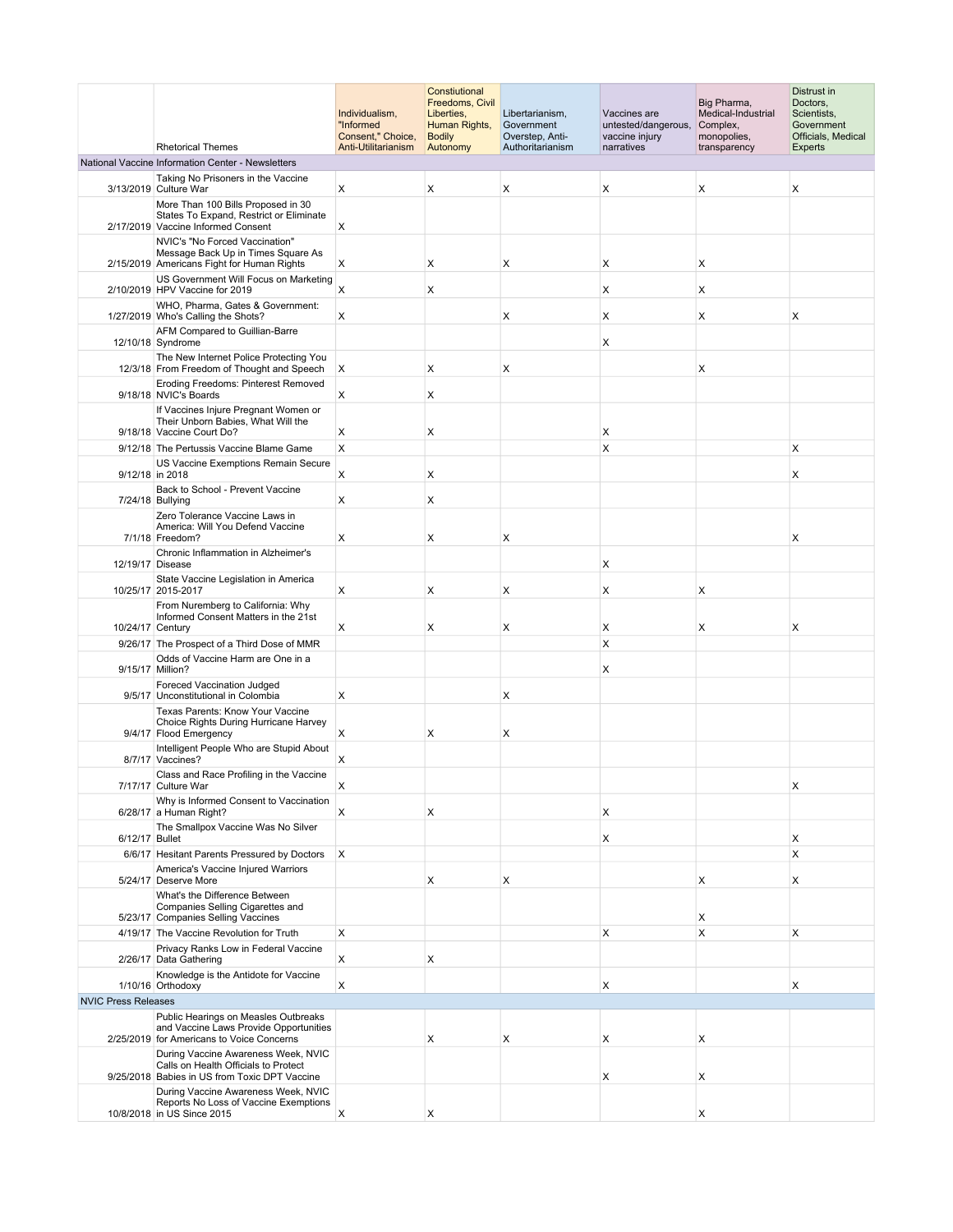|                      | <b>Rhetorical Themes</b>                                                                                                                                                  | Individualism,<br>"Informed<br>Consent," Choice,<br>Anti-Utilitarianism | Constiutional<br>Freedoms, Civil<br>Liberties,<br>Human Rights,<br><b>Bodily</b><br>Autonomy | Libertarianism,<br>Government<br>Overstep, Anti-<br>Authoritarianism | Vaccines are<br>untested/dangerous,<br>vaccine injury<br>narratives | Big Pharma,<br>Medical-Industrial<br>Complex,<br>monopolies,<br>transparency | Distrust in<br>Doctors,<br>Scientists,<br>Government<br>Officials, Medical<br>Experts |
|----------------------|---------------------------------------------------------------------------------------------------------------------------------------------------------------------------|-------------------------------------------------------------------------|----------------------------------------------------------------------------------------------|----------------------------------------------------------------------|---------------------------------------------------------------------|------------------------------------------------------------------------------|---------------------------------------------------------------------------------------|
|                      | NVIC Calls for 21st Century Cures Act                                                                                                                                     |                                                                         |                                                                                              |                                                                      |                                                                     |                                                                              |                                                                                       |
| 12/8/16 Health       | "A Wolf in Sheeps Clothing" and Urges<br>Presidential Veto to Protect Public                                                                                              | Х                                                                       |                                                                                              |                                                                      |                                                                     | х                                                                            |                                                                                       |
|                      | NVIC Renews Call for End to Protect<br>Liability Shield for Vaccine Manufactures<br>10/14/16 During 2016 Vaccine Awareness Week X                                         |                                                                         |                                                                                              |                                                                      | Х                                                                   | X                                                                            |                                                                                       |
|                      | NVIC Calls US Proposal to Apprehend<br>and Involuntarily Quarantine Travelers<br>for Rashes and Cough a "Violation of<br>9/13/16 Civil Liberties"                         |                                                                         | X                                                                                            | Х                                                                    |                                                                     |                                                                              |                                                                                       |
|                      | NVIC Calls for Repeal of 1986 National<br>10/10/15 Childhood Vaccine Injury Act                                                                                           | X                                                                       |                                                                                              |                                                                      |                                                                     | X                                                                            |                                                                                       |
|                      | NVIC Questions FDA Fast Tracking of                                                                                                                                       |                                                                         |                                                                                              |                                                                      |                                                                     |                                                                              |                                                                                       |
|                      | 9/16/15 Squalene Adjuvanted Flu Vaccine<br>NVIC Says Proposed 21st Cenutry<br>Cures Act Will Endanger the Public<br>Health by Lowering FDA Licensing<br>7/22/15 Standards | Χ                                                                       |                                                                                              |                                                                      | х<br>Х                                                              | Х                                                                            |                                                                                       |
|                      | NVIC Says New California Law<br>Threatens Human and Civil Rights in<br>7/1/15 America                                                                                     | Χ                                                                       | X                                                                                            |                                                                      |                                                                     |                                                                              |                                                                                       |
| VacTruth Newsletters |                                                                                                                                                                           |                                                                         |                                                                                              |                                                                      |                                                                     |                                                                              |                                                                                       |
|                      | UK Scientist Speaks Out About the<br>Dangers of Aluminum Adjuvants in<br>12/21/18 Vaccinations                                                                            |                                                                         |                                                                                              |                                                                      | х                                                                   |                                                                              | Х                                                                                     |
|                      | Vaccine Induced Autism and the Fallout:<br>8/30/18 What Now?                                                                                                              |                                                                         |                                                                                              |                                                                      | х                                                                   |                                                                              | Х                                                                                     |
|                      | How Scientists Use Statistical Deception<br>8/10/18 to Fake Influenza Vaccine Effectiveness X                                                                             |                                                                         |                                                                                              |                                                                      | Х                                                                   | Х                                                                            | Χ                                                                                     |
|                      | Fertility-Regulating Vaccines Being<br>5/30/18 Tested in India                                                                                                            |                                                                         |                                                                                              | X                                                                    | X                                                                   | X                                                                            |                                                                                       |
|                      | The Big Divide: Why Chiropractors<br>Oppose Vaccinations Whle Medical<br>5/3/18 Doctors Embrace Them                                                                      | X                                                                       |                                                                                              |                                                                      | X                                                                   |                                                                              | X                                                                                     |
|                      | Four Months of Critical Information is<br>5/2/18 Missing from Alfie Evans' Timeline                                                                                       | X                                                                       |                                                                                              |                                                                      | X                                                                   | X                                                                            |                                                                                       |
|                      | California Democratic Senators Newman<br>and Pan Caught Fabricating Racism to<br>4/24/18 Exterminate Civil Rights Bill                                                    | X                                                                       | х                                                                                            | Х                                                                    |                                                                     |                                                                              |                                                                                       |
|                      | New Jersey's New Vaccine Bill Attempts<br>4/9/18 to Remove Religious Exemption                                                                                            | Χ                                                                       | X                                                                                            |                                                                      |                                                                     |                                                                              |                                                                                       |
|                      | 3/8/18 10 Lessons of the Recent Flu Season                                                                                                                                | X                                                                       |                                                                                              |                                                                      | X                                                                   |                                                                              |                                                                                       |
|                      | Why Claims of Unvaccinated Flu Deaths<br>3/4/18 are Highly Deceptive                                                                                                      |                                                                         |                                                                                              |                                                                      |                                                                     | х                                                                            | X                                                                                     |
|                      | 2/2/18 DDT and the Polio Fallout                                                                                                                                          |                                                                         |                                                                                              | Х                                                                    | х                                                                   |                                                                              |                                                                                       |
|                      | Vaccine Supporter Threatens Mass<br>Shooting"I'm gonna kill as many of you<br>1/22/18 f#cks as I can before I go down."                                                   |                                                                         |                                                                                              | X                                                                    |                                                                     | X                                                                            |                                                                                       |
|                      | Daily Beast Senior Writer: "People Trust<br>1/15/18 MeBut They Shouldn't"                                                                                                 |                                                                         |                                                                                              |                                                                      |                                                                     |                                                                              |                                                                                       |
|                      | 1/6/18 Vaccination, the Poisonous Paradigm                                                                                                                                | X                                                                       |                                                                                              | X                                                                    |                                                                     |                                                                              | X                                                                                     |
|                      | <b>CMSRI Wins Award for Outstanding</b><br>1/5/18 Research on Dangers of Vaccination                                                                                      |                                                                         |                                                                                              |                                                                      |                                                                     |                                                                              | X                                                                                     |
| 12/15/17 Part 2      | Protecting Vaccine Choice in Colorado:                                                                                                                                    | X                                                                       | X                                                                                            | х                                                                    |                                                                     |                                                                              |                                                                                       |
|                      | New Research Proves Brains of<br>Children with Autism are Loaded with<br>12/5/17 Aluminum                                                                                 |                                                                         |                                                                                              |                                                                      | X                                                                   |                                                                              | X                                                                                     |
| 12/3/17 Part 1       | Protecting Vaccine Choice in Colorado:                                                                                                                                    | X                                                                       |                                                                                              | X                                                                    |                                                                     | X                                                                            |                                                                                       |
|                      | 11/26/17 Business of Birth                                                                                                                                                | $\boldsymbol{\mathsf{x}}$                                               |                                                                                              |                                                                      |                                                                     | X                                                                            |                                                                                       |
|                      | 11/22/17 Reclaiming Ancient Wisdom                                                                                                                                        | X                                                                       |                                                                                              |                                                                      |                                                                     | X                                                                            | X                                                                                     |
|                      | How the MMR Vaccine Caused My<br>11/18/17 Son's Encephalopathy, AKA Autism<br>Children are Being Educated in School                                                       |                                                                         |                                                                                              |                                                                      | X                                                                   |                                                                              |                                                                                       |
| 11/10/17 Agenda      | to Obey the Government's Vaccination                                                                                                                                      |                                                                         |                                                                                              | х                                                                    | Х                                                                   | Х                                                                            | Х                                                                                     |
|                      | Forever Damaged From An Untested 8-<br>in-1 Vaccine, Help Needed As Jodie's<br>10/28/17 Legal Battle Continues                                                            |                                                                         |                                                                                              |                                                                      | Х                                                                   |                                                                              |                                                                                       |
|                      | 10/26/17 Social Ramifications of Vaccine Injury                                                                                                                           | X                                                                       |                                                                                              |                                                                      | X                                                                   |                                                                              |                                                                                       |
|                      | Baby Foreskin Is Being Used to Make<br>9/28/17 Vaccines                                                                                                                   |                                                                         |                                                                                              |                                                                      | Х                                                                   | X                                                                            |                                                                                       |
|                      | Why You Should Never Sign the Refusal<br>8/21/17 to Vaccinate Form                                                                                                        | X                                                                       | X                                                                                            |                                                                      | X                                                                   |                                                                              |                                                                                       |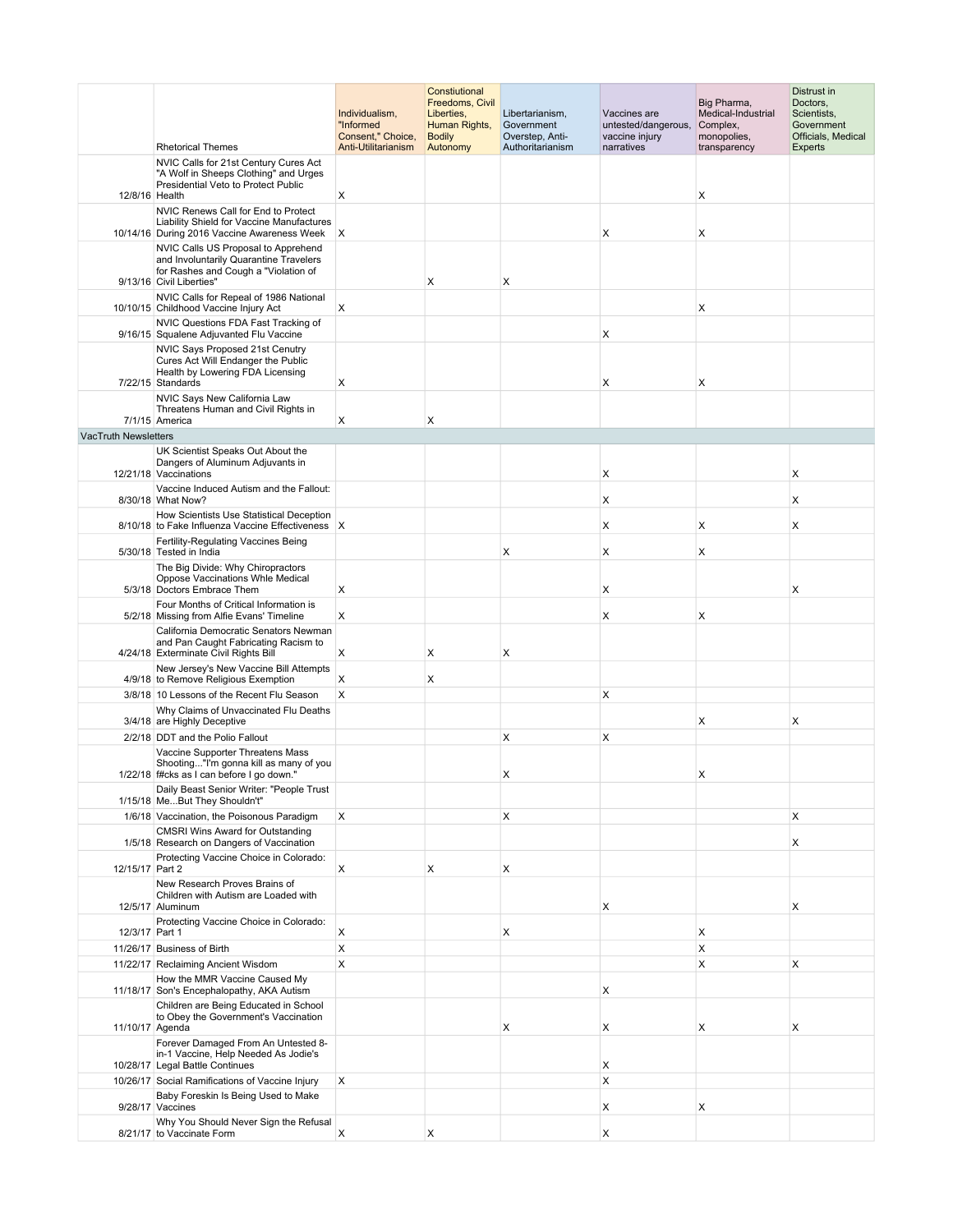|                                 | <b>Rhetorical Themes</b>                                                                                                                      | Individualism,<br>"Informed<br>Consent," Choice,<br>Anti-Utilitarianism | Constiutional<br>Freedoms, Civil<br>Liberties,<br>Human Rights,<br><b>Bodily</b><br>Autonomy | Libertarianism,<br>Government<br>Overstep, Anti-<br>Authoritarianism | Vaccines are<br>untested/dangerous,<br>vaccine injury<br>narratives | Big Pharma,<br>Medical-Industrial<br>Complex,<br>monopolies,<br>transparency | Distrust in<br>Doctors,<br>Scientists,<br>Government<br>Officials, Medical<br>Experts |
|---------------------------------|-----------------------------------------------------------------------------------------------------------------------------------------------|-------------------------------------------------------------------------|----------------------------------------------------------------------------------------------|----------------------------------------------------------------------|---------------------------------------------------------------------|------------------------------------------------------------------------------|---------------------------------------------------------------------------------------|
|                                 | What Every Parent Needs to Know<br>About Back to School Vaccine Threats<br>8/16/17 and Exemptions                                             |                                                                         |                                                                                              | X                                                                    | X                                                                   |                                                                              | X                                                                                     |
|                                 | The Dangerous Reasons You Should<br>Never Give Your Baby Tylenol After                                                                        |                                                                         |                                                                                              |                                                                      |                                                                     |                                                                              |                                                                                       |
|                                 | 8/9/17 Vaccines<br><b>UNICEF Vaccinates African Refugee</b><br>Children with Combination OPV/IPV                                              |                                                                         |                                                                                              |                                                                      | X                                                                   |                                                                              |                                                                                       |
|                                 | Vaccines as Part of Vaccination<br>7/31/17 Experiment<br>How Do US Vaccines Rates, Policies                                                   | Χ                                                                       |                                                                                              | х                                                                    |                                                                     | Х                                                                            |                                                                                       |
|                                 | and Children's Health Compare to Other<br>7/28/17 Countries?                                                                                  | Χ                                                                       | X                                                                                            | Х                                                                    | X                                                                   | X                                                                            |                                                                                       |
|                                 | The Failed MMR Vaccine Policies on<br>7/25/17 College Campuses                                                                                | X                                                                       |                                                                                              |                                                                      |                                                                     |                                                                              |                                                                                       |
|                                 | Vaccines Ingredients: America's Dirty<br>6/25/17 Little Secret                                                                                |                                                                         |                                                                                              |                                                                      | х                                                                   | X                                                                            | Χ                                                                                     |
|                                 | 2/23/17 The Autism Epidemic and How to Stop It X                                                                                              |                                                                         |                                                                                              |                                                                      | X                                                                   |                                                                              |                                                                                       |
|                                 | The True Causes of Sudden Infant<br>1/22/17 Death Syndrome                                                                                    | Х                                                                       |                                                                                              |                                                                      | X                                                                   |                                                                              |                                                                                       |
|                                 | A 7-Pound Premature Baby Died After<br>Receiving 8 Vaccine Doses, Her Death<br>Was Blamed On Co-Sleeping Instead of<br>1/19/17 Toxic Vaccines |                                                                         |                                                                                              |                                                                      | Х                                                                   |                                                                              |                                                                                       |
|                                 | Is It Time for Your Flu Shot or Extra<br>1/10/17 Nutrition?                                                                                   | X                                                                       |                                                                                              |                                                                      | х                                                                   |                                                                              |                                                                                       |
|                                 | 13 Year Old Boy Permanently Disabled<br>from Chicken Pox Vaccine Wins His<br>12/30/16 Case in Vaccine Court                                   |                                                                         |                                                                                              |                                                                      | х                                                                   |                                                                              |                                                                                       |
|                                 | A New Billboard Reminds Parents<br>12/20/16 Vaccines Can Kill Their Baby                                                                      |                                                                         |                                                                                              |                                                                      | X                                                                   |                                                                              | х                                                                                     |
| 11/26/16 Mistake                | Why New Crohn's Disease Vaccine is a                                                                                                          | X                                                                       |                                                                                              |                                                                      | X                                                                   |                                                                              |                                                                                       |
|                                 | Anti-Vaccinators and their Brave Fight<br>11/20/16 Since the Smallpox Vaccine                                                                 | Χ                                                                       | X                                                                                            |                                                                      |                                                                     |                                                                              |                                                                                       |
|                                 | Aluminium Adjuvants Have Never Been<br>11/17/16 Approved For Use In Vaccination                                                               |                                                                         |                                                                                              |                                                                      | х                                                                   |                                                                              | Χ                                                                                     |
|                                 | 4 Month Old Baby Donates Organs After<br>10/22/16 Recieving 7 Vaccine Doses                                                                   |                                                                         |                                                                                              |                                                                      | х                                                                   |                                                                              |                                                                                       |
|                                 | Life With Vaccine Injury: A Mother's<br>9/13/16 Perspective                                                                                   | Х                                                                       | х                                                                                            |                                                                      | X                                                                   |                                                                              |                                                                                       |
|                                 | The Dangerous Expansion of Adult<br>9/10/16 Vaccinations                                                                                      | X                                                                       |                                                                                              |                                                                      | X                                                                   |                                                                              |                                                                                       |
|                                 | 8 Ways to Safely Take Charge of Your<br>9/1/16 Health While Avoiding Toxic Vaccines                                                           | Χ                                                                       |                                                                                              |                                                                      |                                                                     |                                                                              |                                                                                       |
|                                 | How to Protect Yourself if You are<br>8/27/16 Force-Vaccinated                                                                                | Х                                                                       | X                                                                                            |                                                                      | х                                                                   |                                                                              |                                                                                       |
|                                 | Aggressive Hospital Vaccine Policies:<br>8/13/16 Get Vaccinated or Lose Your Job                                                              | x                                                                       | х                                                                                            |                                                                      |                                                                     |                                                                              |                                                                                       |
|                                 | Back to School Shots: How Your Child is<br>8/11/16 Being Programmed                                                                           | Χ                                                                       |                                                                                              | х                                                                    |                                                                     | X                                                                            |                                                                                       |
|                                 | 8 Reasons Why Your Child's Doctor<br>8/6/16 Pushes Vaccines                                                                                   |                                                                         |                                                                                              |                                                                      | Х                                                                   | X                                                                            | X                                                                                     |
|                                 | Vaccines: The Exception to Medical<br>7/27/16 Coercion                                                                                        | Χ                                                                       |                                                                                              |                                                                      | Х                                                                   |                                                                              | Х                                                                                     |
|                                 | How Congress Allowed Vaccine<br>Manufactures to Dismantle the<br>7/19/16 Constitution                                                         | X                                                                       | X                                                                                            | Х                                                                    |                                                                     | X                                                                            |                                                                                       |
|                                 | How to Find a Physician to Support Your<br>6/21/16 Vaccine Choice                                                                             | X                                                                       |                                                                                              |                                                                      | Х                                                                   | X                                                                            | Χ                                                                                     |
|                                 | How Rhode Island Parents Are Winning<br>5/9/16 Back Their Rights to Vaccine Choice                                                            | X                                                                       |                                                                                              |                                                                      |                                                                     |                                                                              |                                                                                       |
|                                 | Why the Documentary Vaxxed is so<br>4/27/16 Controversial and Important to Support                                                            |                                                                         |                                                                                              |                                                                      | X                                                                   | X                                                                            |                                                                                       |
|                                 | How Healthcare Was Bought Out,<br>Resulting in Today's Focus on<br>3/28/16 Vaccinations and Pharmaceuticals                                   |                                                                         |                                                                                              |                                                                      |                                                                     | X                                                                            |                                                                                       |
|                                 | Why Do Most Medical Doctors Blindly<br>3/22/16 Recommend Vaccinations?                                                                        | X                                                                       |                                                                                              |                                                                      |                                                                     | X                                                                            | X                                                                                     |
| Physicians for Informed Consent |                                                                                                                                               |                                                                         |                                                                                              |                                                                      |                                                                     |                                                                              |                                                                                       |
|                                 | PIC Opposes SB 276: Letter to<br>3/27/19 California Legislators                                                                               | X                                                                       |                                                                                              | х                                                                    | х                                                                   |                                                                              |                                                                                       |
|                                 | Critical Calculation Error in Background<br>Information for Hearing on "Vaccines<br>Save Lives: What is Driving Preventable                   |                                                                         |                                                                                              |                                                                      |                                                                     |                                                                              |                                                                                       |
|                                 | 3/1/19 Disease Outbreaks?" on March 5, 2019                                                                                                   |                                                                         |                                                                                              | Х                                                                    | Х                                                                   |                                                                              |                                                                                       |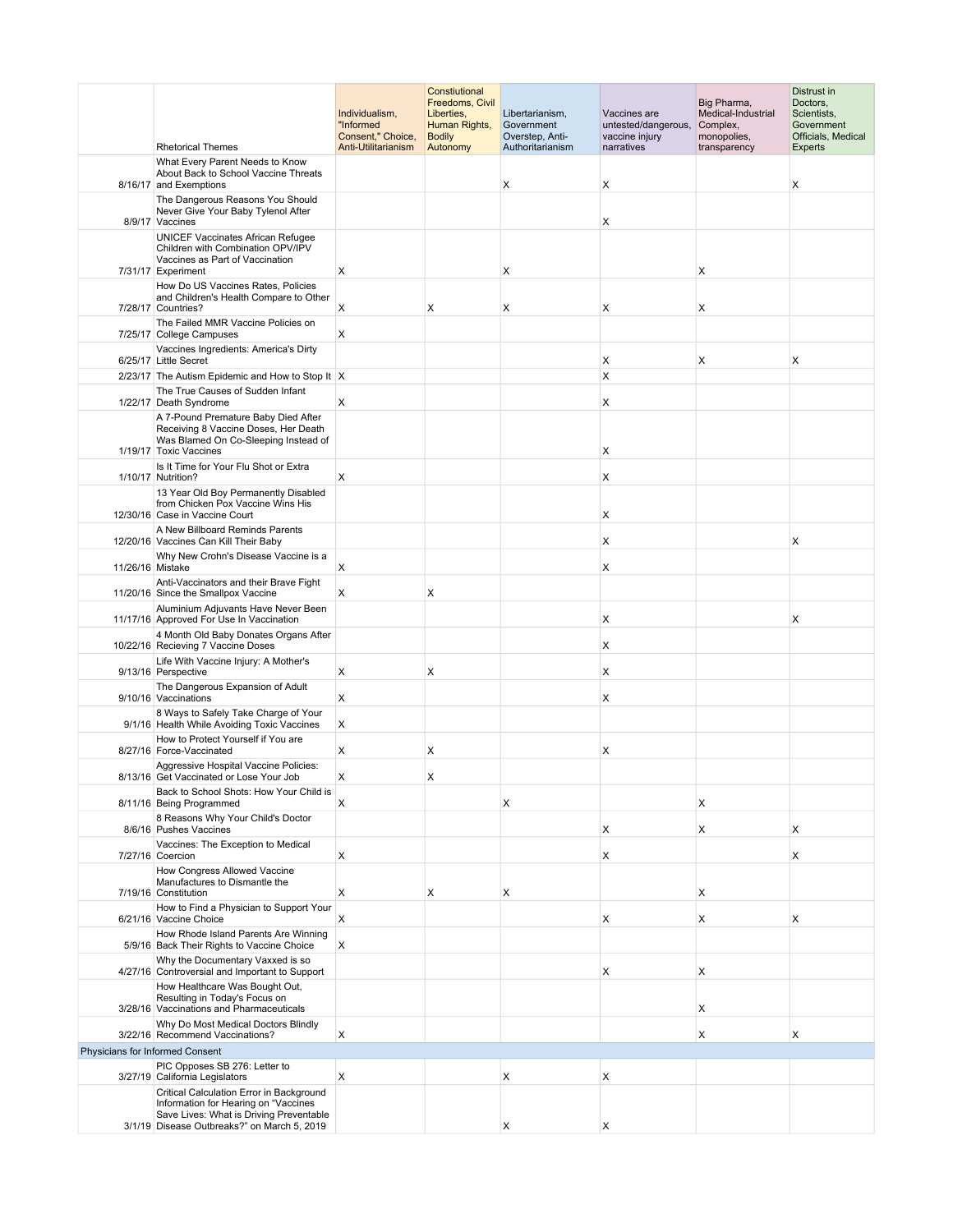|                                 | <b>Rhetorical Themes</b>                                                                                                                                                    | Individualism,<br>"Informed<br>Consent," Choice,<br>Anti-Utilitarianism | Constiutional<br>Freedoms, Civil<br>Liberties,<br>Human Rights,<br><b>Bodily</b><br>Autonomy | Libertarianism,<br>Government<br>Overstep, Anti-<br>Authoritarianism | Vaccines are<br>untested/dangerous,<br>vaccine injury<br>narratives | Big Pharma,<br>Medical-Industrial<br>Complex,<br>monopolies,<br>transparency | Distrust in<br>Doctors,<br>Scientists,<br>Government<br>Officials, Medical<br>Experts |
|---------------------------------|-----------------------------------------------------------------------------------------------------------------------------------------------------------------------------|-------------------------------------------------------------------------|----------------------------------------------------------------------------------------------|----------------------------------------------------------------------|---------------------------------------------------------------------|------------------------------------------------------------------------------|---------------------------------------------------------------------------------------|
|                                 | Errors in Memorandum for the hearing<br>on "Confronting a Growing Public Health<br>Threat: Measles Outbreaks in the U.S."                                                   |                                                                         |                                                                                              |                                                                      |                                                                     |                                                                              |                                                                                       |
|                                 | 2/25/19 on February 27, 2019<br>Physicians for Informed Consent to Host<br>Workshop & Luncheon in Southern<br>2/14/19 California                                            | X                                                                       |                                                                                              | Х                                                                    | X<br>Х                                                              |                                                                              |                                                                                       |
|                                 | Physicians for Informed Consent<br>Releases Information Statement About<br>Vaccines and Immunocompromised                                                                   |                                                                         |                                                                                              |                                                                      |                                                                     |                                                                              |                                                                                       |
|                                 | 7/2/18 Schoolchildren<br>Physicians for Informed Consent Finds<br>MMR Vaccine Causes Seizures in 5,700<br>12/20/17 U.S. Children Annually                                   | х                                                                       |                                                                                              |                                                                      |                                                                     |                                                                              |                                                                                       |
| 10/10/17 Vaccine                | Physicians for Informed Consent<br>Publishes Scientific Finding on the MMR                                                                                                  |                                                                         |                                                                                              |                                                                      | X                                                                   |                                                                              |                                                                                       |
|                                 | Doctors and Scientists Unite to End<br>12/20/16 Mandatory Vaccination Laws                                                                                                  | х                                                                       | х                                                                                            |                                                                      |                                                                     |                                                                              | Х                                                                                     |
| <b>Generation Rescue</b>        |                                                                                                                                                                             |                                                                         |                                                                                              |                                                                      |                                                                     |                                                                              |                                                                                       |
|                                 | Vaccine Safety: Making the Most<br>April 2017 Informed Decisions for Your Family                                                                                            | X                                                                       | X                                                                                            | X                                                                    | X                                                                   | X                                                                            | X                                                                                     |
| <b>Children's Heath Defense</b> |                                                                                                                                                                             |                                                                         |                                                                                              |                                                                      |                                                                     |                                                                              |                                                                                       |
|                                 | Four Billboards in Toronto Trigger A<br>Public Airing Of Mandatory Vax In<br>Canada: And the Politicians Respond<br>3/29/19 'NO', For Now                                   | X                                                                       | X                                                                                            |                                                                      | Х                                                                   |                                                                              |                                                                                       |
|                                 | 3/29/19 Vaccines: Gateway Drugs by Design                                                                                                                                   |                                                                         |                                                                                              |                                                                      | $\times$                                                            | X                                                                            | X                                                                                     |
|                                 | The Disturbing Increase in Colorectal<br>3/28/19 Cancer in Young Adults                                                                                                     |                                                                         |                                                                                              |                                                                      | X                                                                   |                                                                              |                                                                                       |
| 3/27/19 Candy                   | Warning: Don't Swallow The<br>Toothpaste Even Though it Tastes Like                                                                                                         |                                                                         |                                                                                              |                                                                      | X                                                                   | X                                                                            |                                                                                       |
|                                 | CDC's Infant Hep B Vaccine<br>3/26/19 Recommendations-No Proof of Safety? X                                                                                                 |                                                                         | X                                                                                            | X                                                                    | X                                                                   | X                                                                            |                                                                                       |
|                                 | 3/25/19 Anatomy of a Science Study Censorship                                                                                                                               |                                                                         |                                                                                              |                                                                      |                                                                     | X                                                                            | X                                                                                     |
|                                 | CDC's Recommendation for Hepatitis B<br>Vaccination in Infants. Are There More<br>3/21/19 Risks Than Benefits?                                                              |                                                                         |                                                                                              | X                                                                    | X                                                                   | X                                                                            | X                                                                                     |
|                                 | Yale Press Conference and "Science of<br>Vaccine Forum" Features Robert F.<br>3/19/19 Kennedy, Jr.                                                                          | X                                                                       | X                                                                                            | Χ                                                                    | X                                                                   | X                                                                            |                                                                                       |
|                                 | Real-Life Data Show that the CDC<br>3/19/19 Vaccine Schedule is Causing Harm                                                                                                |                                                                         |                                                                                              | X                                                                    | X                                                                   | X                                                                            | Χ                                                                                     |
|                                 | One Vaccine Size Does Not Fit All-and<br>3/14/19 Researchers Know It                                                                                                        | X                                                                       |                                                                                              |                                                                      |                                                                     |                                                                              |                                                                                       |
|                                 | The Impact of Vaccines on Mortality<br>Decline Since 1900-According to<br>3/12/19 Published Science                                                                         |                                                                         |                                                                                              |                                                                      | x                                                                   |                                                                              |                                                                                       |
|                                 | The Reality of Vaccine Injury: A Much<br>2/28/19 Needed Lesson for Carly Weeks                                                                                              | х                                                                       |                                                                                              |                                                                      |                                                                     |                                                                              |                                                                                       |
|                                 | Maintaining Medical Freedom: Urgent<br>2/22/19 Action Required!                                                                                                             | X                                                                       | X                                                                                            | X                                                                    |                                                                     |                                                                              |                                                                                       |
|                                 | Why You Can't Trust the CDC on                                                                                                                                              |                                                                         |                                                                                              |                                                                      |                                                                     |                                                                              |                                                                                       |
|                                 | 1/24/19 Vaccines<br>Robert F. Kennedy, Jr. Demands the<br>Office of the Inspector General and<br>Congress Investigate Department of<br>Justice for Fraud and Obstruction of |                                                                         |                                                                                              | X                                                                    |                                                                     |                                                                              | X                                                                                     |
| 1/14/19 Justice                 |                                                                                                                                                                             |                                                                         |                                                                                              | Χ                                                                    | X                                                                   | X                                                                            |                                                                                       |
|                                 | Vaccines Induce Bizarre Anti-Social<br>11/13/19 Behaviour in Sheep                                                                                                          |                                                                         |                                                                                              |                                                                      | $\mathsf{x}$                                                        |                                                                              |                                                                                       |
|                                 | Aluminum and Mercury Synergy: A<br>7/24/18 "Perfect Storm"                                                                                                                  | X                                                                       | X                                                                                            | X                                                                    | X                                                                   | X                                                                            | X                                                                                     |
|                                 | Could Goldman Sachs Report Be<br>Exposing Pharma's Real End Game of<br>4/18/19 Drug Dependency vs. Curing Disease?                                                          | X                                                                       |                                                                                              |                                                                      | X                                                                   |                                                                              |                                                                                       |
|                                 | The Vaccine Program: Betrayal of Public<br>1/22/18 Trust & Institutional Corruption                                                                                         |                                                                         |                                                                                              | X                                                                    | X                                                                   | X                                                                            |                                                                                       |
|                                 | Bill Gates, are vaccines a "miracle" over<br>1/3/18 disease and a "fantastic investment"                                                                                    |                                                                         |                                                                                              |                                                                      |                                                                     |                                                                              |                                                                                       |
|                                 | Who Does the Childhood Vaccine Injury<br>12/12/17 Act Protect?                                                                                                              | Х                                                                       | X                                                                                            | X                                                                    | X                                                                   | X                                                                            |                                                                                       |
|                                 | Campaign to Restore Child Health:<br>Behavioral-Developmental Disabilities &<br>11/27/17 Vaccines                                                                           | х                                                                       |                                                                                              |                                                                      |                                                                     |                                                                              |                                                                                       |